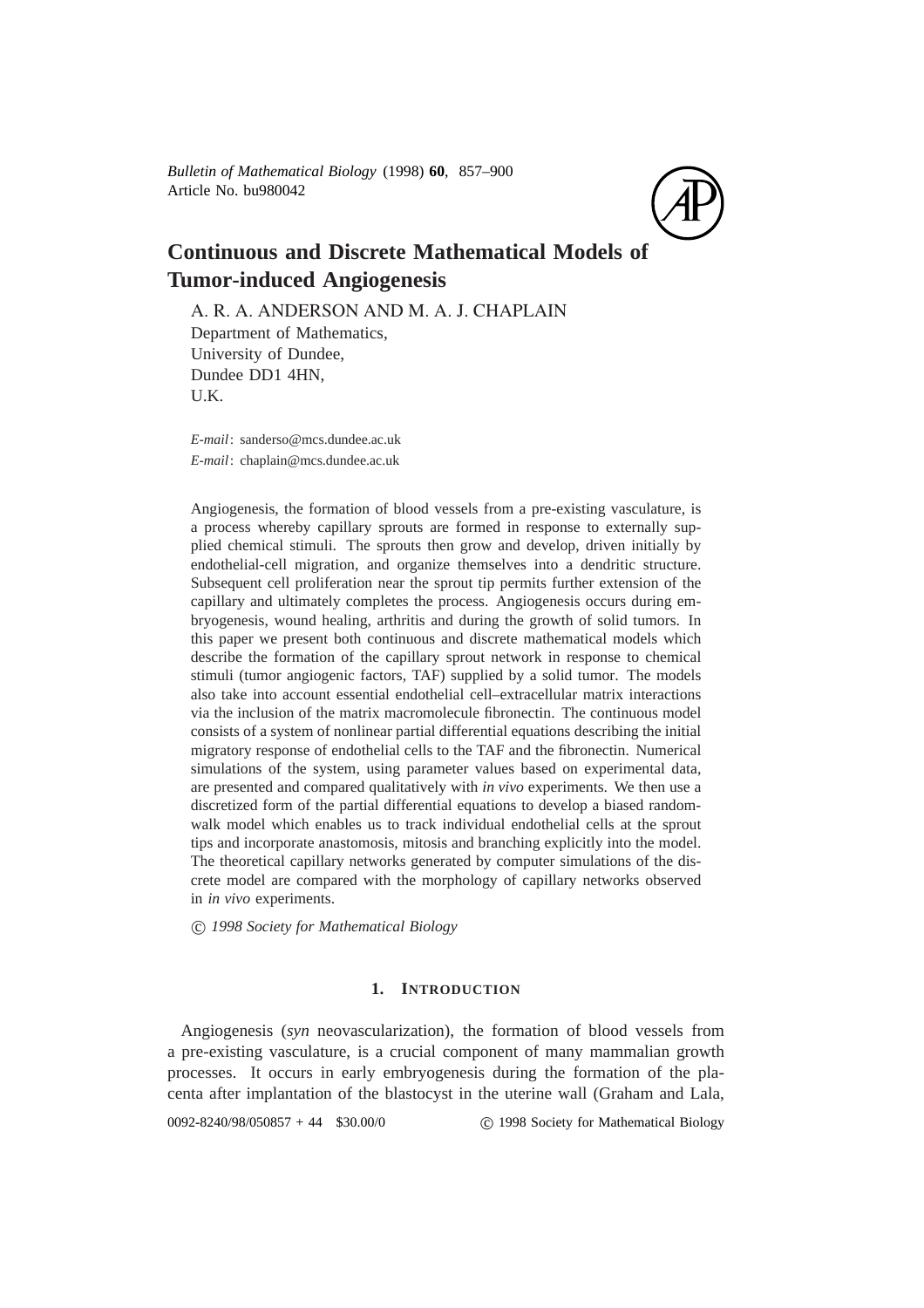[1992\)](#page-38-0). It also occurs, in a controlled manner, in adult mammals during tissue repair [\(Arnold and West, 1991;](#page-36-0) Pettet *et al.*[, 1996\)](#page-41-0). By contrast, uncontrolled or excessive blood-vessel formation is essential for tumorigenesis and is also observed in arthritis, abnormal neovascularization of the eye, duodenal ulcers, and following myocardial infarction [\(Folkman, 1985, 1995;](#page-37-0) [Folkman and Klagsbrun,](#page-38-0) [1987\).](#page-38-0) These instances may be considered pathological examples of angiogenesis ([Muthukkaruppan](#page-40-0) *et al.*, 1982; [Folkman and Brem, 1992\)](#page-38-0). In each case, however, the well-ordered sequence of events characterizing angiogenesis is the same, beginning with the rearrangement and migration of endothelial cells from a preexisting vasculature and culminating in the formation of an extensive network, or bed, of new capillaries [\(Madri and Pratt, 1986\).](#page-40-0)

The first event of tumor-induced angiogenesis involves the cancerous cells of a solid tumor secreting a number of chemicals, collectively known as tumor angiogenic factors (TAF) [\(Folkman and Klagsbrun, 1987\)](#page-38-0), into the surrounding tissue. These factors diffuse through the tissue space creating a chemical gradient between the tumor and any existing vasculature. Upon reaching any neighboring blood vessels, endothelial cells lining these vessels are first induced to degrade the parent venule basement membranes and then migrate through the disrupted membrane towards the tumor. Several angiogenic factors, e.g., vascular endothelial growth factor (VEGF), acidic and basic fibroblast growth factor (aFGF, bFGF), angiogenin and others, have been isolated [\(Folkman and Klags](#page-38-0)[brun, 1987;](#page-38-0) Relf *et al.*[, 1997\)](#page-41-0) and endothelial-cell receptors for these proteins have been discovered [\(Millauer](#page-40-0) *et al.*, 1993; Hatva *et al.*[, 1995;](#page-38-0) [Mandriota](#page-40-0) *et al.*, [1995;](#page-40-0) Fong *et al.*[, 1995;](#page-38-0) [Ortega and Plouet, 1995;](#page-40-0) [Hewett and Murray, 1996;](#page-39-0) Ortega *et al.*[, 1996;](#page-40-0) [Patterson](#page-41-0) *et al.*, 1996; Duh *et al.*[, 1997;](#page-37-0) [Hanahan, 1997\)](#page-38-0). Indeed, there is now clear experimental evidence that disrupting these receptors has a direct effect on the final structure of the capillary network ([Dumont](#page-37-0) *et al.*, [1994;](#page-37-0) Fong *et al.*[, 1995;](#page-38-0) Sato *et al.*[, 1995;](#page-41-0) [Hanahan, 1997\)](#page-38-0).

The initial response of the endothelial cells to these angiogenic factors is a chemotactic one (Sholley *et al.*[, 1984;](#page-41-0) [Terranova](#page-42-0) *et al.*, 1985; [Paweletz and](#page-41-0) [Knierim, 1989;](#page-41-0) [Stokes](#page-42-0) *et al.*, 1990), initiating the migration of the cells towards the tumor. Following this, small, finger-like capillary sprouts are formed by accumulation of endothelial cells which are recruited from the parent vessel. The sprouts grow in length due to the migration and further recruitment of endothelial cells [\(Cliff, 1963;](#page-37-0) [Schoefl, 1963;](#page-41-0) [Warren, 1966;](#page-42-0) [Ausprunk and Folkman,](#page-36-0) [1977;](#page-36-0) [Sholley](#page-41-0) *et al.*, 1984) and continue to move toward the tumor directed by the motion of the leading endothelial cell at the sprout tip. Further sprout extension occurs when some of the endothelial cells of the sprout wall begin to proliferate. Cell division is largely confined to a region just behind the cluster of mitotically inactive endothelial cells that constitute the sprout tip. This process of sprout tip migration and proliferation of sprout-wall cells forms solid strands of endothelial cells amongst the extracellular matrix. The cells continue to make their way through the extracellular matrix which consists of interstitial tissue,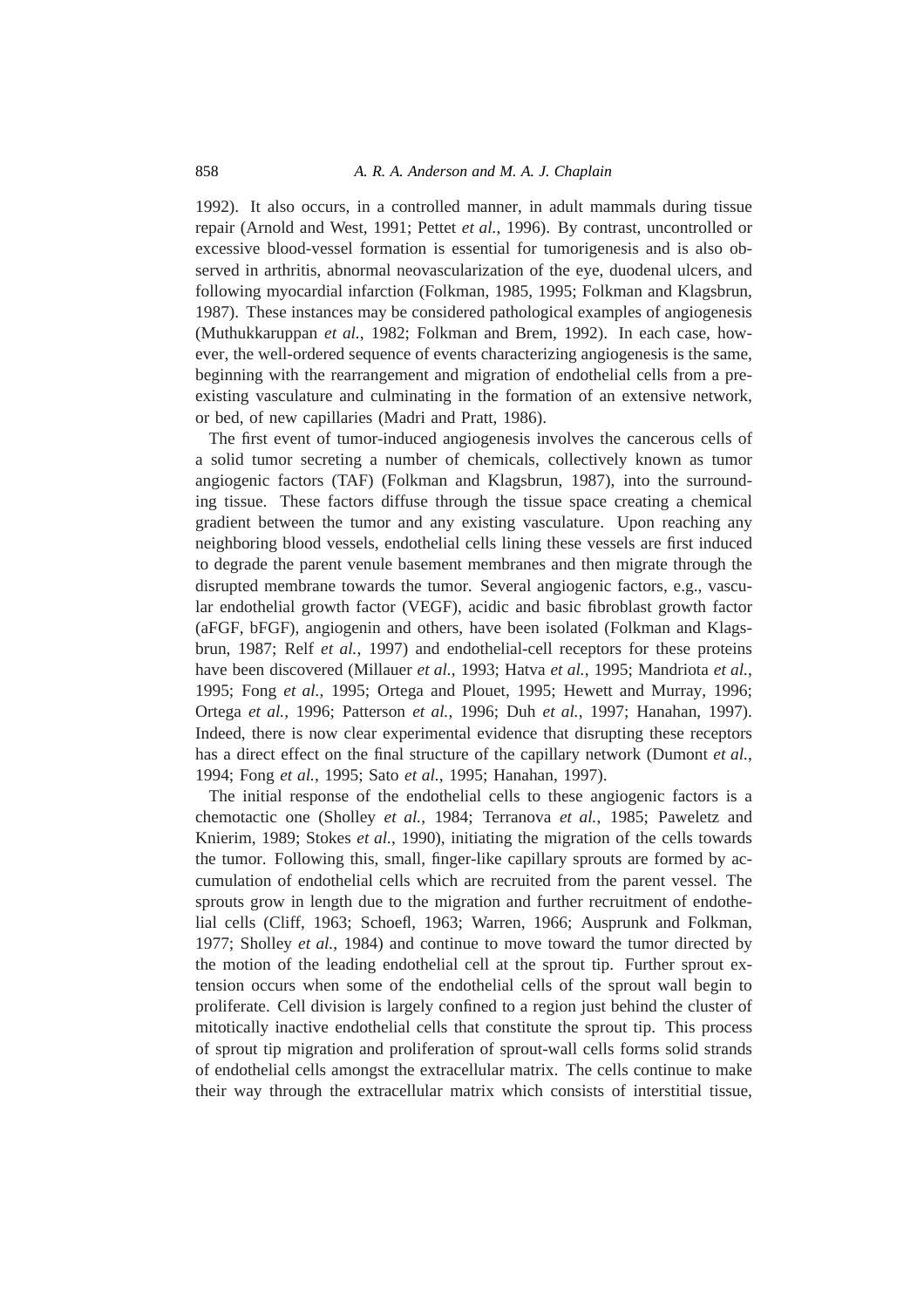collagen fiber and fibronectin as well as other components (Liotta *et al.*[, 1983](#page-39-0); [Paweletz and Knierim, 1989\)](#page-41-0). Interactions between the endothelial cells and the extracellular matrix are very important and directly affect cell migration. In particular, the specific interactions between the endothelial cells and fibronectin, a major component of the extracellular matrix, have been shown to enhance cell adhesion to the matrix.

Fibronectin is a matrix macromolecule which occurs in two distinctly different forms.

- 1. As a soluble glycoprotein found in various body fluids (including blood), known as plasma fibronectin.
- 2. As an insoluble constituent of the extracellular matrix and basement membranes of cells, known as cellular fibronectin [\(Hynes, 1990\)](#page-39-0).

Cultured endothelial cells are known to synthesize and secrete cellular fibronectin (Birdwell *et al.*[, 1978, 1980;](#page-36-0) [Jaffee and Mosher, 1978; Macarak](#page-39-0) *et al.*, [1978;](#page-39-0) [Rieder](#page-41-0) *et al.*, 1987; [Sawada](#page-41-0) *et al.*, 1987) and the expression of this secreted fibronectin by the endothelial cells in cultures (*in vitro*) closely reflects the distribution of pre-existing fibronectin observed in matrices *in vivo* ([Vlodavsky](#page-42-0) *et al.*, [1979;](#page-42-0) [Hynes, 1990\)](#page-39-0). The fibronectin which is produced and secreted by endothelial cells does not diffuse, but remains bound to the extracellular matrix ([Birdwell](#page-36-0) *et al.*, 1980; [Hynes, 1990\)](#page-39-0), its central function being the adhesion of cells to the matrix (Schor *et al.*[, 1981;](#page-41-0) [Alessandri](#page-35-0) *et al.*, 1986). It is a major ligand (both cellular fibronectin and plasma fibronectin) between cells and matrix materials in many situations. Endothelial cells use fibronectin for attachment to the matrix via integrins, a family of cell-surface receptors [\(Johansson](#page-39-0) *et al.*, [1987; Hynes, 1990;](#page-39-0) [Alberts](#page-35-0) *et al.*, 1994).

It has been verified experimentally that fibronectin stimulates directional migration of a number of cell types (including endothelial cells) in Boyden-chamber assays (Greenberg *et al.*[, 1981; Goodman and Newgreen, 1985;](#page-38-0) Albini *et al.*[, 1987;](#page-35-0) [Woodley](#page-42-0) *et al.*, 1988). These results have demonstrated that fibronectin promotes cell migration up a concentration gradient and the results of [Quigley](#page-41-0) *et al.* [\(1983\),](#page-41-0) [Lacovara](#page-39-0) *et al.* (1984) and [McCarthy and Furcht \(1984\)](#page-39-0) have further demonstrated that this is a response of the cells to a gradient of adhesiveness of bound fibronectin, termed haptotaxis [\(Carter, 1965, 1967\).](#page-36-0) Therefore, in addition to the chemotactic response of the endothelial cells to the TAF, there is a complementary haptotactic response to the fibronectin present within the extracellular matrix [\(Bowersox and Sorgente, 1982\).](#page-36-0)

Initially, the sprouts arising from the parent vessel grow essentially parallel to each other. It is observed that once the finger-like capillary sprouts have reached a certain distance from the parent vessel, they tend to incline toward each other [\(Paweletz and Knierim, 1989\),](#page-41-0) leading to numerous tip-to-tip and tip-to-sprout fusions known as anastomoses. Such anastomoses result in the fusing of the finger-like sprouts into a network of poorly perfused loops or arcades. Following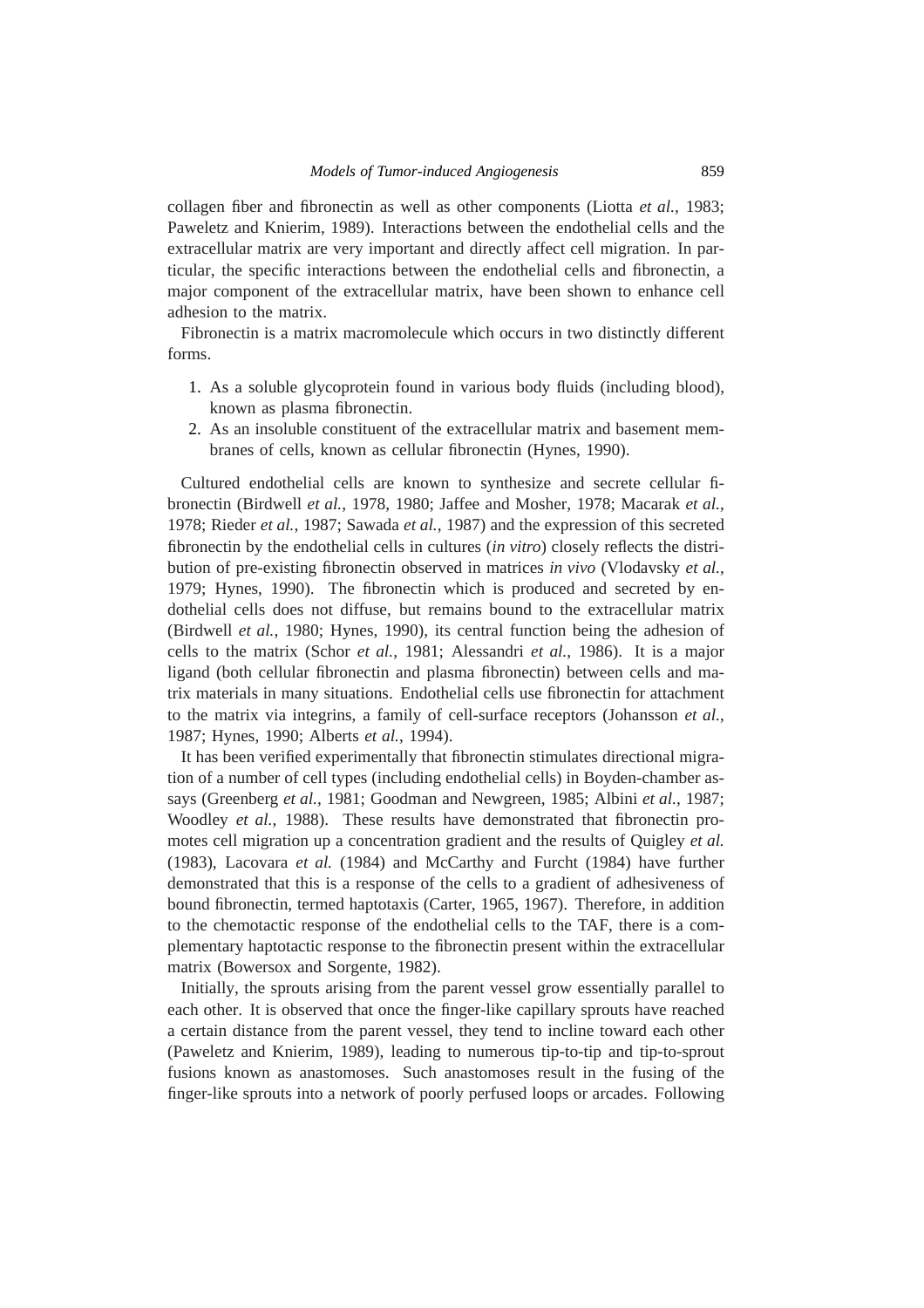this process of anastomosis, the first signs of circulation can be recognized and from the primary loops, new buds and sprouts emerge repeating the angiogenic sequence of events and providing for the further extension of the new capillary bed. The production of new capillary sprouts from the sprout tips is often referred to as sprout branching, and as the sprouts approach the tumor, their branching dramatically increases until the tumor is eventually penetrated, resulting in vascularization [\(Muthukkaruppan](#page-40-0) *et al.*, 1982).

This process of repeated steps of endothelial-cell migration, sprout extension, cell proliferation and loop formation is necessary for the successful vascularization of the tumor. However, [Sholley](#page-41-0) *et al.* (1984) demonstrated that, in the absence of endothelial-cell proliferation, a restricted capillary network, which stops after a few days and never reaches the tumor, is formed. Therefore, unless endothelial cells undergo mitosis, the capillary sprouts cannot complete vascularization successfully.

Tumor-induced angiogenesis provides the crucial link between the avascular phase of solid tumor growth and the more harmful vascular phase, wherein the tumor invades the surrounding host tissue and blood system [\(Chaplain, 1996\).](#page-36-0) However, these apparently insidious features of tumor-induced angiogenesis are now being used to combat cancer growth and the clinical importance of angiogenesis as a prognostic tool is now well recognized (Harris *et al.*[, 1994;](#page-38-0) [Bikfalvi,](#page-36-0) [1995;](#page-36-0) [Ellis and Fidler, 1995;](#page-37-0) [Gasparini, 1995; Gasparini and Harris, 1995;](#page-38-0) [Nor](#page-40-0)[ton, 1995\).](#page-40-0) Antiangiogenesis strategies are also being developed as a potentially powerful, non-invasive weapon against the spread of cancer [\(Herblin and Gross,](#page-38-0) 1994; Harris *et al.*[, 1996; Harris, 1997\)](#page-38-0).

In recent years several mathematical models, using different approaches, have been developed to describe some of the more important features of tumor-induced angiogenesis. Many of these models have used a continuum, deterministic framework in one space dimension (Liotta *et al.*[, 1977](#page-39-0); [Zawicki](#page-42-0) *et al.*, 1981; [Bald](#page-36-0)[ing and McElwain, 1985;](#page-36-0) [Chaplain and Stuart, 1993;](#page-37-0) [Byrne and Chaplain, 1995;](#page-36-0) [Orme and Chaplain, 1996\)](#page-40-0). Although these models were capable of capturing some features of angiogenesis such as average sprout density and network expansion rates, they were unable to provide more detailed information concerning the actual structure and morphology of the capillary network and as such were of limited predictive value. More realistic continuum models of angiogenesis in two space dimensions have been considered by [Chaplain \(1995\)](#page-36-0) and [Orme and Chaplain \(1997\).](#page-40-0) The results of these models permit a more detailed qualitative comparison with *in vivo* observations concerning the spatiotemporal distribution of capillary sprouts within the network. However, even with these models, it is not possible to capture certain important events such as repeated sprout branching and hence the overall dendritic structure of the network. More general two-dimensional continuum branching models, with potential application to a wide number of problems, have been considered by [Meinhardt \(1976, 1982\)](#page-40-0) and [Edelstein-Keshet and Ermentrout \(1989\).](#page-37-0)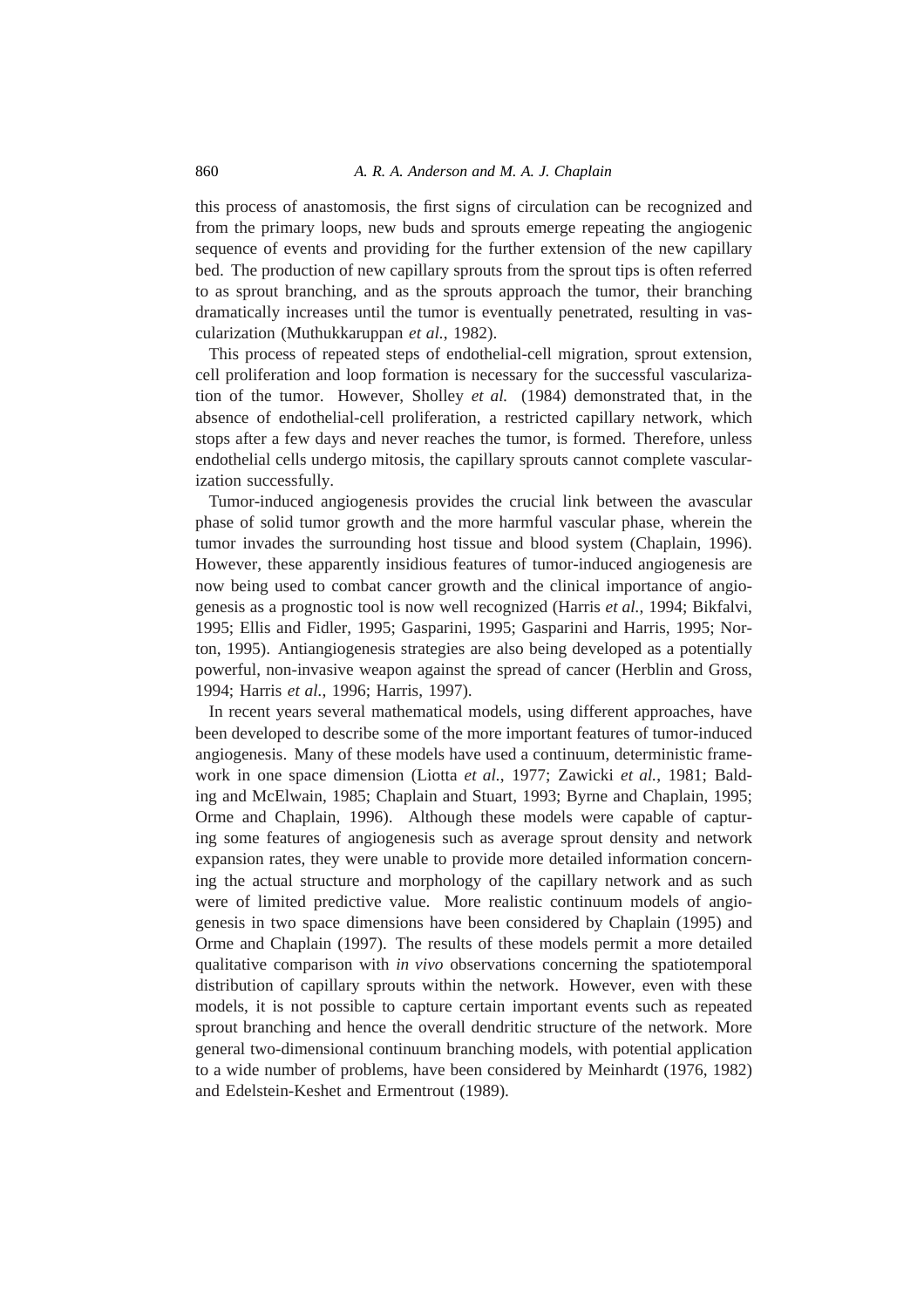In contrast to the deterministic models, the model of [Stokes and Lauffenburger](#page-42-0) [\(1991\)](#page-42-0) used a discrete probabilistic framework in two space dimensions, based on stochastic differential equations. This approach had the advantage of enabling the motion of individual endothelial cells to be followed. Realistic capillary network structures were generated by incorporating rules for sprout branching and anastomosis. As parameters were estimated, as far as possible, from available experimental data, this permitted both qualitative and quantitative comparisons with *in vivo* networks to be made. Although the model incorporated random motility and chemotaxis as mechanisms for cell migration, no account was taken of interactions between the endothelial cells and the extracellular matrix. The model was also unable to reproduce the fact that there is an increased frequency of branching at the edge of the network as the capillary sprouts become closer to the tumor. This observed feature of tumor-induced angiogenesis has been described as the 'brush border' effect [\(Gimbrone](#page-38-0) *et al.*, 1974; [Ausprunk and Folkman,](#page-36-0) [1977;](#page-36-0) [Zawicki](#page-42-0) *et al.*, 1981; [Muthukkaruppan](#page-40-0) *et al.*, 1982; [Sholley](#page-41-0) *et al.*, 1984).

The model we will present in this paper utilizes a novel combination of the continuum and probabilistic approaches, combining the strengths of each approach. The mathematical model will focus on three very important variables involved in tumor-induced angiogenesis; namely, endothelial cells, TAF and fibronectin, each of which has a crucial role to play. In the first instance, using conservation laws and a continuum approach, we will derive a system of coupled nonlinear partial differential equations modeling the initial chemotactic response of the endothelial cells to TAF and the haptotactic response of the endothelial cells to fibronectin. In the continuum model we will not consider endothelial-cell proliferation. This models the experiments of Sholley *et al.*[, \(1984\)](#page-41-0) where, although endothelial cells were irradiated to prevent mitosis occurring, a restricted capillary network did form. From a discretized form of these partial differential equations, a discrete biased random-walk model will be derived enabling the paths of individual endothelial cells located at the sprout tips, and hence the individual capillary sprouts, to be followed. The processes of sprout branching, anastomosis and cell proliferation will be incorporated in this discrete biased random-walk model.

The morphological events that are involved in new blood-vessel formation have been defined by studies of *in vivo* systems such as the chick chorioallantoic membrane (CAM), animal corneal models and *in vitro* examination of endothelial-cell migration and proliferation [\(Folkman and Haudenschild, 1980\).](#page-38-0) The particular experimental system upon which we will base our mathematical model is that of the implant of a solid tumor in the cornea of a test animal [\(Gimbrone](#page-38-0) *et al.*, [1974;](#page-38-0) [Muthukkaruppan](#page-40-0) *et al.*, 1982). Parameter values used in the model will be based, as far as possible, on estimates obtained from experimental observations.

The main aims of the model are to examine the relative importance of chemotaxis and haptotaxis in governing the migration of the endothelial cells, to examine capillary network formation with and without proliferation of endothelial cells, and to produce theoretical capillary network structures, from a model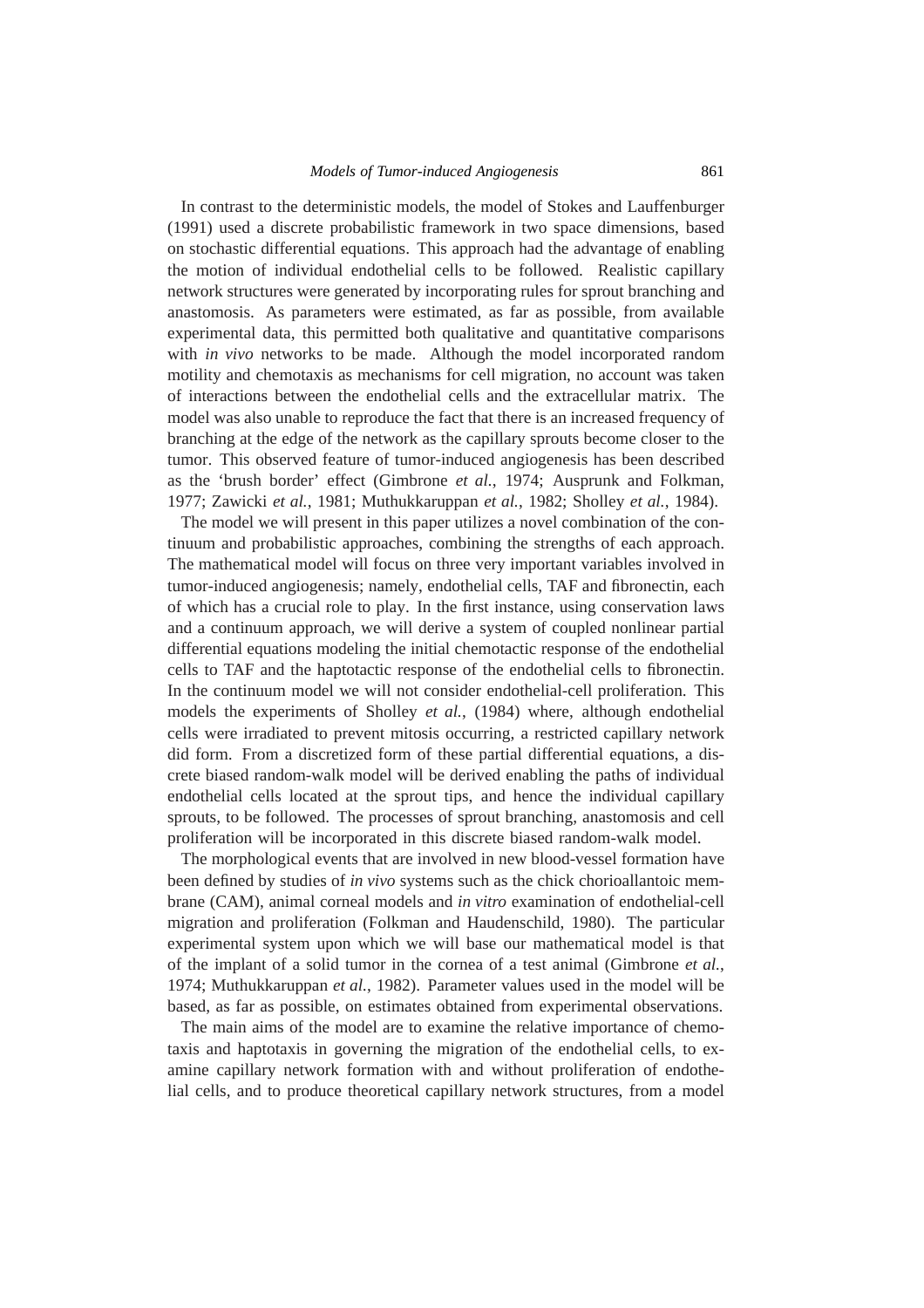based on sound physiological principles with realistic parameter values, which are morphologically similar to those observed *in vivo*. It is possible to analyze these computed structures for quantitative information such as network expansion rates, loop formation and overall network architecture. Therefore, from the continuous and discrete models, both qualitative and quantitative comparisons can be made with observations from the *in vivo* experimental system to validate the assumptions of the model.

### **2. THE CONTINUOUS MATHEMATICAL MODEL**

We will base our mathematical model on the experimental system of [Gimbrone](#page-38-0) *et al.* [\(1974\),](#page-38-0) [Muthukkaruppan](#page-40-0) *et al.* (1982), whereby a small solid tumor or fragment of tumor is implanted in the cornea of a test animal close to the limbal vessels of the eye which are lined with endothelial cells. [Anderson and Chaplain](#page-36-0) [\(1997\)](#page-36-0) considered a one-dimensional model for capillary network formation in the absence of endothelial-cell proliferation, and it is essentially a more general form of this model that we develop here. We denote the endothelial-cell density per unit area by  $n$ , the TAF concentration by  $c$  and the fibronectin concentration by  $f$ .

As already discussed in the introduction we assume that the motion of the endothelial cells (at or near a capillary sprout tip) is influenced by three factors: random motility (analogous to molecular diffusion), chemotaxis in response to TAF gradients [\(Terranova](#page-42-0) *et al.*, 1985; Stokes *et al.*[, 1990, 1991\)](#page-42-0); haptotaxis in response to fibronectin gradients (Schor *et al.*[, 1981](#page-41-0); [Bowersox and Sorgente,](#page-36-0) [1982;](#page-36-0) [Quigley](#page-41-0) *et al.*, 1983; [Lacovara](#page-39-0) *et al.*, 1984; [McCarthy and Furcht, 1984\).](#page-39-0) To derive the partial differential equation governing endothelial-cell motion, we first consider the total cell flux and then use the conservation equation for cell density. The three contributions to the endothelial-cell flux  $J_n$ , are given by,

$$
J_n = J_{random} + J_{chemo} + J_{hapto}.
$$

To describe the random motility of the endothelial cells at or near the sprout tips, we assume a flux of the form  $J_{random} = -D_n \nabla n$ , where  $D_n$  is a positive constant, the cell random-motility coefficient. We take the chemotactic flux to be  $J_{chemo} = \chi(c)n\nabla c$ , where  $\chi(c)$  is a chemotactic function. In previous models of tumor-induced angiogenesis  $\chi(c)$  is often assumed to be constant, meaning that endothelial cells always respond to a chemosensory stimulus (e.g., TAF) in the same manner, regardless of the stimulus concentration. We choose a receptorkinetic law of the form

$$
\chi(c) = \chi_0 \frac{k_1}{k_1 + c},\tag{1}
$$

reflecting the more realistic assumption that chemotactic sensitivity decreases with increased TAF concentration, where  $\chi_0$ , the chemotactic coefficient, and  $k_1$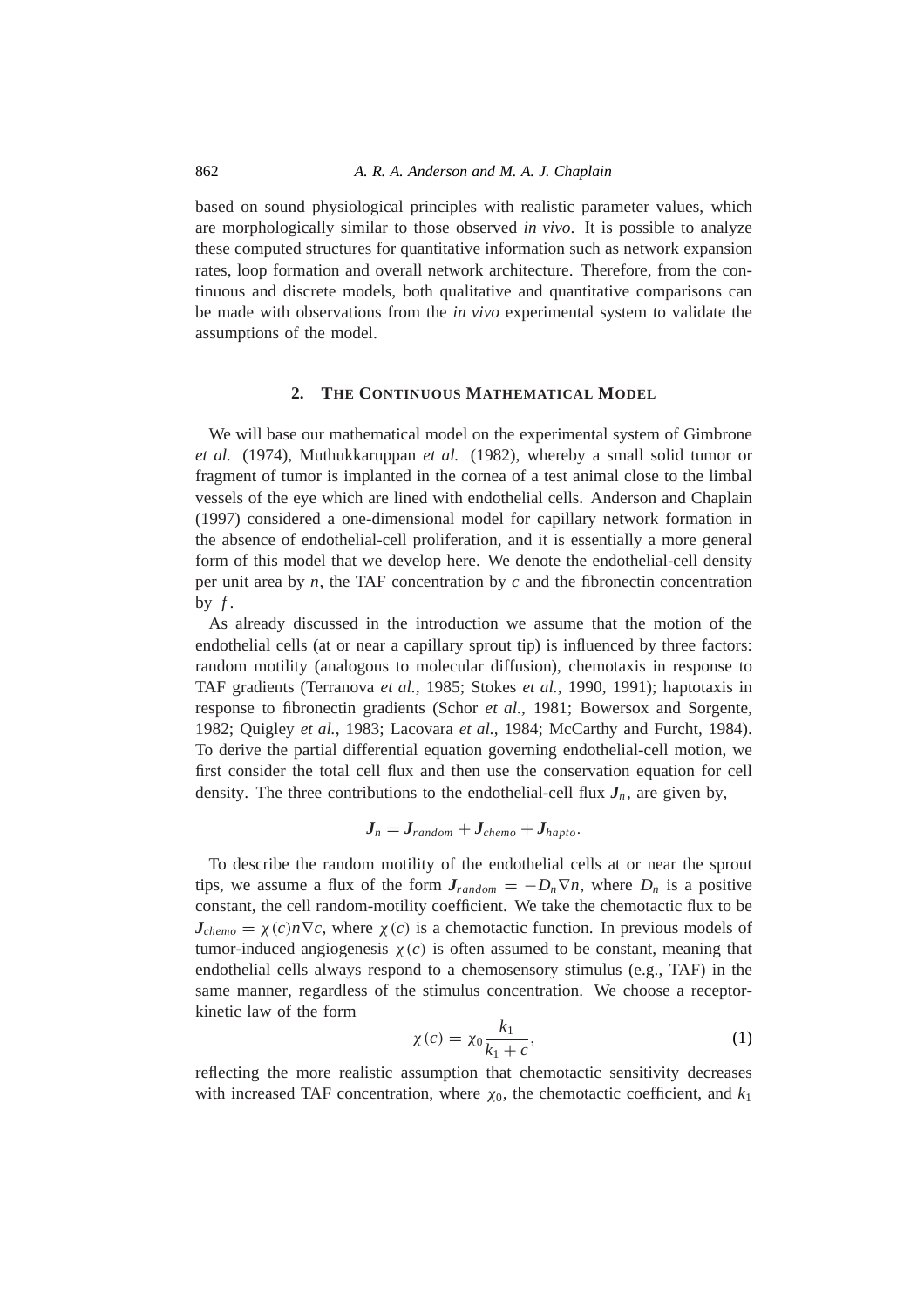are positive constants [\(Lapidus and Schiller, 1976; Lauffenburger](#page-39-0) *et al.*, 1984; [Sherratt, 1994;](#page-41-0) [Woodward](#page-42-0) *et al.* 1995; [Olsen](#page-40-0) *et al.* 1997). The influence of fibronectin on the endothelial cells is modeled by the haptotactic flux,  $J_{\text{harto}} =$  $\rho_0 n \nabla f$ , where  $\rho_0 > 0$  is the (constant) haptotactic coefficient.

As we are focusing attention on the endothelial cells at the sprout tips (where there is no proliferation) and given that endothelial cells have a long half–life, in the order of months [\(Paweletz and Knierim, 1989\)](#page-41-0), we omit any birth and death terms associated with the endothelial cells (we will consider endothelialcell proliferation later in the section devoted to the discrete model). This also models the experiments of [Sholley](#page-41-0) *et al.* (1984) where the cells were irradiated to stop proliferation, but the network formed to a certain extent.

The conservation equation for the endothelial-cell density *n* is therefore given by

$$
\frac{\partial n}{\partial t} + \nabla \cdot \boldsymbol{J}_n = 0,
$$

and hence the partial differential equation governing endothelial-cell motion (in the absence of cell proliferation) is,

$$
\frac{\partial n}{\partial t} = D_n \nabla^2 n - \nabla \cdot (\chi(c) n \nabla c) - \nabla \cdot (\rho_0 n \nabla f). \tag{2}
$$

To derive the TAF equation, we first of all consider the initial event of tumorinduced angiogenesis which is the secretion of TAF by the tumor cells. Once secreted, TAF diffuses into the surrounding corneal tissue and extracellular matrix and sets up a concentration gradient between the tumor and any pre-existing vasculature such as the nearby limbal vessels. During this initial stage, where the TAF diffuses into the surrounding tissue (with some natural decay), we assume that the TAF concentration  $c$  satisfies an equation of the form:

$$
\frac{\partial c}{\partial t} = D_c \nabla^2 c - \theta c \tag{3}
$$

where  $D_c$  is the TAF diffusion coefficient and  $\theta$  is the decay rate. We will assume that the steady-state of this equation establishes the TAF gradient between the tumor and the nearby vessels and provides us with the initial conditions for the TAF concentration profile. As the endothelial cells migrate through the extracellular matrix in response to this steady-state gradient (cf. [Stokes and Lauffenburger,](#page-42-0) [1991\),](#page-42-0) there is some uptake and binding of TAF by the cells [\(Ausprunk and Folk](#page-36-0)[man, 1977;](#page-36-0) [Hanahan, 1997\)](#page-38-0). We model this process by a simple uptake function, resulting in the following equation for the TAF concentration:

$$
\frac{\partial c}{\partial t} = -\lambda nc,\tag{4}
$$

where  $\lambda$  is a positive constant, and the initial TAF concentration profile is obtained from the steady state of (3).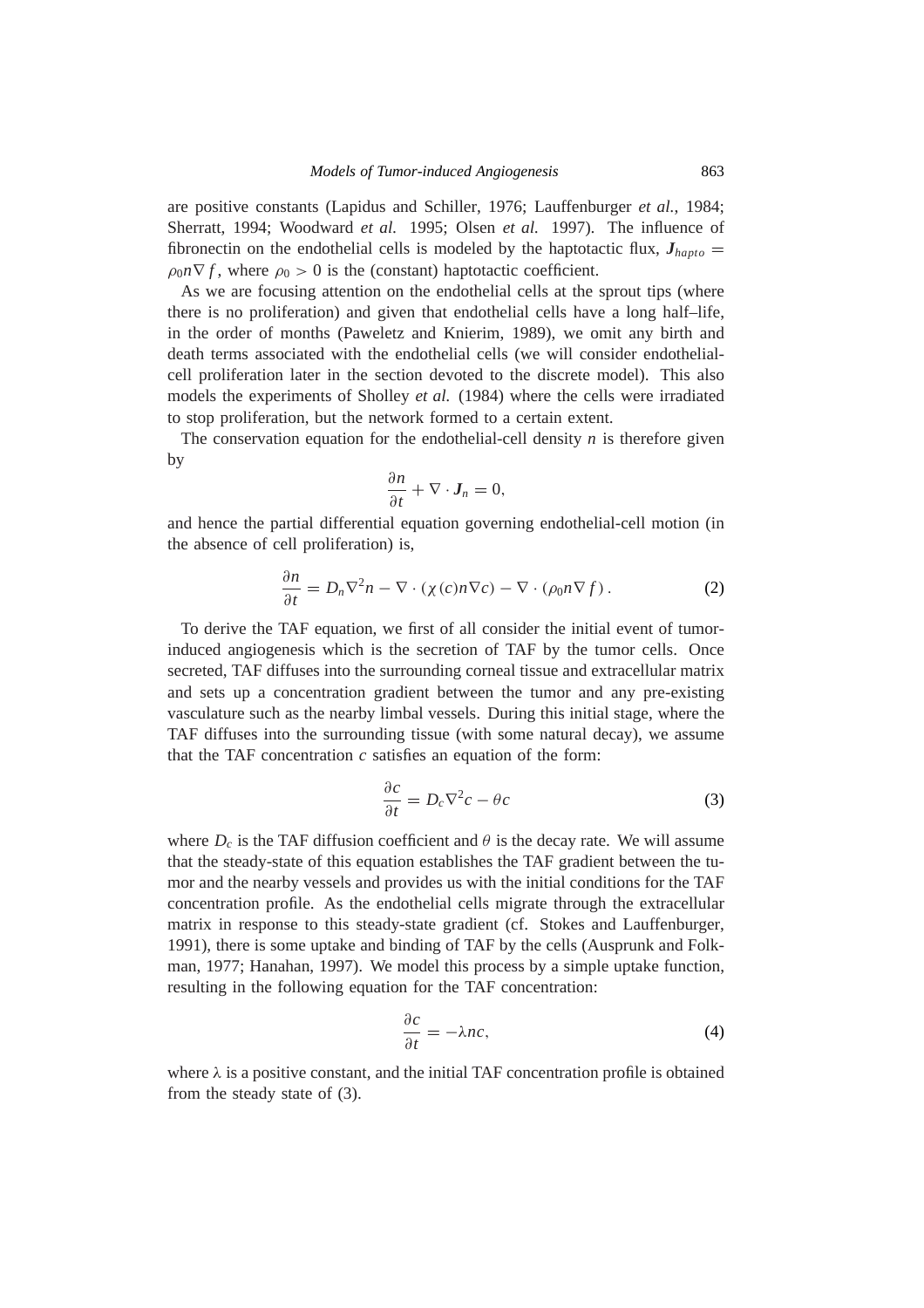#### 864 *A. R. A. Anderson and M. A. J. Chaplain*

Fibronectin is known to be present in most mammalian tissue and has been identified as a component of the tissue of the cornea (Kohno *et al.*[, 1983, 1987;](#page-39-0) Ben-Zvi *et al.*[, 1986;](#page-36-0) [Sramek](#page-42-0) *et al.*, 1987). In addition to this pre-existing fibronectin, it is known that the endothelial cells themselves produce and secrete fibronectin (Birdwell *et al.*[, 1978, 1980;](#page-36-0) [Jaffee and Mosher, 1978; Macarak](#page-39-0) *et al.*, [1978;](#page-39-0) [Monaghan](#page-40-0) *et al.*, 1983; [Rieder](#page-41-0) *et al.*, 1987; [Sawada](#page-41-0) *et al.*, 1987) which then becomes bound to the extracellular matrix and does not diffuse ([Birdwell](#page-36-0) *et al.*, [1980;](#page-36-0) [Hynes, 1990\)](#page-39-0). Therefore, the equation for fibronectin contains no diffusion term. There is also some uptake and binding of fibronectin to the endothelial cells as they migrate toward the tumor [\(Hynes, 1990\)](#page-39-0). These production and uptake processes are modeled by the following equation:

$$
\frac{\partial f}{\partial t} = \omega n - \mu n f,\tag{5}
$$

where  $\omega$  and  $\mu$  are positive constants.

Hence the complete system of equations describing the interactions of the endothelial cells, TAF and fibronectin as detailed in the previous paragraphs is

$$
\frac{\partial n}{\partial t} = \overbrace{\frac{D_n \nabla^2 n}{\partial t}}^{random\,matrix} - \nabla \cdot \left(\frac{\chi_0 k_1}{k_1 + c} n \nabla c\right) - \overbrace{\nabla \cdot (\rho_0 n \nabla f)}^{haptotaxis},
$$
\n
$$
\frac{\partial f}{\partial t} = \overbrace{\text{on}}^{production} - \mu n f, \qquad (6)
$$
\n
$$
\frac{\partial c}{\partial t} = -\overbrace{\lambda n c}^{uptake}.
$$

This system is considered to hold on a square spatial domain of side *L* (representing a square of corneal tissue) with the parent vessel (e.g., limbal vessel) located along one edge and the tumor located on the opposite edge. We assume that the cells, and consequently the capillary sprouts, remain within the domain of tissue under consideration and therefore no-flux boundary conditions of the form

$$
\underline{\zeta} \cdot (-D_n \nabla n + n \left( \chi(c) \nabla c + \rho_0 \nabla f \right)) = 0,\tag{7}
$$

are imposed on the boundaries of the square, where  $\zeta$  is an appropriate outward unit normal vector.

We now nondimensionalize (6) by rescaling distance with the parent vessel to tumor distance of *L*, time with  $\tau = L^2/D_c$  (where  $D_c$  is the TAF diffusion coefficient), endothelial-cell density with  $n_0$ , and TAF and fibronectin concentration with  $c_0$  and  $f_0$  respectively (where  $n_0$ ,  $c_0$ ,  $f_0$  are appropriate reference variables).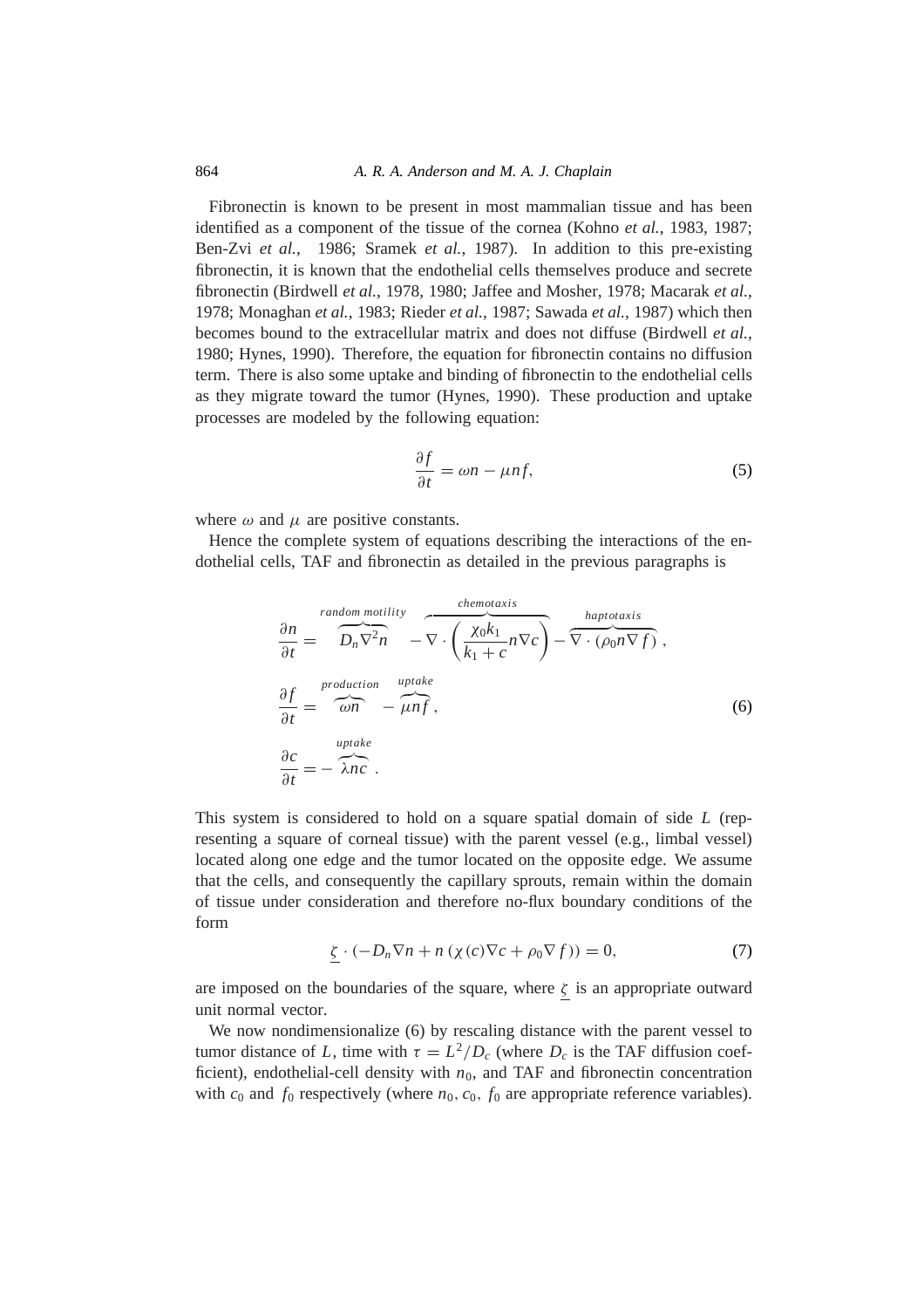Therefore setting

$$
\tilde{c} = \frac{c}{c_0}, \quad \tilde{f} = \frac{f}{f_0}, \quad \tilde{n} = \frac{n}{n_0}, \quad \tilde{t} = \frac{t}{\tau}
$$

and dropping the tildes for clarity, we obtain the nondimensional system,

$$
\frac{\partial n}{\partial t} = D\nabla^2 n - \nabla \cdot \left(\frac{\chi}{1 + \alpha c} n \nabla c\right) - \nabla \cdot (\rho n \nabla f),
$$
  
\n
$$
\frac{\partial f}{\partial t} = \beta n - \gamma n f,
$$
  
\n
$$
\frac{\partial c}{\partial t} = -\eta n c,
$$
\n(8)

where

$$
D = \frac{D_n}{D_c}, \quad \chi = \frac{\chi_0 c_0}{D_c}, \quad \alpha = \frac{c_0}{k_1}, \quad \rho = \frac{\rho_0 f_0}{D_c},
$$

$$
\beta = \frac{\omega L^2 n_0}{f_0 D_c}, \quad \gamma = \frac{\mu L^2 n_0}{D_c}, \quad \eta = \frac{\lambda L^2 n_0}{D_c},
$$

and subject to the no-flux conditions,

$$
\underline{\zeta} \cdot \left( -D\nabla n + n \left( \frac{\chi}{1 + \alpha c} \nabla c + \rho \nabla f \right) \right) = 0 \tag{9}
$$

on the boundaries of the unit square.

Wherever possible, parameter values have been estimated from available experimental data. An average distance from a tumor implant to parent vessels in the cornea is between 1 and 2 mm [\(Gimbrone](#page-38-0) *et al.*, 1974; [Muthukkaruppan](#page-40-0) *et al.*, [1982\)](#page-40-0) and we take the lengthscale  $L = 2$  mm (cf. [Stokes and Lauffenburger,](#page-42-0) [1991\)](#page-42-0). The experiments of [Stokes](#page-42-0) *et al.* (1990) and [Rupnick](#page-41-0) *et al.* (1988) on endothelial-cell migration in response to angiogenic factors provide us with estimates for  $D_n$ ,  $\chi_0$  and  $c_0$ . Endothelial-cell random motility coefficients in the range  $2 \times 10^{-9}$ – $10^{-8}$  cm<sup>2</sup> s<sup>-1</sup> were obtained. However, this was under the assumption that the cells moved independently. [Rupnick](#page-41-0) *et al.* (1988) showed that when the movement of individual endothelial cells is constrained by surrounding cells, their estimate of the random motility coefficient was too large and did not agree with the experimental results. The formation of capillary sprouts causes a dependence on neighboring cells due to the formation of vessel walls—the endothelial cells which line the sprout wall are contiguous with one another. Therefore, one might expect a smaller random-motility coefficient than that ob-served by [Rupnick](#page-41-0) *et al.* (1988), and we therefore take  $D_n = 10^{-10}$  cm<sup>2</sup> s<sup>-1</sup> (cf.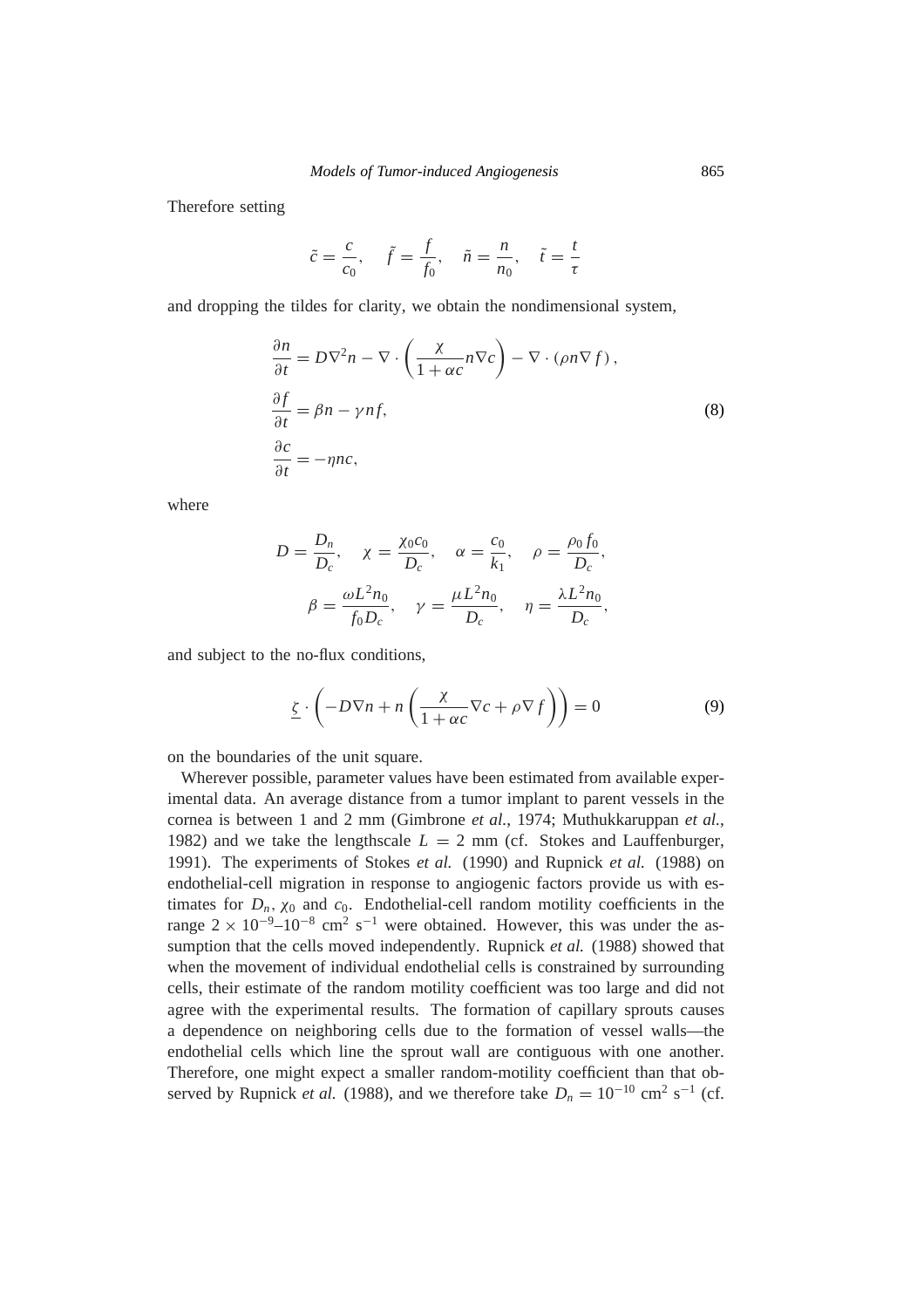[Bray, 1992\)](#page-36-0). Other *in vivo* experimental results also indicate that there appears to be very little random motility of endothelial cells at the capillary sprout tips [\(Paweletz and Knierim, 1989;](#page-41-0) [Paku and Paweletz, 1991](#page-40-0)). [Stokes](#page-42-0) *et al.* (1990) measured the chemotactic coefficient of migrating endothelial cells in gradients of aFGF. The maximum chemotactic response was measured in concentrations of aFGF around  $10^{-10}$  M giving a chemotactic coefficient of 2600 cm<sup>2</sup> s<sup>-1</sup> M<sup>-1</sup> and therefore we take  $\chi_0 = 2600 \text{ cm}^2 \text{ s}^{-1} \text{ M}^{-1}$ ,  $c_0 \approx 10^{-10} \text{ M}$ . In the absence of any available data for the haptotactic coefficient  $\rho_0$ , we assume that this is of the same magnitude as  $\chi_0$ . As the endothelial cells generally migrate towards the tumor, even in the absence of proliferation, it is reasonable to assume that  $\chi_0 > \rho_0$ . [Terranova](#page-42-0) *et al.* (1985) found that endothelial cells responded in a haptotactic manner to fibronectin in concentrations of fibronectin around 10−<sup>10</sup> M and we take this as an estimate for  $f_0$ . Estimates for the diffusion coefficient of TAF are in the range  $5 \times 10^{-7} - 5.9 \times 10^{-6}$  cm<sup>2</sup> s<sup>-1</sup> [\(Sherratt and Murray, 1990;](#page-41-0) [Bray,](#page-36-0) [1992\)](#page-36-0) and for our simulations, we take  $D_c = 2.9 \times 10^{-7}$  cm<sup>2</sup> s<sup>-1</sup>. Estimates of the parameters  $\omega, \mu, \lambda$  were not available since these are very difficult to obtain experimentally [\(Hynes, 1990\).](#page-39-0)

These parameter values now give nondimensional values of  $D = 0.00035$ ,  $\chi = 0.38$  and we use a nondimensional value of  $\rho = 0.34$ . The estimates for *L* and  $D_c$  now give the timescale  $\tau = L^2/D_c$  as 1.5 days.

The first event of tumor-induced angiogenesis is the secretion of TAF by the tumor cells. The TAF then diffuses into the extracellular matrix and a concentration gradient is established between the tumor and parent vessel. If we consider the tumor as approximately circular and model TAF diffusion using (3) then an approximation of the steady-state solution for such an equation [\(Chaplain, 1995,](#page-36-0) [1996\)](#page-36-0) has a concentration field of the form,

$$
c(x, y, 0) = \begin{cases} 1, & 0 \le r \le 0.1, \\ \frac{(\nu - r)^2}{\nu - 0.1}, & 0.1 \le r \le 1, \end{cases}
$$
(10)

where  $\nu$  is a positive constant and  $r$  is given by,

$$
r = \sqrt{(x-1)^2 + (y-\frac{1}{2})^2},\tag{11}
$$

assuming that the tumor is centered on  $(1, \frac{1}{2})$ , with a radius of 0.1. Taking (10) as the initial conditions for the TAF concentration profile might then be a reasonable description of the actual concentration field arising from a small circular tumor implant. To approximate a row of tumor cells (or a larger circular implant) we also consider an initial TAF concentration field of the form,

$$
c(x, y, 0) = e^{-\frac{(1-x)^2}{\epsilon_1}}, \quad (x, y) \in [0, 1] \times [0, 1], \tag{12}
$$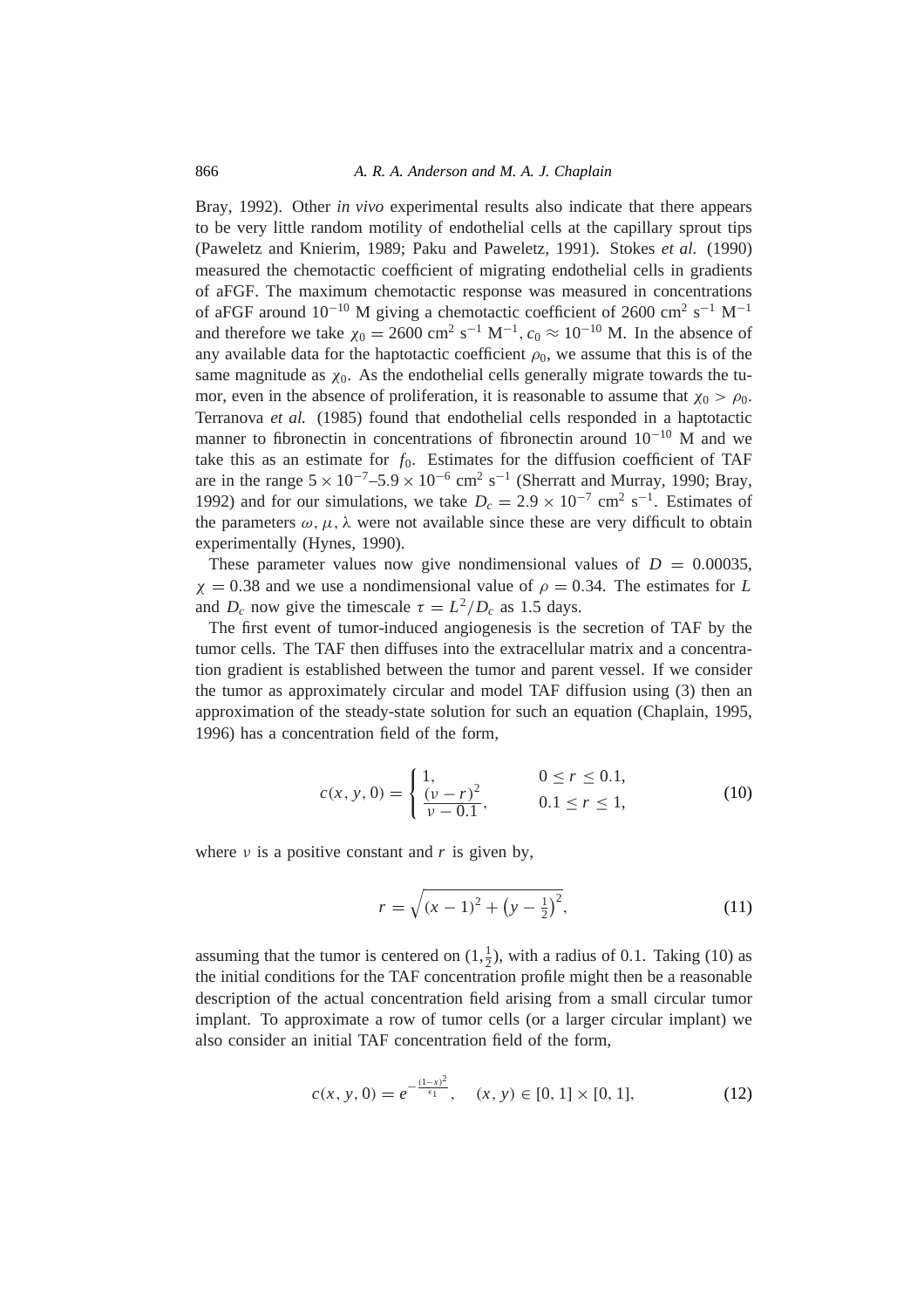

Figure 1. Initial fibronectin concentration (maximum value at  $x = 0$ ) and initial TAF concentration (maximum value at  $x = 1$ ) profiles for the two-dimensional simulations;  $\epsilon_1 = \epsilon_2 = 0.45$ ;  $k = 0.75$ . The TAF concentration profile approximates a gradient produced by a line of tumour cells situated at  $x = 1$ . The fibronectin initial concentration is highest near the parent vessel at  $x = 0$ .

where  $\epsilon_1$  is a positive constant. In the simulations of the following sections using initial condition (12) emphasizes that any lateral motion of the endothelial cells is due to the interactions with TAF and fibronectin and is not dependent on the underlying geometry of the system.

Once the endothelial cells have been activated by TAF, they degrade their basal lamina leading to the damaging, and perhaps rupturing, of the parent-vessel basement membrane. This initial damage results in an increased vessel permeability (Clark *et al.*[, 1981\)](#page-37-0) which allows plasma fibronectin from the blood to leak from the parent vessel and diffuse into the corneal tissue [\(Hynes, 1990\)](#page-39-0) [the diffusion coefficient of plasma fibronectin has been estimated at around  $2 \times 10^{-7}$  cm<sup>2</sup> s<sup>-1</sup>, [Williams](#page-42-0) *et al.* (1982) and Rocco *et al.* [\(1987\)\]](#page-41-0). Subsequently, this plasma fibronectin becomes bound to the extracellular matrix of the corneal tissue (Oh *et al.*[, 1981](#page-40-0); Deno *et al.*[, 1983;](#page-37-0) Clark *et al.*[, 1983\),](#page-37-0) creating a high initial concentration of fibronectin in and around the parent vessel. This has been observed experimentally by Clark *et al.* [\(1981, 1982, 1983\)](#page-37-0) and [Paku and Paweletz \(1991\).](#page-40-0) It has also been observed experimentally that high levels of laminin (another matrix macromolecule with similar adhesive properties to fibronectin) are initially found around the parent vessel [\(Hynes, 1990;](#page-39-0) [Paku and Paweletz, 1991](#page-40-0)). In addition to this plasma fibronectin, there is also pre-existing cellular fibronectin distributed throughout the corneal tissue. We therefore take the initial concentration profile of fibronectin in the extracellular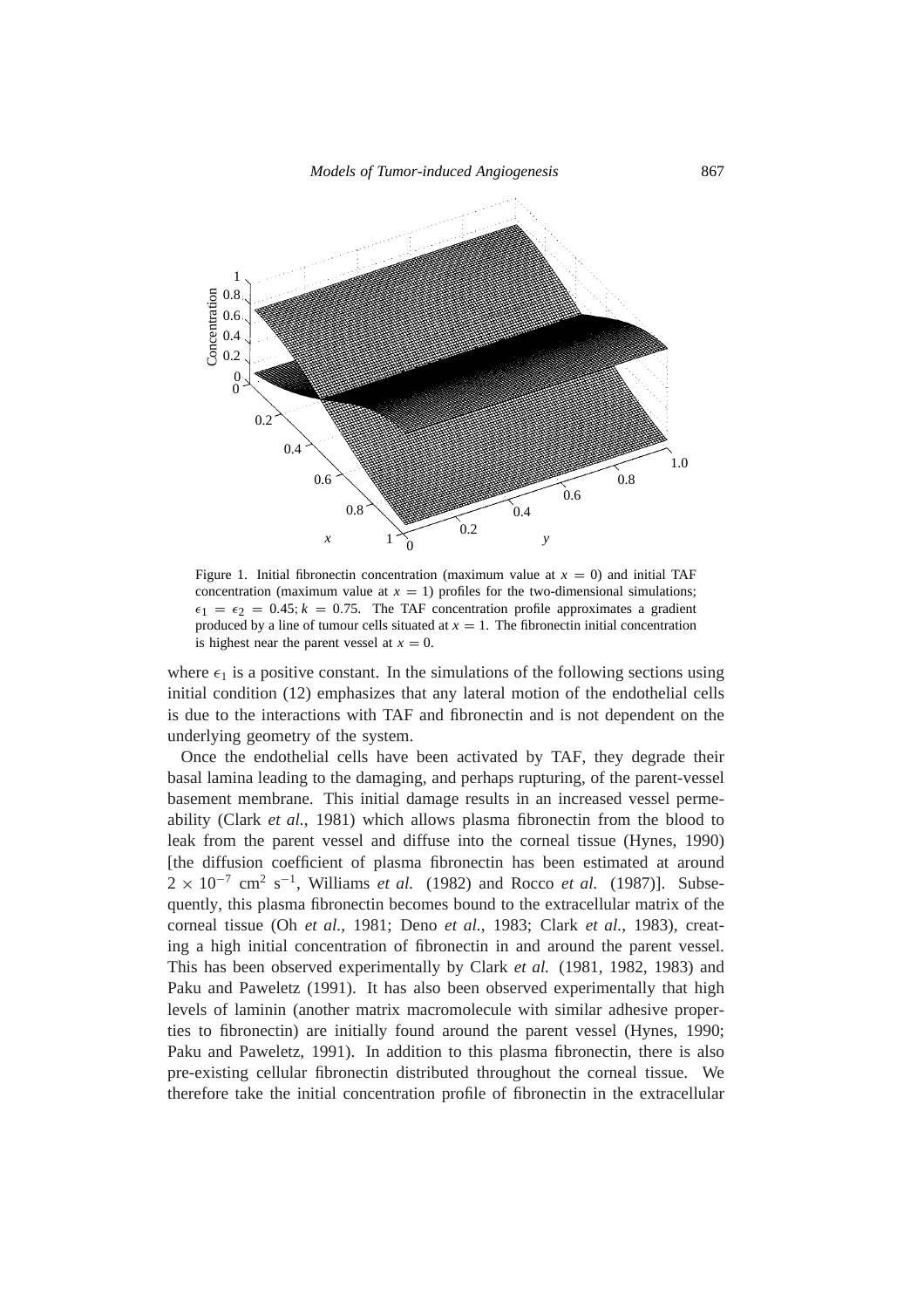868 *A. R. A. Anderson and M. A. J. Chaplain*



Figure 2. Initial endothelial-cell density distribution for the two-dimensional simulations representing the three initial regions of capillary sprout outgrowth;  $\epsilon_3 = 0.001$ . matrix to have the form,

$$
f(x, y, 0) = ke^{-\frac{x^2}{\epsilon_2}}, \quad (x, y) \in [0, 1] \times [0, 1].
$$
 (13)

where  $k < 1$ ,  $\epsilon_2$  are positive constants. In other simulations, we also choose an initial spatially homogeneous fibronectin concentration representing the distribution of only pre-existing fibronectin in the extracellular matrix. Figure 1 contains a plot of the two-dimensional initial data for both the linear source TAF (12) and fibronectin (13). Parameters  $\epsilon_1$  and  $\epsilon_2$  were taken to be 0.45, and *k* was taken to be 0.75.

After the TAF has reached the parent blood vessel, the endothelial cells within the vessel form into a few cell clusters ([Muthukkaruppan](#page-40-0) *et al.*, 1982; Orme [and Chaplain, 1996\)](#page-40-0) which eventually become sprouts. For simplicity, we will assume that initially three clusters form along the *y*-axis at  $x \approx 0$ , with the tumor located at  $x = 1$  and the parent vessel of the endothelial cells at  $x = 0$ . The initial data is given by the distribution in Figure 2, which has three discrete peaks of the form  $e^{-\frac{x^2}{\epsilon_3}} \sin^2(6\pi y)$ , with the positive parameter  $\epsilon_3 = 0.001$ .

# **3. TWO-DIMENSIONAL NUMERICAL SIMULATIONS**

All of the numerical solutions presented in this section were obtained from a finite difference approximation of the system (8) with boundary and initial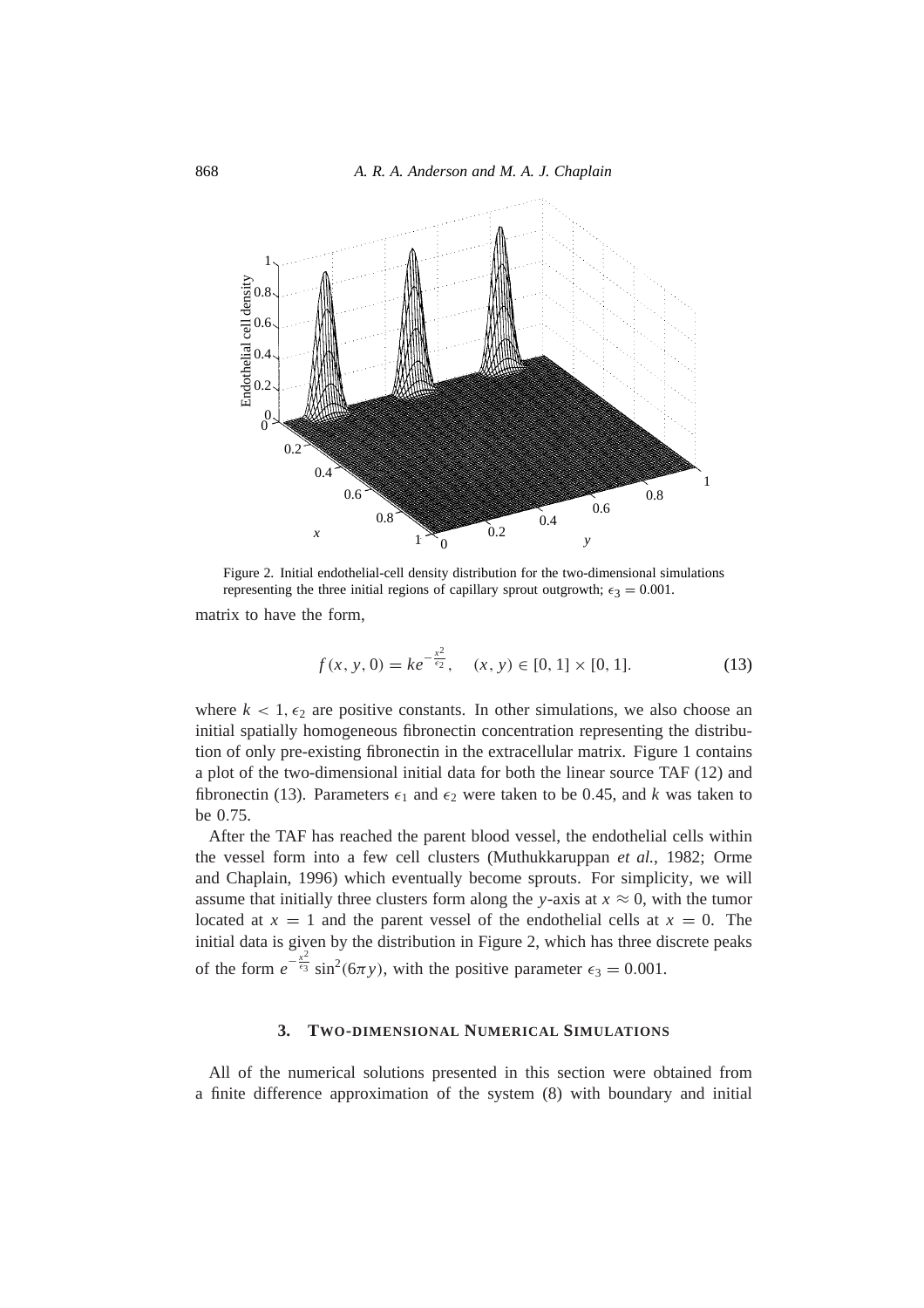

Figure 3. Spatiotemporal evolution of the endothelial-cell density from a numerical simulation of system (8) representing endothelial-cell migration from the parent vessel toward a line source of tumor cells without haptotaxis (see text for parameter values). The figure shows that the motion is almost entirely governed by chemotaxis with very little lateral movement. The three regions of cell density remain unconnected throughout the domain. The color graduation is directly proportional to the cell density, i.e., white is high density and black low density.

conditions  $(9)$ – $(13)$ . As there are no birth and death terms in the endothelial-cell equation (8) and we impose zero flux boundary conditions (9) then the total cell number is conserved. We used the conservation of cell number as a check on the accuracy of our numerical scheme which was found to be accurate to within 0.01%. The parameter values used in the simulations (unless specified otherwise) were  $D = 0.00035$ ,  $\chi = 0.38$ ,  $\rho = 0.34$ ,  $\eta = 0.1$ ,  $\beta = 0.05$  and  $\gamma = 0.1$ .

In order to examine the relative importance of chemotaxis and haptotaxis in the model, we first of all consider the system in the absence of any haptotaxis (i.e.,  $\rho = 0$ ). With all other parameter values as above, data were obtained from our two-dimensional numerical code for four different times, producing the plots given in Fig. 3. We note that by  $t = 2$  (3 days) the endothelial cells are more than half way through the domain, and by  $t = 4$  (6 days) they have migrated almost completely across the domain. It is also important to note that there is very little lateral migration (i.e., movement parallel to the *y*-axis) of the endothelial cells. The bulk of the endothelial-cell density retains the shape of the initial distribution of the three peaks. This is because the motion is largely governed by chemotaxis with the small amount of lateral movement due to random motility.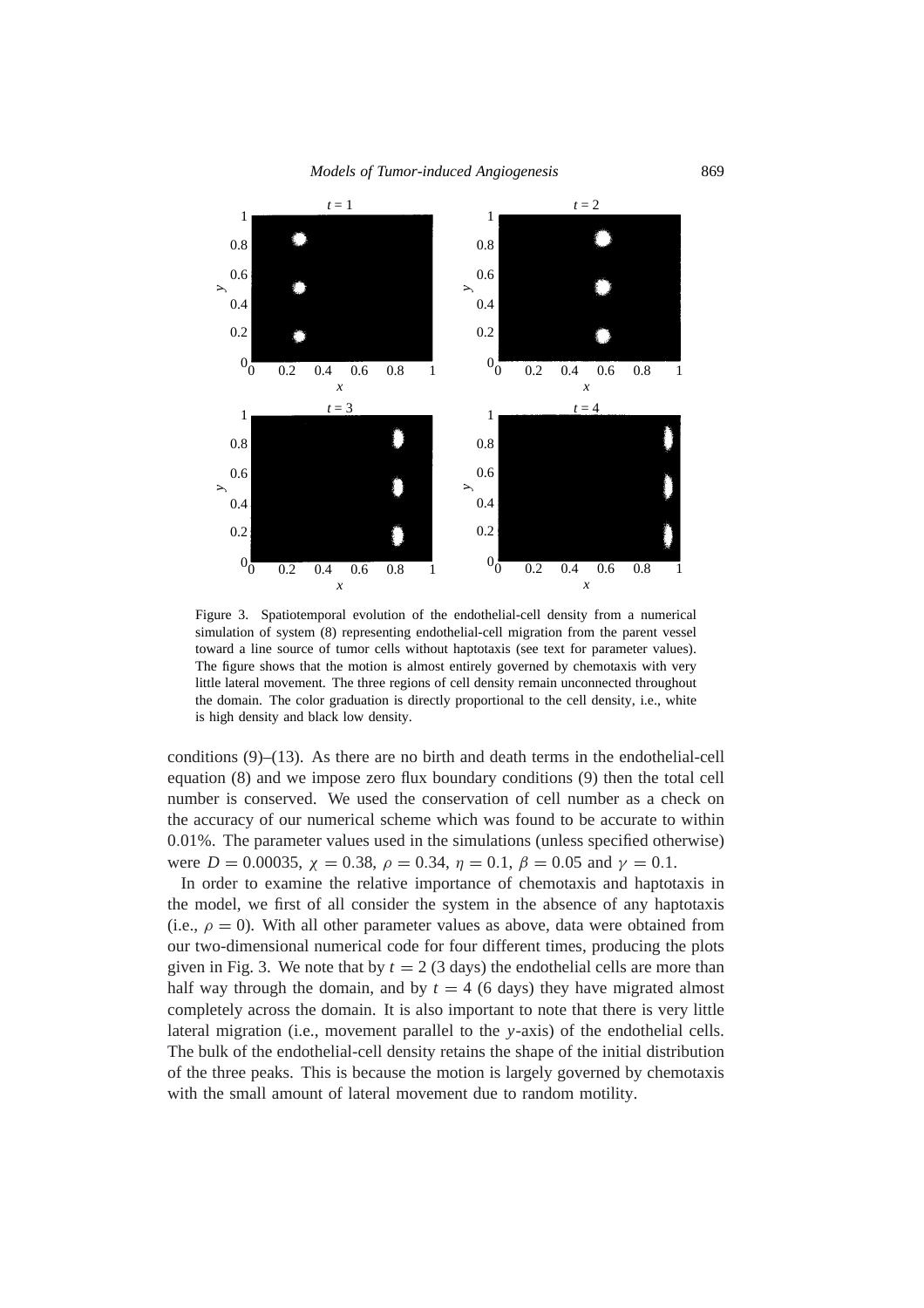

Figure 4. Spatiotemporal evolution of endothelial-cell density from a numerical simulation of system (8) representing endothelial-cell migration from the parent vessel toward a line source of tumor cells with both chemotaxis and haptotaxis (see text for parameter values). The effect that fibronectin and haptotaxis have on the endothelial cells is now apparent. The initial three regions of high cell density are drawn towards each other and first form a looped structure and then a band of high cell density. The color graduation is as in Fig. 3.

If we now include the effect of haptotaxis in the model, i.e.,  $\rho = 0.34$  (all other parameters having the same value as for Fig. 3), we obtain the four plots shown in Fig. 4. Comparing the plot at  $t = 2$  (3 days) with that in Fig. 3, we see that cell migration towards the tumor is now slower and that the endothelial-cell density distribution is not as circular as in Fig. 3. The cell density distribution in each cluster appears as a crescent-like shape. This is due to the lateral migration of the endothelial-cell clusters towards one another. By  $t = 4$  (6 days) we see that the three separate clusters have joined to form a continuous band of cell density. At  $t = 7$  (10.5 days), there are now four clusters of high endothelialcell density within the band due to the lateral motion and overlapping of the initial clusters. At the final time,  $t = 10$  (15 days), in Fig. 4 we find that the endothelial-cell density distribution has now formed into a band which is slowly advancing toward the tumor, with the highest cell density at the leading edge. However, due to the form of the chosen chemotactic function (1), the cells do not reach the tumor. This models the assumed inactivation of endothelial-cell receptors for TAF [\(Hanahan, 1997\)](#page-38-0) which causes the cells to reach a quasisteady state at approximately  $x = 0.9$ . However, given a long enough time, the TAF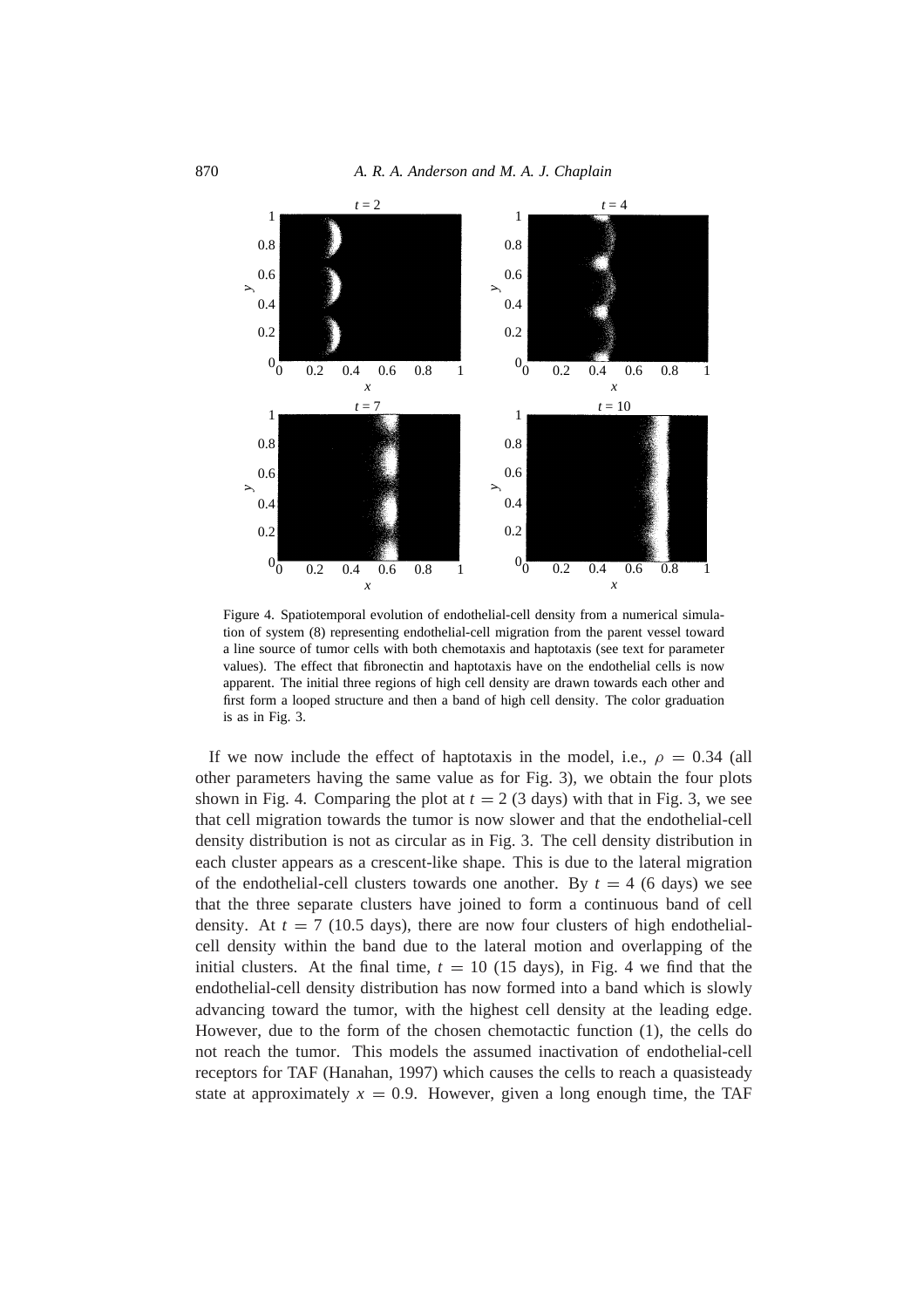

Figure 5. Plot showing the difference in fibronectin uptake between the initial fibronectin concentration and the fibronectin concentration at  $t = 2, 4, 7$  and 10. The white areas represent net uptake of fibronectin by the endothelial cells. The plots show the underlying gradients of fibronectin created in the extracellular matrix, which are responsible for the behaviour of the endothelial cells in the previous figure. The color graduation is directly proportional to net fibronectin uptake, i.e., white is high uptake, black is low uptake.

concentration profile will decay to a level which will allow further cell migration. By increasing  $\alpha$  we could restrict the extent of cell migration to a point closer to the parent vessel. This is analogous to assuming that the endothelial cells become desensitized at a lower concentration of TAF. At the other extreme, by setting  $\alpha = 0$ , we can ensure that the endothelial cells always reach the tumor and that vascularization occurs. The incorporation of the chemotactic function  $\chi(c)$  therefore provides a potential mechanism to explain the experimental results of [Sholley](#page-41-0) *et al.* (1984), which demonstrated that vascularization of the tumor did not occur in the absence of endothelial-cell proliferation.

Figure 5 shows the difference in fibronectin concentration between the initial distribution and the current distribution. The white areas represent regions where there has been a net uptake of fibronectin by the endothelial cells. This figure indicates that small gradients are being formed in the fibronectin concentration profile due to the synthesis and uptake of fibronectin by the endothelial cells. The endothelial cells then move in response to these gradients via haptotaxis.

From the results of Figs 3 and 4 it is clear that the interplay between the endothelial cells, TAF and fibronectin is capable of producing lateral movement of the cells. The incorporation of the chemotactic function  $\chi(c)$  has also enabled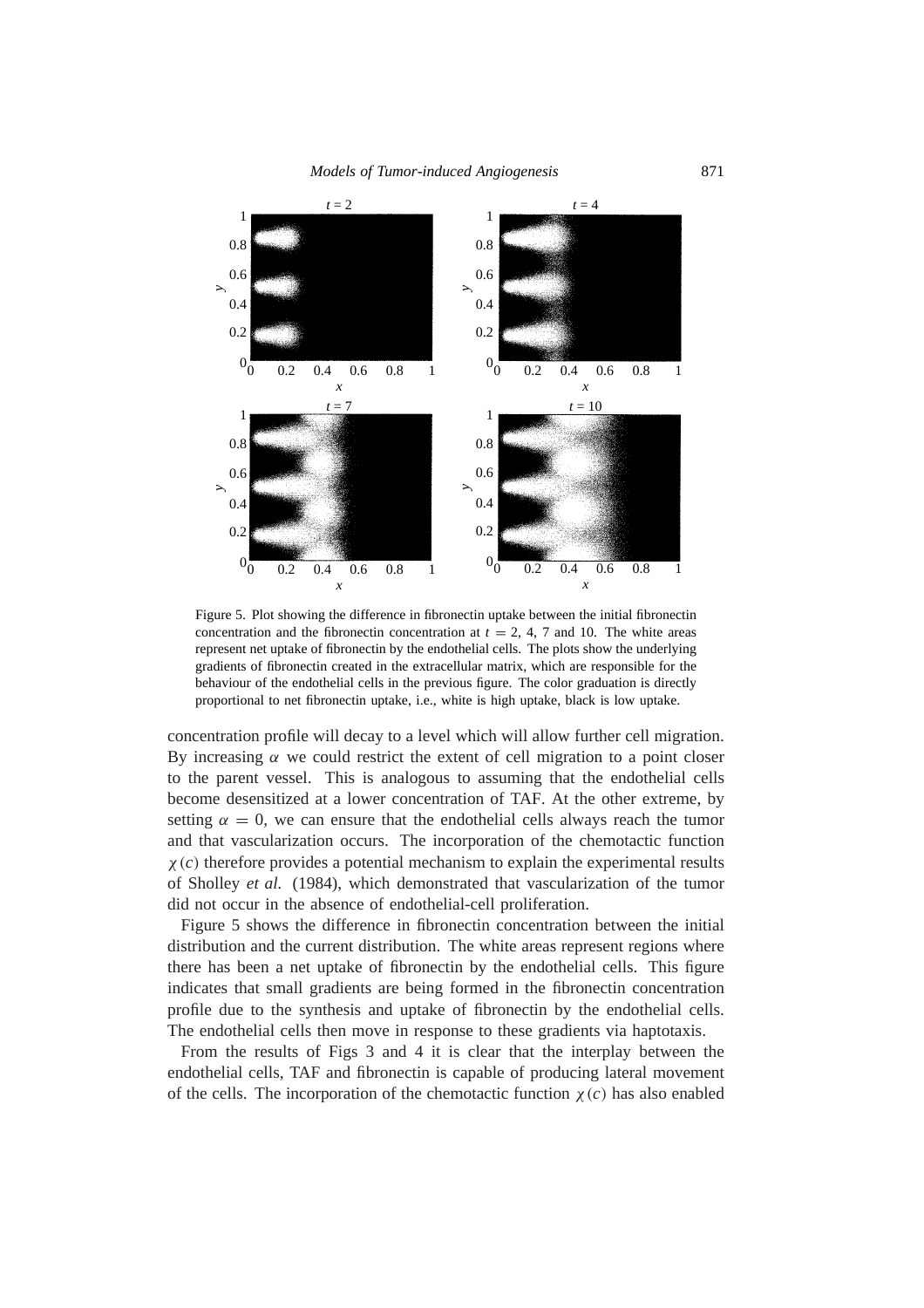![](_page_15_Figure_1.jpeg)

Figure 6. Initial fibronectin concentration (maximum value at  $x = 0$ ) and initial TAF concentration profiles in the case of a circular or spherical tumor implant. The TAF concentration profile approximates a gradient produced by a circular tumor source at  $x = 1$ ,  $y = \frac{1}{2}$ . The initial fibronectin concentration profile ( $\epsilon_2 = 0.45$ ,  $k = 0.75$ ) is unchanged from Fig. 4.

the model to reproduce the experimental observations of [Sholley](#page-41-0) *et al.* (1984).

We now use our model to focus on the experimental results of [Muthukkaruppan](#page-40-0) *et al.* [\(1982\),](#page-40-0) where a single spherical tumor was implanted into the cornea of a mouse and the resulting angiogenic response was observed. This involves solving (8) numerically with an initial TAF concentration field given by (10) to represent the TAF profile generated by a circular tumor implant. Figure 6 shows the initial data for the circular TAF concentration profile (10) along with the fibronectin initial profile (13). The parameter values used were  $\epsilon_2 = 0.45$ ,  $k = 0.75$  and  $v = \frac{\sqrt{5}-0.1}{\sqrt{5}-1}$ . The tumor implant is centered at (1, 0.5) and the value of *ν* was selected to ensure continuity of TAF concentration at  $r = 0.1$  and a minimum concentration of TAF in the domain at  $x = 0$  approximately equal to its minimum value in equation (12).

Using the above initial data and the boundary condition (9) we solved the system (8) numerically with the parameter values  $D = 0.00035$ ,  $\alpha = 0.6$ ,  $\chi = 0.38$ ,  $\rho = 0.34$ ,  $\beta = 0.05$ ,  $\gamma = 0.1$  and  $\eta = 0.1$ . Figure 7 shows the plots of the endothelial-cell density profiles for  $t = 1-5$ . The profile at time  $t = 1$  (1.5 days) immediately shows the different effect of a circular tumor implant on the response of the cells, with the outer clusters of endothelial cells initially seen to be moving towards the central cluster. Comparing  $t = 2$  (3 days) in Fig. 7 with Fig. 4, we see that endothelial-cell migration is somewhat slower in Fig. 7. This is due to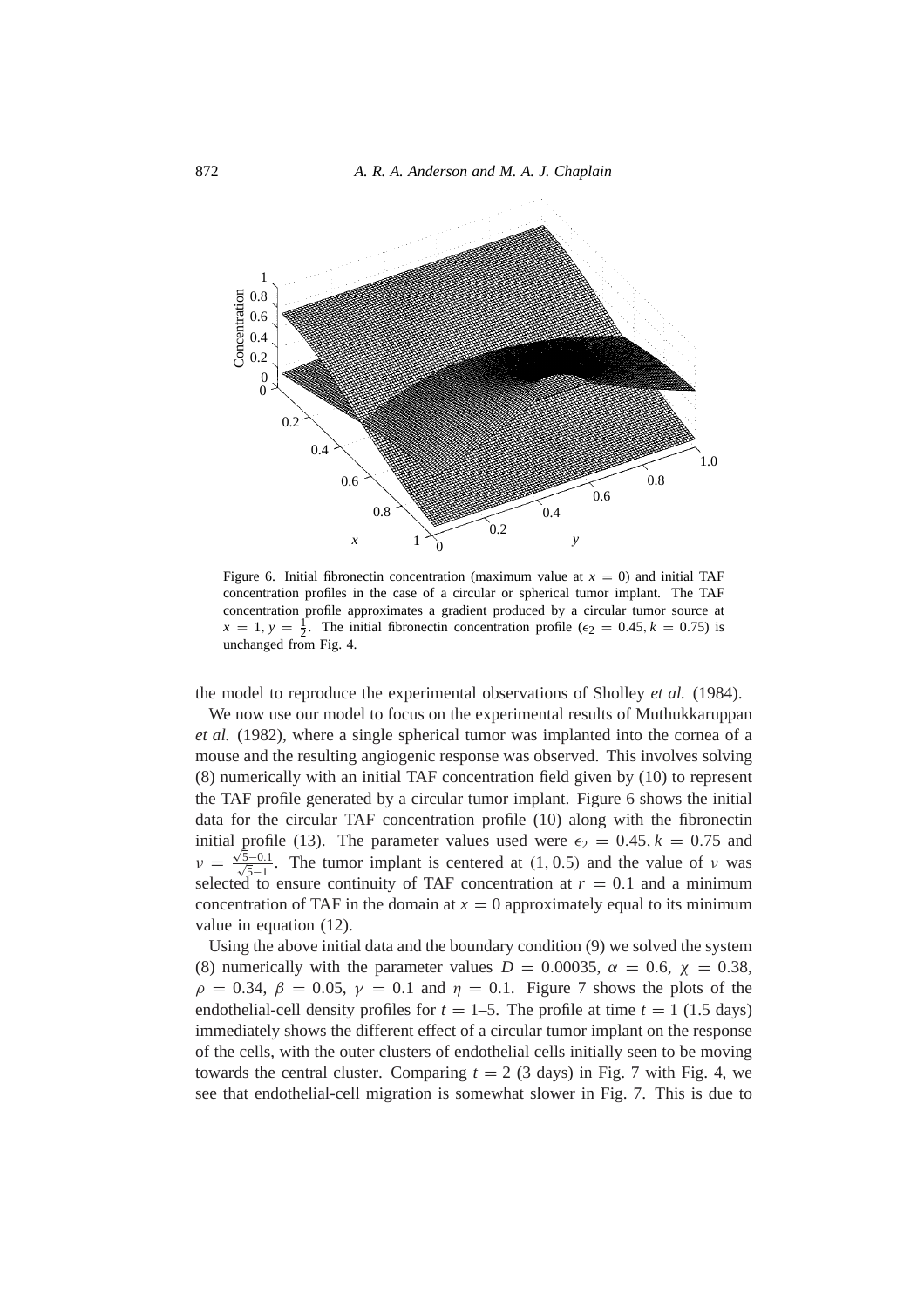![](_page_16_Figure_1.jpeg)

Figure 7. Spatiotemporal evolution of endothelial-cell density from a numerical simulation of system (8) representing endothelial-cell migration from the parent vessel toward a circular tumor implant with the initial fibronectin and TAF concentrations of Fig. 6 (see text for parameter values). The initial three areas of high cell density are drawn towards the centre of the domain where they coalesce and eventually form into one central area with the region of highest cell density located at the leading edge. The color graduation is directly proportional to the cell density, i.e., white is high density and black low density.

the fact that the gradient of TAF  $(10)$  is not as steep as before  $(12)$ . As *t* increases the outer clusters move laterally and two main clusters are then formed  $(t = 3,$ 4.5 days). These two clusters subsequently come together to form one large central cluster of high cell density ( $t = 5, 7.5$  days). Due to the slower migration of endothelial cells in Fig. 7 and the rich spatiotemporal dynamic behavior that is observed, we generated plots of the cell density distribution for later times,  $t = 10-20$  (15–30 days); Fig. 8 shows the subsequent evolution of the single cluster. At  $t = 10$  (15 days) we can see that there has been some lateral spread as well as both forward and backward migration of cells. There is a region of high cell density at the leading edge and also, interestingly, near the parent vessel at  $x = 0$ . From time  $t = 12$  (18 days) to time  $t = 15$  (22.5 days), regions of high cell density appear near the parent vessel and migrate forward and also laterally. By a time of  $t = 20$  (30 days), a small cluster of cells has reached the tumor. At this stage interactions between the endothelial cells and the tumor cells now become important and our model is no longer valid.

The above results show how both the geometry and size of the TAF gradient is important. In changing the initial TAF concentration profile, we have been able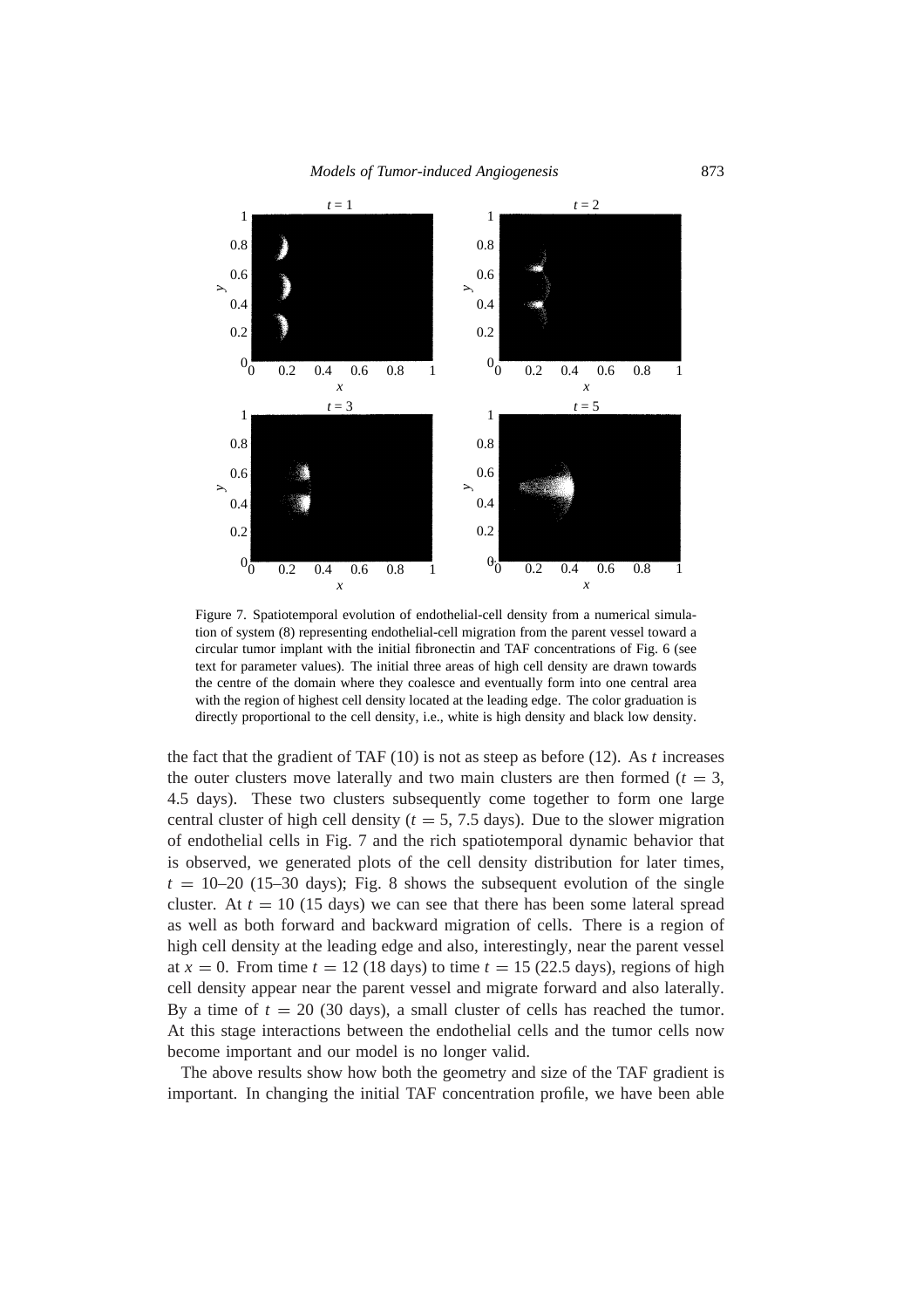![](_page_17_Figure_1.jpeg)

Figure 8. Spatiotemporal evolution of endothelial-cell density from a numerical simulation of system (8) representing endothelial-cell migration from the parent vessel toward a circular tumor implant for later values of *t* (with the same parameter values and color graduation as Fig. 7). There is now some movement of the regions of high cell density back towards the parent vessel and eventual connection with the circular tumor at some time between  $t = 15$  and 20.

to produce motion of cells directed towards the tumor and also directed back towards the parent vessel. The results are due to the interplay of chemotaxis and haptotaxis and are therefore related to the distributions of both fibronectin and TAF. From the results of Figs 3–8 it is clear that our simple model (8) is capable of producing a wide range of spatiotemporal behaviour. The important points to note are as follows.

- 1. Without haptotaxis, the regions of endothelial-cell density migrate directly across the extracellular matrix to the tumor.
- 2. With haptotaxis, the regions of endothelial-cell density migrate more slowly, with lateral movement between the clusters clearly visible.
- 3. With an appropriate choice of  $\alpha$ , the endothelial cells do not connect with the tumor.

We also note that the geometry of the tumor, and consequently the TAF concentration profile, clearly plays a role in influencing cell migration and therefore, the shape of the capillary network. Although these results are qualitatively realistic, since we are dealing with a continuum model, the dependent variable in the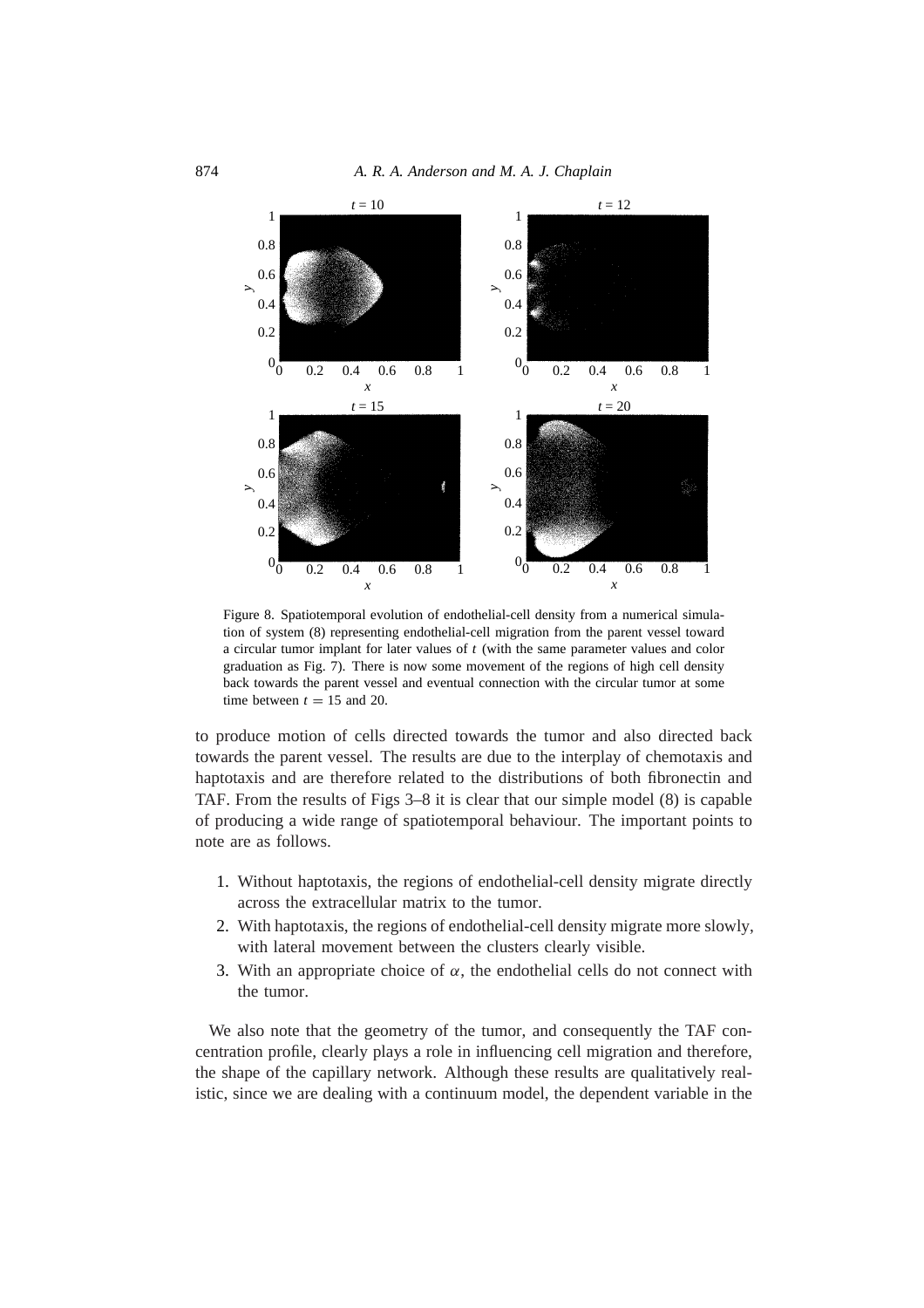endothelial-cell equation is endothelial-cell *density*. In the next section, we discuss a discrete form of equation (8) that enables us to follow the path of a *single* endothelial cell located at a capillary sprout tip, and hence allows us to simulate the growth of an individual capillary sprout (cf. [Stokes and Lauffenburger, 1991](#page-42-0)).

# **4. THE DISCRETE MATHEMATICAL MODEL**

Many different types of discrete models, such as coupled map lattice models, fractal models, diffusion limited aggregation models and L-systems, have already been developed to model general branching processes (including angiogenesis) in a qualitative and phenomenological way (Bell *et al.*[, 1979; Bell, 1986;](#page-36-0) [Gottlieb,](#page-38-0) [1990, 1991a, b;](#page-38-0) [Duchting, 1990a, 1990b, 1992;](#page-37-0) [Prusinkiewicz and Lindenmayer,](#page-41-0) ¨ [1990;](#page-41-0) [Kiani and Hudetz, 1991; Landini and Misson, 1993](#page-39-0); [Indermitte](#page-39-0) *et al.* [1994;](#page-39-0) Düchting *et al.*, 1996; [Nekka](#page-40-0) *et al.*, 1996). These discrete models may be considered as particular examples of a wider class of discrete models, referred to generically as cellular automata models, which have been applied to a wide range of problems in many areas of applied mathematics. An excellent survey of cellular automata models applied specifically to biological systems can be found in the paper of [Ermentrout and Edelstein-Keshet \(1993\).](#page-37-0) Cellular automata models are discrete in time, space and state. They have the advantage of being computationally fast and efficient, and can provide qualitative information regarding a particular model without necessarily having to provide exact parameter values. They are also useful for providing a foundation upon which one can construct a more detailed and precise mathematical model. However, one of the main problems with cellular automata models is in defining the appropriate state space. In certain situations, the transition from one state to another is clear, but, in general, such distinctions do not exist. The spatial movement of individuals in cellular automata models is governed mainly by nearest-neighbor interactions and as such shares some similarity with the discrete model we will present below. However, in general, the nearest-neighbor interactions for cellular automata models are based on phenomenological rules, whereas, in our discrete model, the movement rules are based directly on a discretized form of the continuous model (8).

In this section we will develop a novel discrete mathematical model of tumorinduced angiogenesis which will enable not only a qualitative but also a quantitative comparison with *in vivo* experimental results. The model will be based around the assumption that the motion of an individual endothelial cell located at the tip of a capillary sprout governs the motion of the whole sprout. This is not unreasonable since the remaining endothelial cells lining the sprout-wall are contiguous [\(Paweletz and Knierim, 1989;](#page-41-0) [Stokes and Lauffenburger, 1991\)](#page-42-0). The particular technique which we will use to follow the path of an individual endothelial cell at a sprout tip is a development of the method used by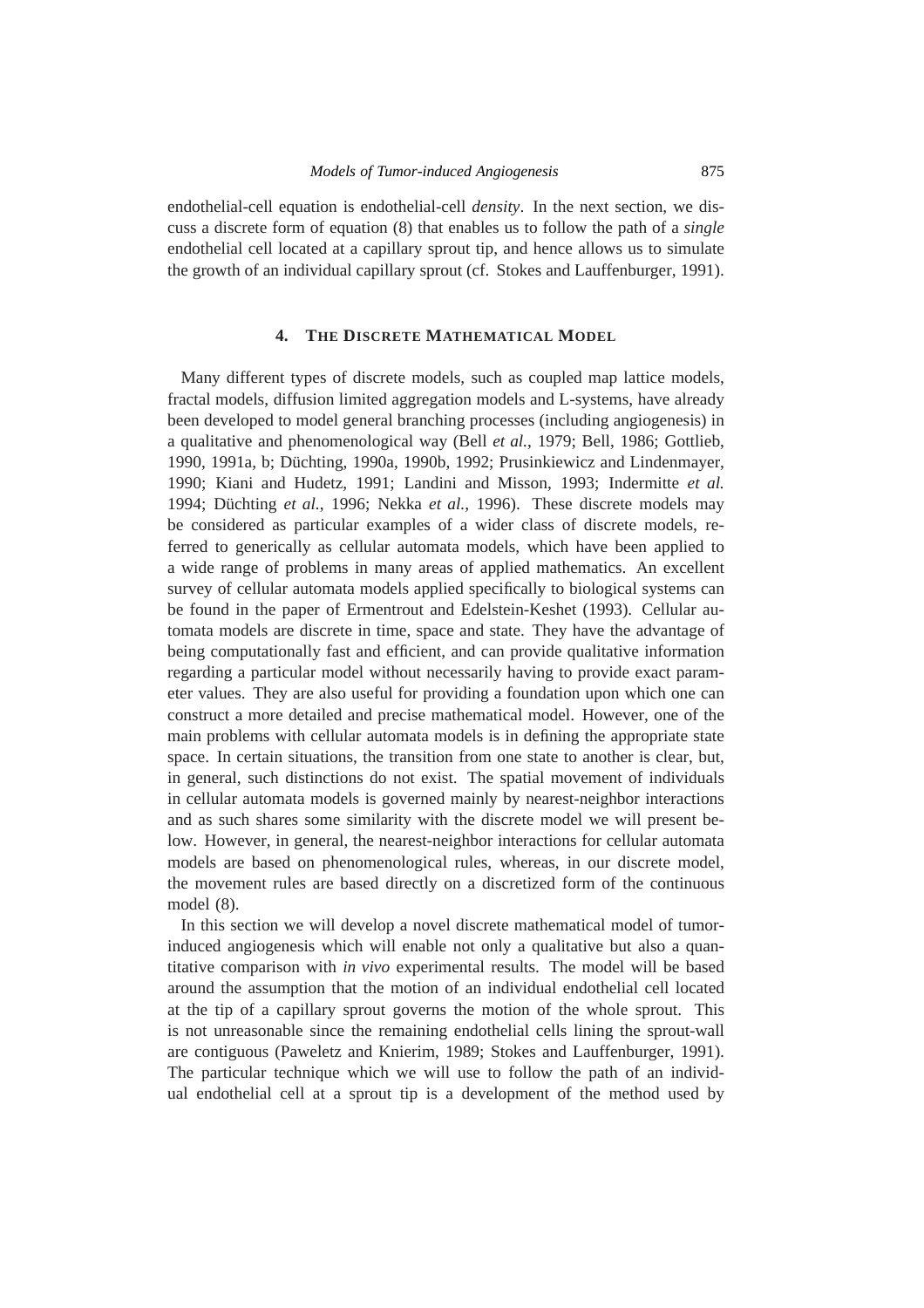[Anderson](#page-36-0) *et al.* (1997) and first of all involves discretizing (using standard finite-difference methods) the partial differential equation governing the rate of change of endothelial-cell density (8). We then use the resulting coefficients of the five-point finite-difference stencil to generate the probabilities of movement of an individual cell in response to its local milieu. This technique differs from the discrete model of [Stokes and Lauffenburger \(1991\)](#page-42-0) in that the movement of individual cells is based on a discrete form of the continuous model, but is similar to that used by Weimar *et al.* [\(1992a, b\)](#page-42-0) (wave propagation in excitable media) and that of [Dallon and Othmer \(1997\)](#page-37-0) (aggregation of *Dictyostelium discoideum*). However, there is an element of stochasticity (randomness) in our model in the movement rules for the cells. In effect, we will derive a biased random-walk governing the motion of a single endothelial cell based on the system of partial differential equations (8). In this sense, our discrete model is probably most similar in formulation to the reinforced random-walk models of [Othmer and Stevens \(1997\),](#page-40-0) where cell movement is modeled in response to a chemical stimulus by considering an equation (discrete in space and continuous in time) governing the probability that a cell is at a given position at time *t*. This equation is a function of the transition probabilities for one-step jumps to the orthogonal neighbors. The form of the transition probabilities for the gradient model of [Othmer and Stevens \(1997\)](#page-40-0) is very similar to the probabilities of movement that will be derived from our discrete model (see also [Alt, 1980;](#page-36-0) [Davis,](#page-37-0) [1990\)](#page-37-0).

We now set about formulating the discrete model and deriving the movement probabilities for an individual endothelial cell located at a sprout tip. Rules for processes such as the generation of new capillary sprouts (branching) and the fusion of two sprouts (anastomosis) will be described later. We first discretize (8) using the Euler finite difference approximation ([Mitchell and Griffiths, 1980\)](#page-40-0). This involves approximating the continuous two-dimensional domain  $[0, 1] \times$ [0, 1] in the usual way as a grid of discrete points (mesh size *h*), and time (*t*) by discrete increments (magnitude *k*). The full discretized system is given in the Appendix. For clarity we only consider the endothelial-cell equation,

$$
n_{l,m}^{q+1} = n_{l,m}^q P_0 + n_{l+1,m}^q P_1 + n_{l-1,m}^q P_2 + n_{l,m+1}^q P_3 + n_{l,m-1}^q P_4,\tag{14}
$$

where the subscripts specify the location on the grid and the superscripts the time steps. That is  $x = lh$ ,  $y = mh$  and  $t = qk$  where *l*, *m*, *k*, *q* and *h* are positive parameters.

In a numerical simulation of the continuous model (8), the purpose of the discrete equation (14) is to determine the endothelial-cell density at grid position  $(l, m)$ , and time  $q + 1$ , by averaging the density of the four surrounding neighbors at the previous time step *q*. For our discrete model, we will use the five coefficients  $P_0-P_4$  from equation (14) to generate the motion of an individual endothelial-cell. These coefficients can be thought of as being proportional to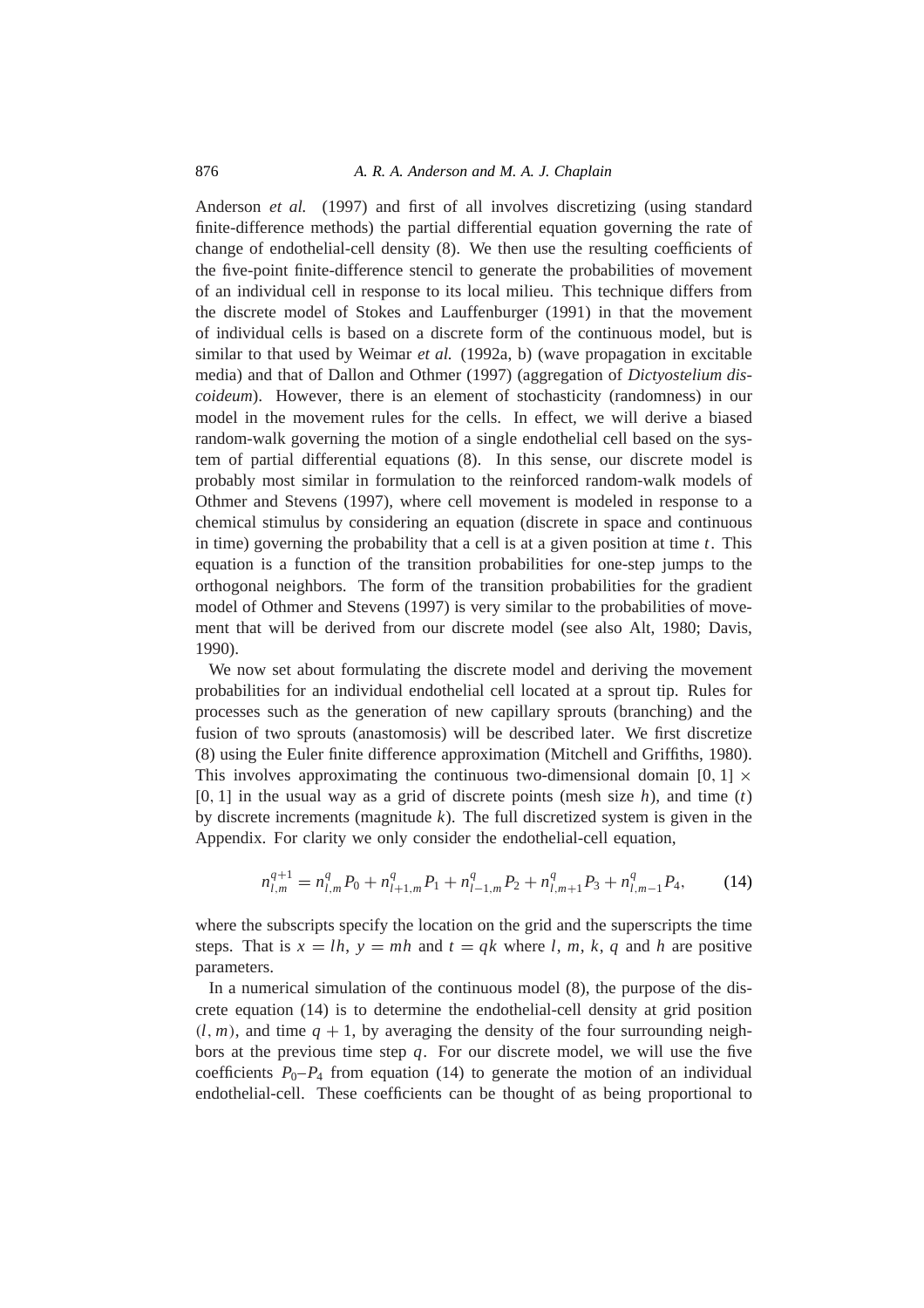the probabilities of the endothelial cell being stationary  $(P_0)$  or moving left  $(P_1)$ , right  $(P_2)$ , up  $(P_3)$  or down  $(P_4)$ .

Each of the coefficients  $P_1-P_4$  consists of three components,

$$
P_n = \text{random movement} + \text{chematic} + \text{haptotactic},\tag{15}
$$

thus showing how the discrete endothelial-cell equation is linked to the continuous endothelial-cell equation of system  $(8)$ . The coefficient  $P_0$  has a similar form (see Appendix). Equation (15) is very similar to the transition probabilities of the reinforced random-walk model of [Othmer and Stevens \(1997\).](#page-40-0) In particular, their gradient models have a random component and a 'taxis' component. [Oth](#page-40-0)mer and Stevens (1997) used their discrete transition probabilities to then derive a partial differential equation in the continuous limit. It is possible to show this for our model by defining transition probabilities of the form (15). The original equation governing the rate of change of endothelial-cell density (8) can then be recovered by following the analysis of [Othmer and Stevens \(1997\)](#page-40-0) in the same rigorous manner.

The exact forms of  $P_0-P_4$  involve functions of the fibronectin and TAF concentrations near an individual endothelial cell (see Appendix). Therefore, if there were no fibronectin or TAF the values of  $P_1-P_4$  would be equal, with  $P_0$  smaller (or larger, depending on the precise values chosen for the space and time steps), i.e., there is no bias in any one direction and the endothelial cell is less (more) likely to be stationary—approximating an unbiased random-walk. However, if there is a TAF gradient and no fibronectin gradient, chemotaxis dominates and the coefficients  $P_0-P_4$  will become biased towards the tumor source at  $x=1$ (see Fig. 3 for continuous results). The reverse is true if there is only a fibronectin gradient and no TAF gradient, i.e., haptotaxis dominates. When both gradients exist, the complex interplay between chemotaxis and haptotaxis will bias the coefficients accordingly. The motion of an individual cell at the sprout tip is therefore governed by its interactions with angiogenic factors and matrix macromolecules in its local environment.

Before proceeding to the simulation section, we first of all discuss the manner in which we explicitly incorporate the processes of branching and anastomosis into the discrete model.

**4.1.** *Rules for branching and anastomosis.* While there is a good deal of information regarding the actual events of the generation of new sprouts (sprout branching) and the formation of loops (anastomosis), there is no explanation as to the precise mechanisms which cause them [\(Paweletz and Knierim, 1989\).](#page-41-0) Figure 9 gives a schematic illustration of these processes which we will model explicitly using the discrete model.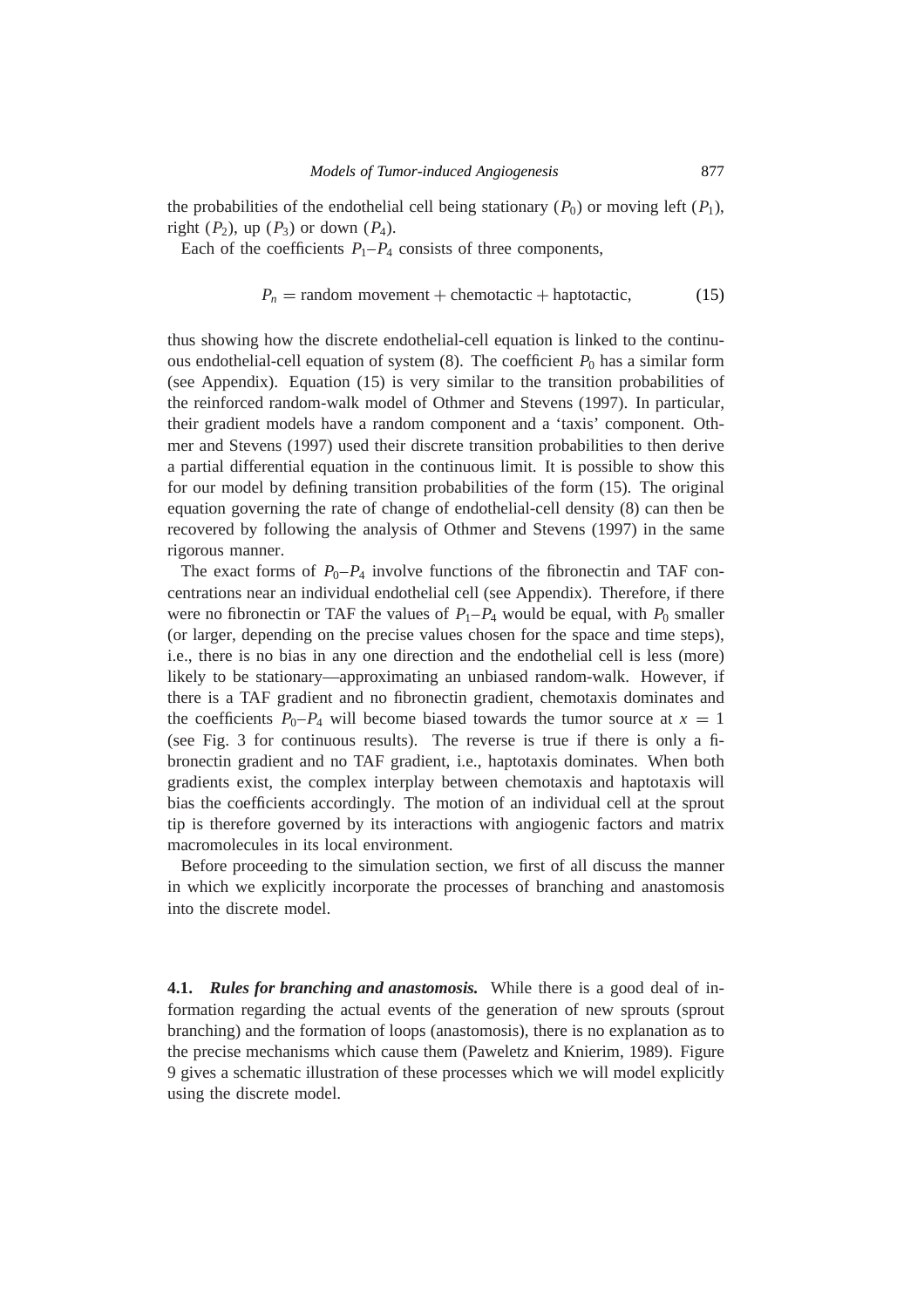878 *A. R. A. Anderson and M. A. J. Chaplain*

![](_page_21_Figure_1.jpeg)

Figure 9. Schematic representation of branching at a capillary sprout tip to produce two new sprouts and anastomosis of two capillary sprouts to form a loop.

We will assume that the generation of new sprouts (branching) occurs only from existing sprout tips. It is also reasonable to assume that the newly formed sprouts are unlikely to branch immediately and that there must be a sufficient number of endothelial cells, near the sprout tip, for new sprouts to form. We will assume that the density of endothelial cells required for branching is inversely proportional to the concentration of TAF, since the new sprouts become much shorter as the tumor is approached, i.e., as the TAF concentration increases (cf. [Muthukkaruppan](#page-40-0) *et al.*, 1982). From these assumptions we obtain the following three conditions, which must be satisfied before a capillary sprout can branch at its tip and generate a new sprout.

- 1. The age of the current sprout is greater than some threshold branching age  $\psi$ , i.e., new sprouts must mature for a length of time at least equal to  $\psi$ before being able to branch.
- 2. There is sufficient space locally for a new sprout to form, i.e., branching into a space occupied by another sprout is not possible.
- 3. The endothelial-cell density is greater than a threshold level  $n_b$ , where  $n_b \propto \frac{1}{c_{l,m}}$ .

We note that these conditions have been chosen as one possible method for producing new sprouts (branching) and that other equally valid choices are possible.

Given that each of the above three conditions is satisfied, we assume that each sprout tip has a probability, *Pb*, of generating a new sprout (branching) and that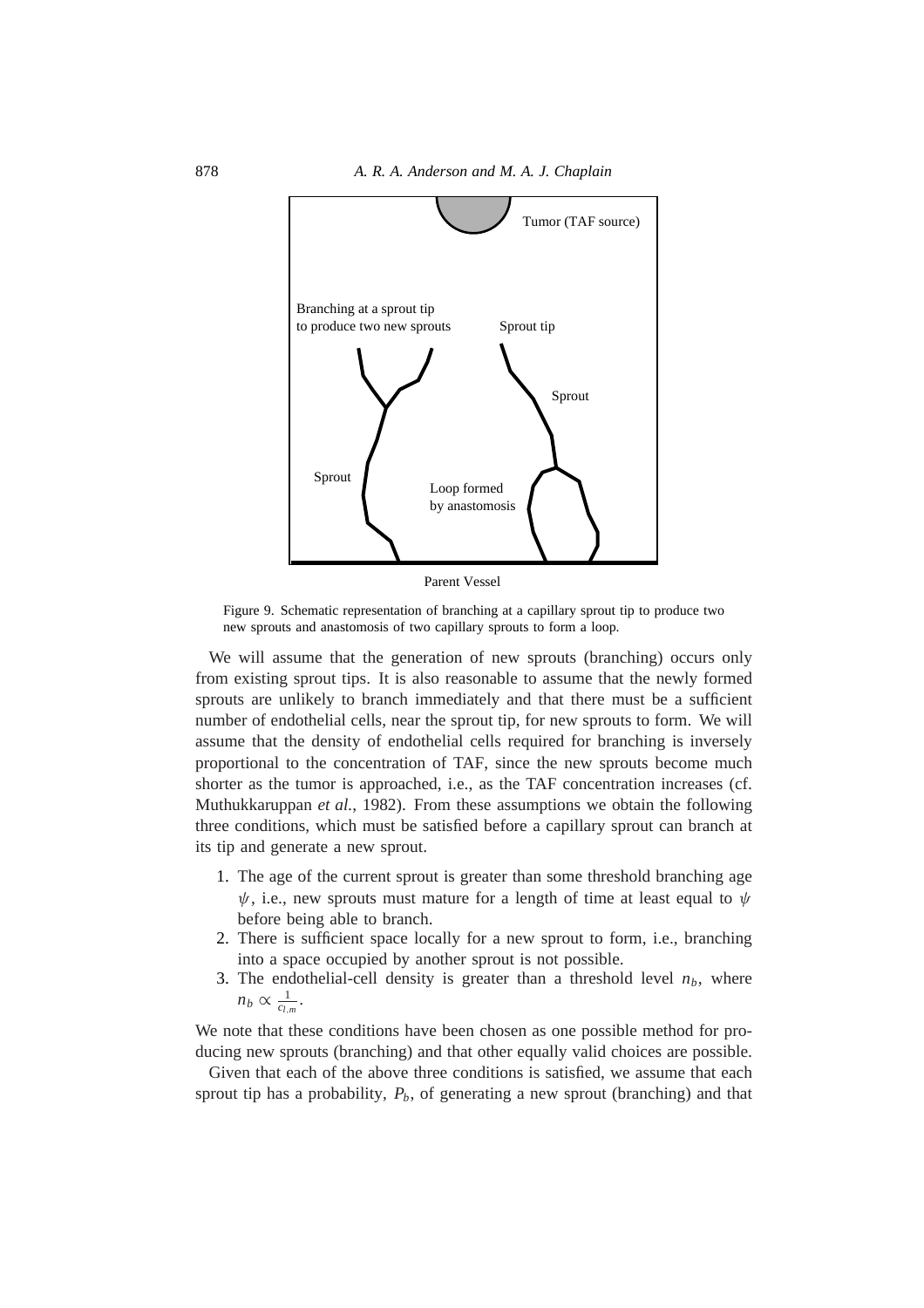this probability is dependent on the local TAF concentration. We therefore adopt a positional information approach (Lewis *et al.*[, 1977](#page-39-0)[; Wolpert, 1981](#page-42-0)), with the simple rule that, as the TAF concentration increases, the probability of generating new sprouts (branching) increases. Figure 10 shows how the probability of generating new sprouts (branching) varies with TAF concentration and subsequently with space. The branching probabilities have been chosen on a qualitative basis, i.e., very little branching occurs initially (near the parent vessel, e.g., limbus), but as the endothelial cells migrate closer to the tumor (at  $x = 1$ ) the number of new sprouts slowly increases. A short distance from the tumor the frequency of branching dramatically increases creating the 'brush border' effect.

Anastomosis, the formation of loops by capillary sprouts, is another very important feature of angiogenesis which can be captured explicitly by the discrete model. As the sprouts progress towards the tumor, driven by the movement probabilities of (14), at each time step of the simulation, the endothelial cells at the sprout tips can move to any of the four orthogonal neighbors on the discrete grid. If upon one of these moves another sprout is encountered, then anastomosis can occur. Experiments have shown that the initial formation of anastomoses occurs at a well-defined distance from the parent vessel [\(Paweletz and Knierim,](#page-41-0) [1989\)](#page-41-0). For simplicity, we assume that, as a result of the anastomosis, only one of the original sprouts continues to grow (the choice of which is purely random). The schematic diagram of Fig. 9 shows the formation of a loop by anastomosis of two individual capillary sprouts.

**4.2.** *Simulation process for the discrete model.* Each time step of the simulation process involves solving the discrete form of the system (8) numerically to generate the five coefficients  $P_0-P_4$  (see Appendix). Probability ranges are then computed by summing the coefficients to produce five ranges,  $R_0 = 0-P_0$  and  $R_j = \sum_{i=0}^{j-1} P_i - \sum_{i=0}^{j} P_i$ , where  $j = 1-4$ . We then generate a random number between 0 and 1, and, depending on the range into which this number falls, the current individual endothelial cell under consideration will remain stationary  $(R_0)$  or move left  $(R_1)$ , right  $(R_2)$ , up  $(R_3)$  or down  $(R_4)$ . The larger a particular range, the greater the probability that the corresponding coefficient will be selected. Each endothelial cell is therefore restricted to move to one of its four orthogonal neighboring grid points or remain stationary at each time step.

All the simulations of the discrete model were carried out on a  $200 \times 200$ grid, which is a discretization of the unit square,  $[0, 1] \times [0, 1]$ , with a space step of  $h = 0.005$ . Given that our unit of length is 2 mm, this means that *h* is equivalent to a dimensional length of 10  $\mu$ m, i.e., approximately the length of one or two endothelial cells [\(Paku and Paweletz, 1991\)](#page-40-0). A discrete form of the no-flux boundary condition (9) was imposed on the square grid, restricting the endothelial cells to within the grid. The initial conditions in all simulations (unless otherwise stated) are given by discrete forms of the fibronectin (13) and TAF (12) equations. We assume that there are five capillary sprouts initiated by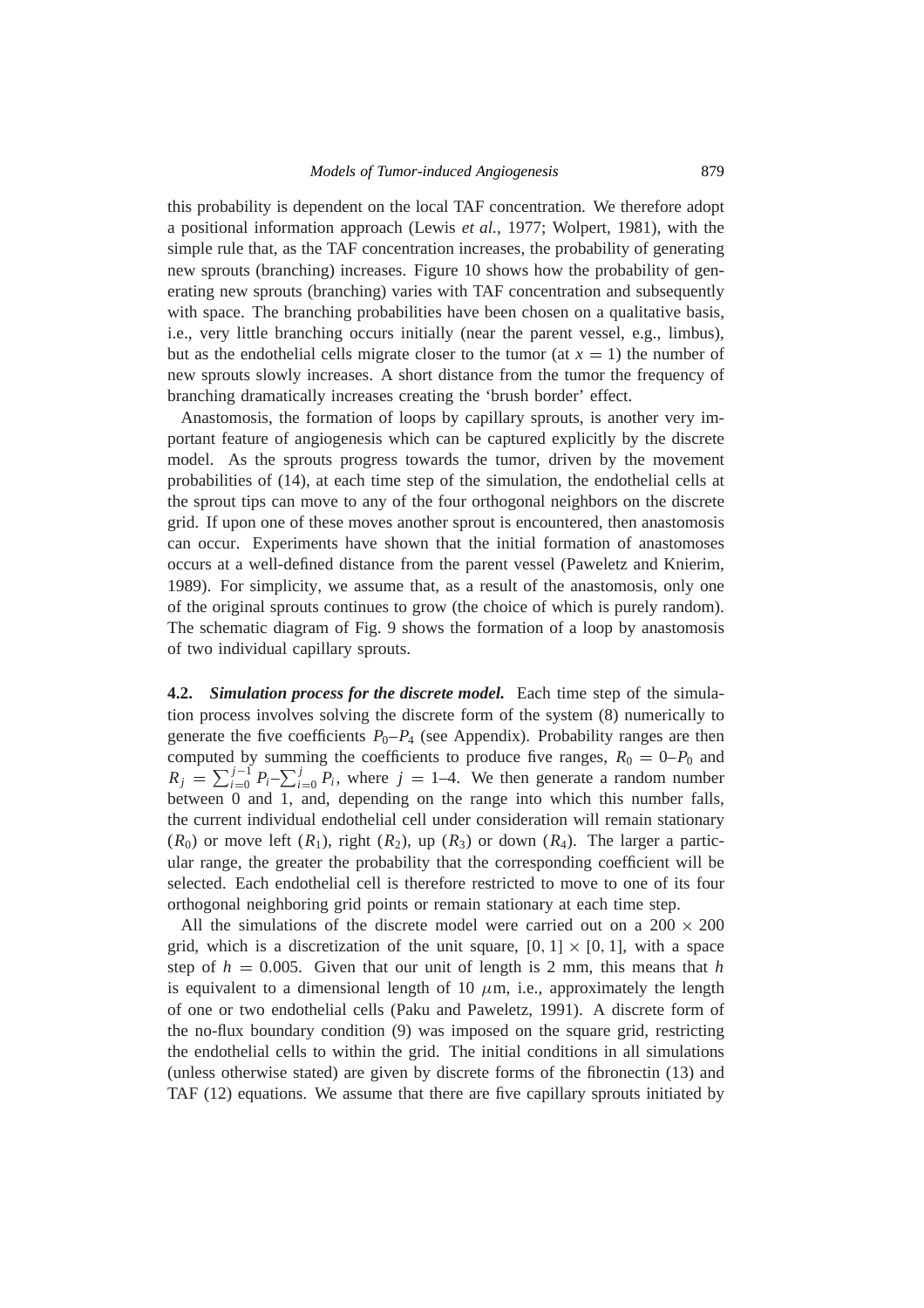![](_page_23_Figure_1.jpeg)

Figure 10. Positional branching probabilities in relation to the TAF concentration. The probability of branching increases as the TAF concentration increases, i.e., as the tumor, located at  $x = 1$ , is approached.

five endothelial cells located at the sprout tips. Three of them are located at the maximum-density positions of the continuous endothelial-cell initial data (Fig. 2) and the other two being placed between these. Therefore, we have endothelial cells starting at  $y = 0.17, 0.3, 0.5, 0.65, 0.84$  all at  $x = 0$ .

The parameter values used in the following simulations are the same as those used in the previous two-dimensional continuous simulations (unless otherwise stated), i.e.,  $D = 0.00035$ ,  $\alpha = 0.6$ ,  $\chi = 0.38$ ,  $\rho = 0.34$ ,  $\beta = 0.05$ ,  $\gamma = 0.1$ and  $\eta = 0.1$ . Through trial and error it was found that a threshold branching age of  $\psi = 0.5$  (equivalent to a dimensional time of 0.75 days) produced simulated networks which were qualitatively similar in morphology to those networks observed *in vivo*.

**4.3.** *Discrete model simulation results.* As with the continuous two-dimensional simulations we will initially consider our discrete model without the effect of haptotaxis, i.e.,  $\rho = 0$ . Figure 11 shows four snapshots in time of the capillary sprouts progressing towards the tumor. The progress of the sprouts is almost linear in each case, with little lateral motion (i.e., parallel to the *y*-axis) and no contact between the initial sprouts and, therefore, no anastomosis. As the sprouts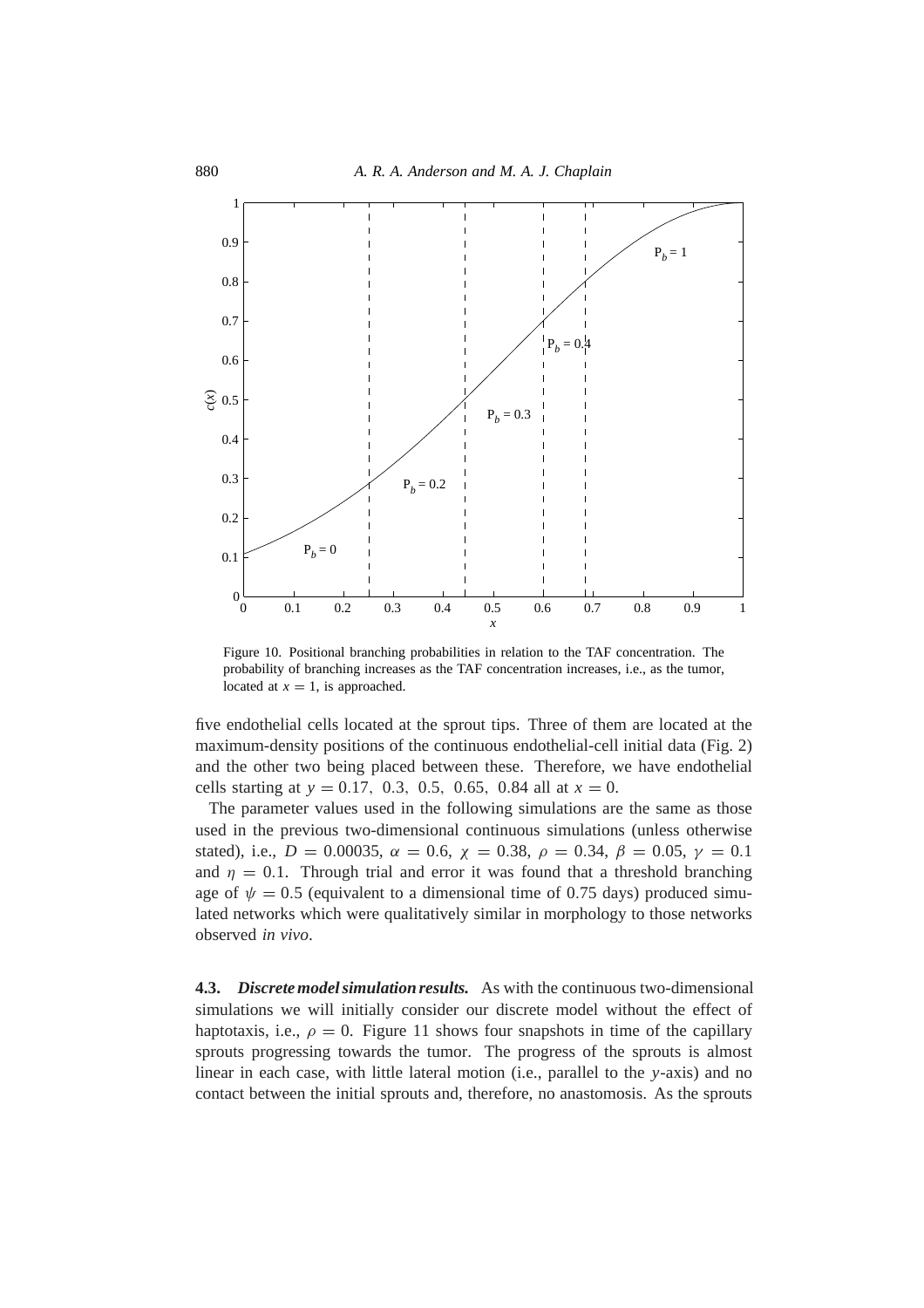![](_page_24_Figure_1.jpeg)

Figure 11. Spatiotemporal evolution of a capillary network from a numerical simulation of the discrete model. The figure shows the endothelial cells at the capillary sprout tips migrating from the parent vessel  $(x = 0)$  towards a line source of tumor cells  $(x = 1)$  in the absence of haptotaxis (see text for parameter values). We observe that there is very little lateral movement (in the *y* direction) or branching, no anastomosis and by  $t = 4$ the sprouts connect with the tumor.

progress and near the tumor, there is a minimal amount of branching. Comparing these results with the continuous equivalent in Fig. 3, we see that the sprout progression matches well with the movement of the high areas of endothelial-cell density. Owing to the inherent randomness of the discrete model, some of the sprouts progress more slowly than others in Fig. 11. To show how the geometry of the TAF concentration profile affects both the full system and the chemotaxisonly system we use the same parameter values as above (i.e., no haptotaxis) but with a discrete form of the circular TAF initial data (10). The four plots in Fig. 12 show clearly how all five initial sprouts are drawn together towards the maximum TAF concentration at  $(1, \frac{1}{2})$ . There is some branching, but again there is no anastomosis. Although some of the sprouts do encounter each other, they do so far into the domain.

We next consider the model with the inclusion of haptotaxis. Using the original initial data [i.e., linear profiles of TAF/fibronectin gradients from equations (12) and (13)] with the haptotaxis coefficient  $\rho = 0.34$  and the other parameters as before, we generated the plots shown in Fig. 13. At  $t = 3$  we see that anastomosis has occurred between the second and third sprouts (from the top), and also that the migration of the endothelial cells is slower than the chemotaxis-only results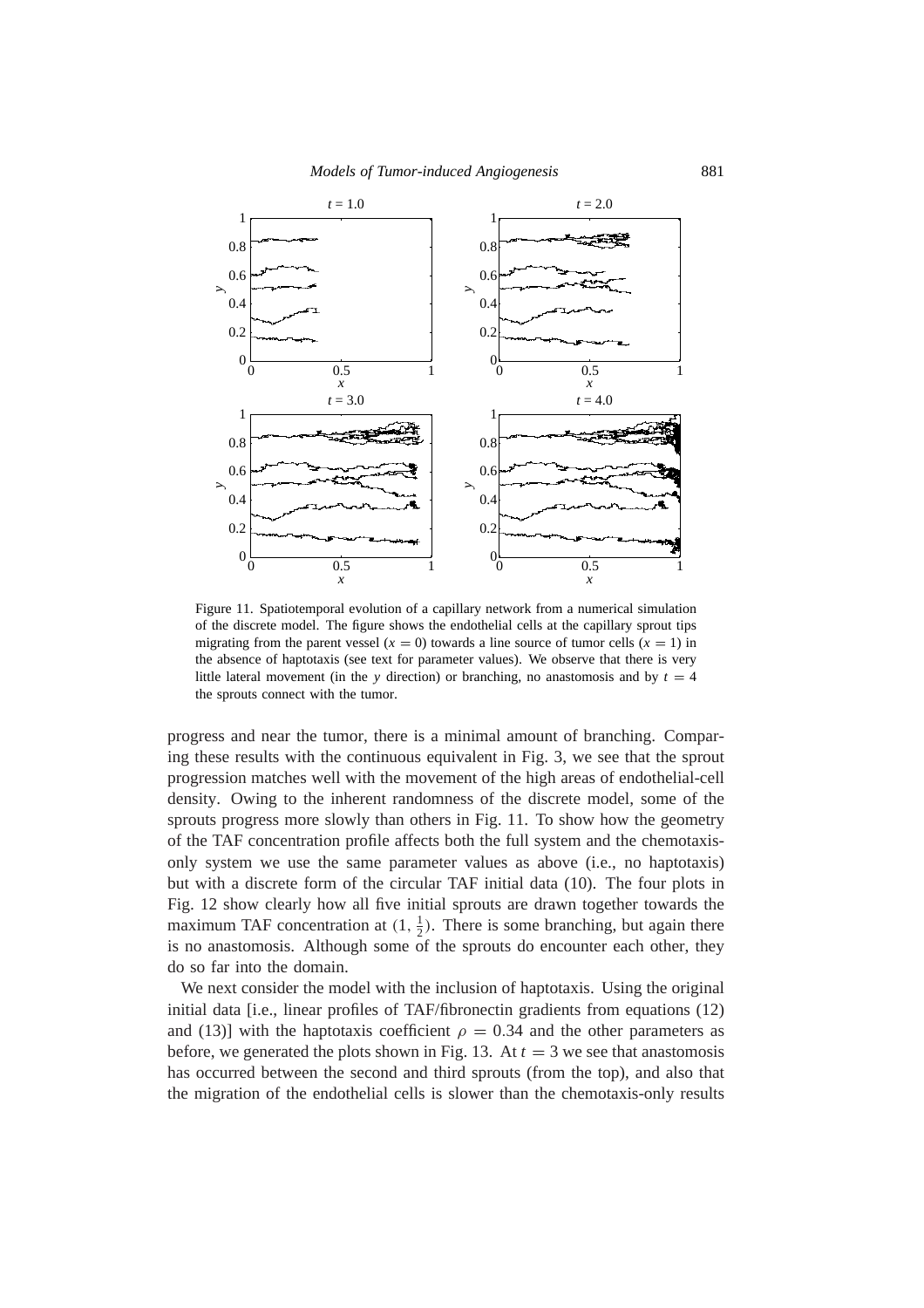![](_page_25_Figure_1.jpeg)

Figure 12. Spatiotemporal evolution of a capillary network from a numerical simulation of the discrete model. The figure shows the migration of endothelial cells at the capillary sprout tips in the absence of haptotaxis towards a circular TAF source, with the same parameter values as Fig. 11. In this case the sprouts converge towards the middle of the domain, but this is due solely to the circular geometry of the TAF concentration profile. Very little anastomosis occurs and again the sprouts connect with the tumor by  $t = 4$ .

of Fig. 11. The lateral movement of sprouts in this case is governed solely by haptotaxis and the interactions of the endothelial cells with the extracellular matrix and not the geometry of the TAF concentration profile. As *t* increases, the sprouts begin to branch and spread into the domain, contrasting with the linear, compact endothelial-cell migration of the chemotaxis-only results (Fig. 11). As the tumor is approached, the sprouts coalesce and form the 'brush border' observed by [Muthukkaruppan](#page-40-0) *et al.* (1982). Comparing the time  $t = 7.5$  with  $t = 7$  in the continuous results (Fig. 4) we again see that the two match well.

We now discuss the simulations of endothelial-cell movement towards a circular TAF source (representing a small solid tumor implant) and use a discrete form of (10) with the parameter values the same as in Fig. 13. By  $t = 3$  in Fig. 14, we see that two of the sprouts have already achieved anastomosis, with another two about to form a loop, and that one of the sprouts near  $y = 0.3$  appears to be moving away from the tumor back towards the parent vessel. This same sprout continues to move towards the parent vessel  $(x = 0)$  until it reaches a steady state between  $t = 15$  and 20. Cell migration towards the tumor is slower than in Fig. 13 which agrees well with the continuous results of Figs 7 and 8. This is due, in part, to the shallower gradient of the circular TAF concentration initial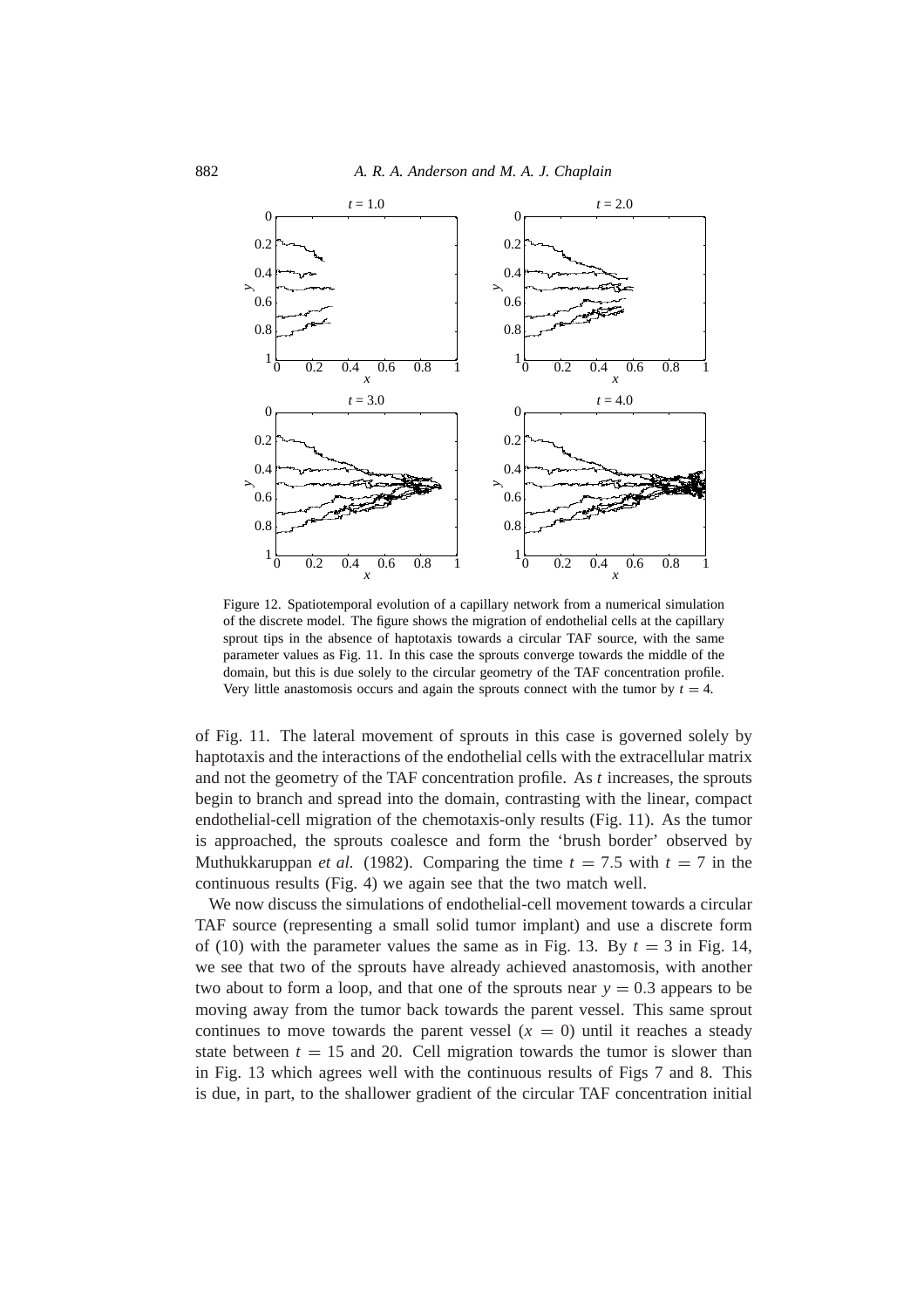![](_page_26_Figure_1.jpeg)

Figure 13. Spatiotemporal evolution of a capillary network from a numerical simulation of the discrete model. The figure shows the migration of endothelial cells at the capillary sprout tips under the influence of both chemotaxis and haptotaxis towards a line source of tumor cells situated at  $x = 1$ , with the same parameter values as Fig. 4. Anastomosis of the second and third sprouts (from the top) and the branching of all sprouts is observed. The formation of the dense 'brush border' is also evident.

data. The 'brush border' occurs further from the tumor than in Fig. 13, again due to the gradient difference and subsequently the stronger haptotactic effect of fibronectin. Comparing the profiles at  $t = 15$  and 20 in Fig. 8 with those in Fig. 14, the high-density regions are in good agreement with the results of the discrete model. The simulations of Fig. 12 in comparison with those of Fig. 14 emphasize the importance of cell–matrix interactions via haptotaxis in achieving both anastomosis and the generation of a sufficient vasculature.

The absence of cell proliferation in the model prevents the completion of angiogenesis and this is seen in both the continuous and discrete results (Figs 3 and 12). This is due to the incorporation of the chemotactic function  $\chi(c)$ , enabling us to reproduce the experimental observations of [Sholley](#page-42-0) *et al.* (1984) which demonstrated that vascularization of the tumor did not occur in the absence of cell proliferation. Due to the choice of parameters the sprouts reach a steady state at  $x \approx 0.9$ . By increasing the parameter  $\alpha$  we are able to restrict the extent of the network to a point closer to the parent vessel. This is analogous to assuming that the endothelial cells become desensitized at a lower concentration of TAF. In order to accomplish vascularization, the endothelial cells must proliferate and subsequently migrate the whole distance to the tumor. The incorporation of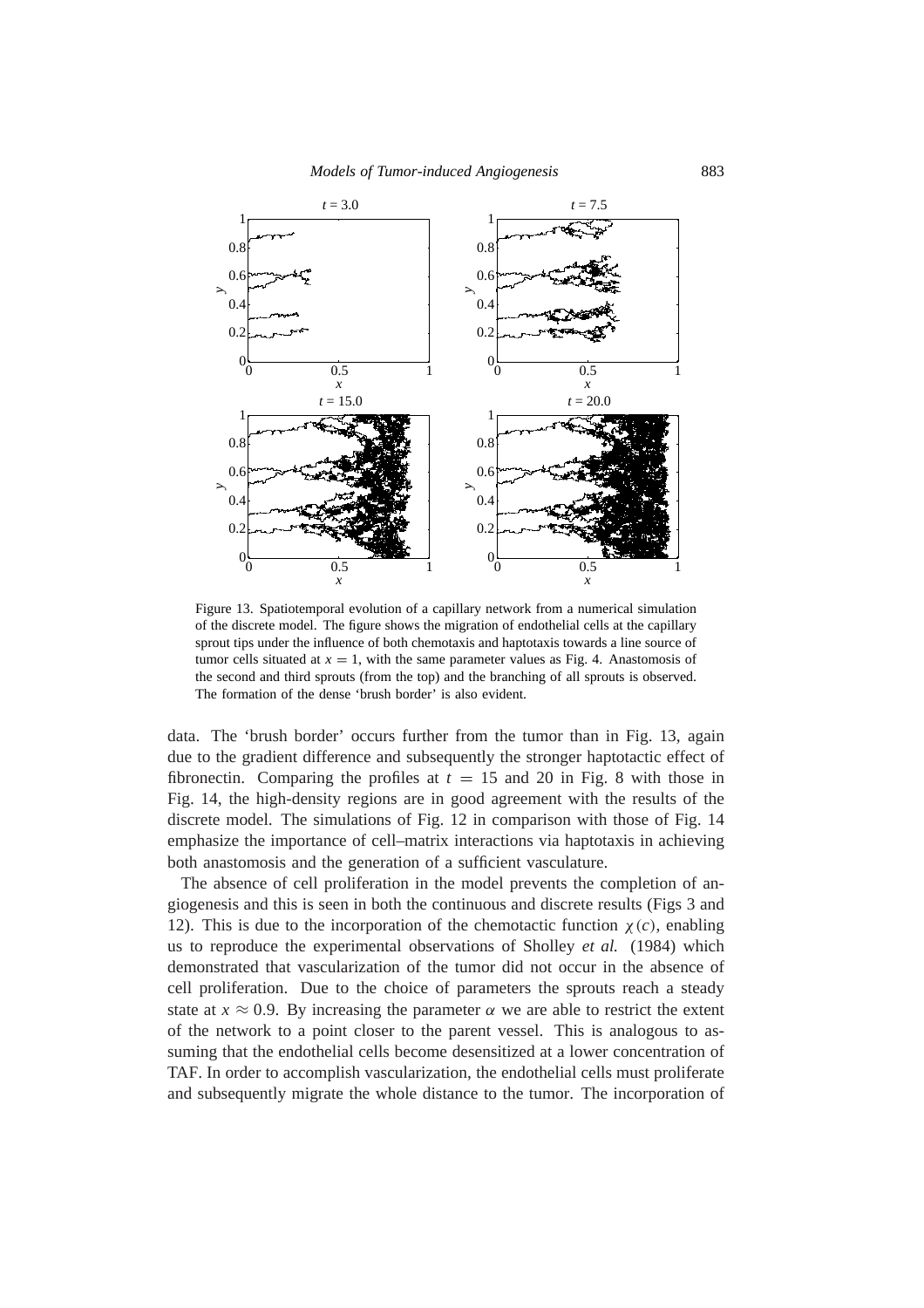![](_page_27_Figure_1.jpeg)

Figure 14. Spatiotemporal evolution of a capillary network from a numerical simulation of the discrete model. The figure shows the migration of endothelial cells at the capillary sprout tips under the influence of both chemotaxis and haptotaxis towards a circular tumor implant, with the same parameter values as Fig. 7. Four of the five initial sprouts achieve anastomosis and some sprouts are also seen to migrate backwards, i.e., away from the tumor toward the parent vessel. Once again the formation of the 'brush border' is clearly observed.

proliferation in the discrete model will be considered in the next section.

Finally, Fig. 15 shows the results of a simulation with a constant initial distribution of fibronectin as an initial condition, i.e.,  $f(x, y, 0) = 0.4$ ,  $\forall x, y \in$  $[0, 1] \times [0, 1]$ . This represents a homogeneous initial distribution of pre-existing fibronectin in the extracellular matrix. The initial TAF concentration profile was taken to be the discrete form of (12). From the results shown in this figure, it is clear that the structure of the capillary network produced is qualitatively similar to the network structure of Fig. 13, but, due to the absence of an initial fibronectin gradient, the network progresses towards the tumor more quickly. These results indicate that the precise initial distribution of fibronectin is not of crucial importance in generating a realistic branched network. However, as we have shown from the results of Fig. 11, the presence of fibronectin, or more precisely, interaction between the cells and the extracellular matrix, is required for the generation of realistic network structures.

**4.4.** *Cell proliferation.* As discussed in the introduction, during angiogenesis there is initially no endothelial-cell proliferation. Cells are recruited from the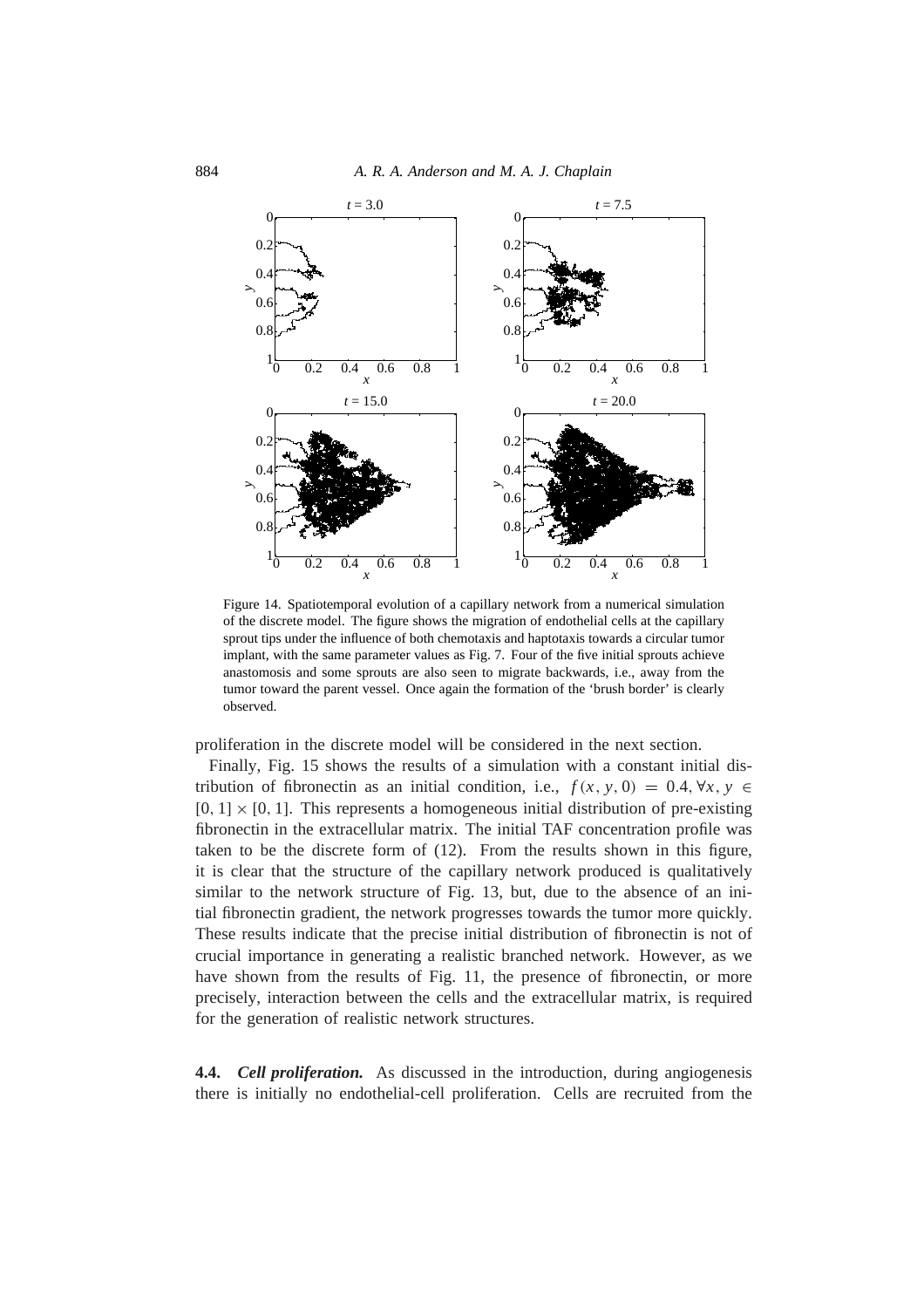![](_page_28_Figure_1.jpeg)

Figure 15. Spatiotemporal evolution of a capillary network from a numerical simulation of the discrete model. The two plots show the migration of endothelial cells at the capillary sprout tips under the influence of both chemotaxis and haptotaxis with a constant, homogeneous distribution of fibronectin  $[f(x, y, 0) = 0.4]$  and a linear source of tumor cells as initial conditions. The two plots clearly show the development of a branched network which is similar in structure to that of Fig. 13.

parent vessel and migrate toward the tumor. Approximately 36–48 h into the process, cell mitosis is observed ([Sholley](#page-41-0) *et al.*, 1984; [Paweletz and Knierim](#page-41-0), [1989\)](#page-41-0) and is confined to a region just behind the sprout tip. Endothelial-cell doubling time has been estimated at 18 h [\(Williams, 1987\)](#page-42-0) and we model the process of cell division in the discrete model by assuming that some of the cells behind the sprout tip divide (into two daughter cells) every 18 h. We assume that this has the effect of increasing the length of a sprout by approximately one cell length every 18 h. In terms of the non-dimensional discrete model, this is equivalent to the sprout length being increased by an amount *h* every half time unit. Owing to the inherent randomness of the discrete model, proliferation will occur asynchronously in separate sprouts, as is observed experimentally [\(Paweletz and Knierim, 1989\).](#page-41-0) This feature is captured by the discrete model as the age of each cell at a sprout tip is known and this determines when mitosis occurs. Figure 16 gives a schematic illustration of this process.

Figure 17 shows the results of incorporating endothelial-cell proliferation in the discrete model as described above, with a linear source of tumor cells located at  $x = 1$ . The parameter values and initial conditions for fibronectin and TAF are as shown in Fig. 13. Cell proliferation is assumed to begin 48 h into the process, i.e., at a (non-dimensional) time of  $t = 1.3$ , and cell doubling is assumed to occur every 18 hr  $(t = 0.5)$ . By  $t = 3$  sprouts two and three (from the top) have almost formed a loop. At this stage there is little difference between this developing network and the corresponding network in Fig. 13. However, by  $t = 7.5$ , we see that a well-developed branching network has already formed, with proliferation providing additional extension of the sprouts, and by  $t = 10$ , the sprouts have already connected with the tumor. This is in contrast with the corresponding network in Fig. 13.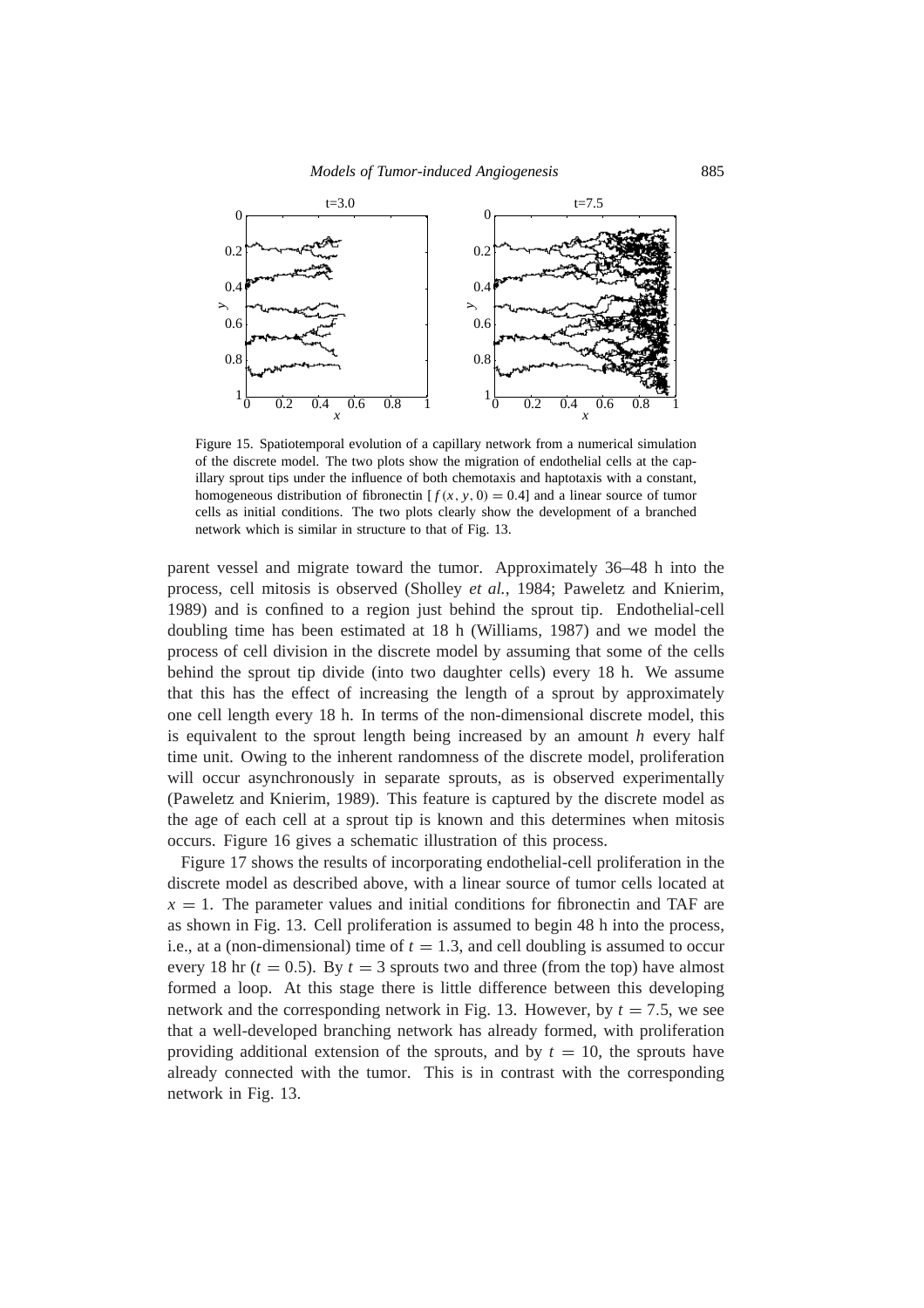![](_page_29_Figure_1.jpeg)

Figure 16. Schematic representation of cell proliferation and subsequent sprout extension. Cells behind the sprout tip undergo mitosis. Each of these mitotic cells divides and gives rise to two daughter cells. The effect of this process is to extend the overall length of the capillary sprout.

Figure 18 shows the results of incorporating endothelial-cell proliferation in the discrete model (as described above), but this time with a circular tumor implant. The parameter values and initial conditions for fibronectin and TAF are as per Fig. 14. From the plots at  $t = 3$  and  $t = 7.5$ , one can see that the developing network is very similar in structure to that in Fig. 14. However, once again, by  $t = 10$  the sprouts have already connected with the tumor (in contrast with Fig. 14) with the final structure of the network in Fig. 18 being less dense than that in Fig. 14.

# **5. DISCUSSION AND CONCLUSIONS**

The work we have presented here has developed a mathematical model for tumor-induced angiogenesis using a novel blend of continuum, deterministic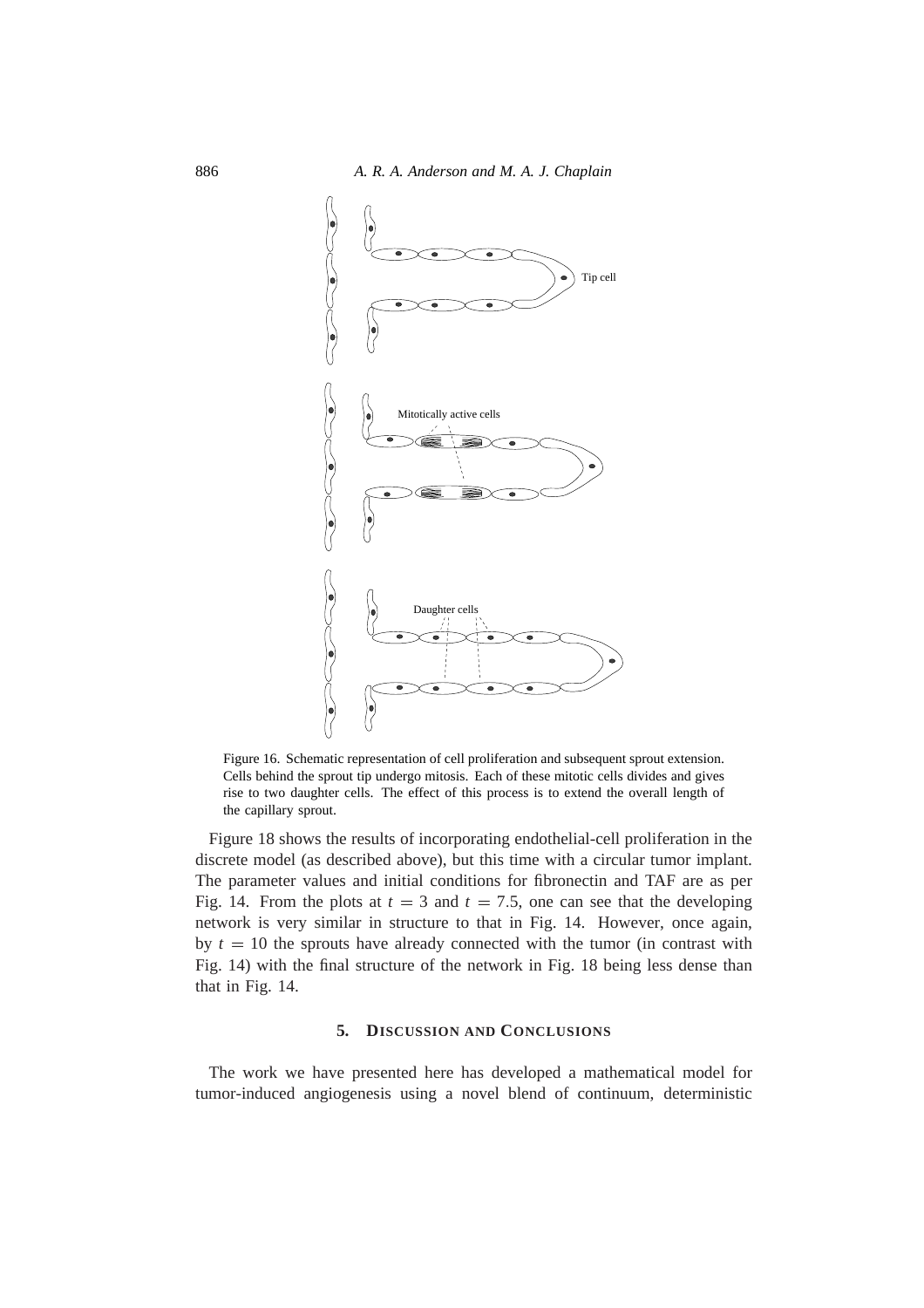![](_page_30_Figure_1.jpeg)

Figure 17. Spatiotemporal evolution of a capillary network from a numerical simulation of the discrete model. The figure shows the migration of endothelial cells at the sprout tips (with both chemotaxis and haptotaxis) towards a line source of tumor cells with endothelial-cell proliferation. The network connects with the tumor after a time of  $t = 10$  and vascularization is achieved.

modeling and discrete, stochastic modeling in two space dimensions. Parameter values for the models (in particular the length scale *L*, the cell random-motility coefficient  $D_n$ , the TAF diffusion constant  $D_c$ , the chemotactic coefficient  $\chi_0$  and the endothelial-cell proliferation rate) were estimated, as far as possible, from independent experimental measurements, thus grounding the results of the model in a realistic framework.

The continuum model consists of a system of nonlinear partial differential equations and examines how endothelial cells respond not only to angiogenic cytokines (such as VEGF) via chemotaxis, but also to essential interactions with extracellular matrix macromolecules (such as fibronectin) via haptotaxis. The results from the continuum-model simulations demonstrate two important aspects of capillary-network formation. First, in agreement with previous models (e.g., [Stokes and Lauffenburger, 1991;](#page-42-0) [Chaplain and Stuart, 1993](#page-37-0)), a sufficiently strong chemotactic response is necessary for the initial outgrowth of the capillary network. Secondly, the model demonstrates the importance of interactions between endothelial cells and the extracellular matrix. The inclusion of uptake terms for the TAF and fibronectin by the cells enables the creation of local gradients around the areas of high cell density which permits lateral migration. Without such interactions, the model predicts that the cells move directly to the tumor without any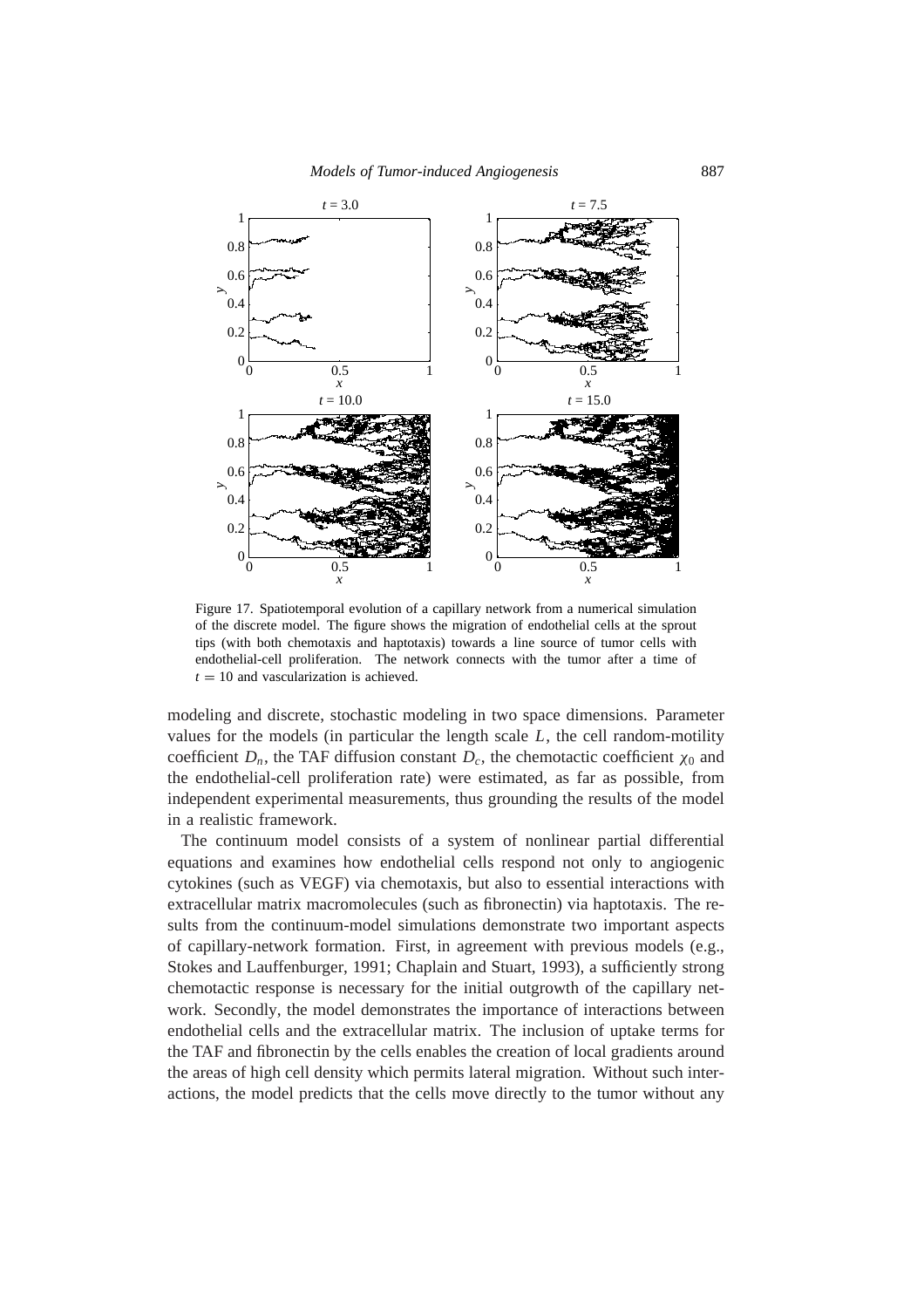![](_page_31_Figure_1.jpeg)

Figure 18. Spatiotemporal evolution of a capillary network from a numerical simulation of the discrete model. The figure shows the migration of endothelial cells at the sprout tips (with both chemotaxis and haptotaxis) towards a circular source of tumor cells with endothelial-cell proliferation. Once again the network connects with the tumor around  $t = 10$  and vascularization is achieved.

significant lateral movement. These results show that the important large-scale features of angiogenesis can be captured qualitatively using a continuum model. However, important processes on a smaller scale, such as sprout branching, are not captured. This requires the development of a discrete model applicable at the level of a single endothelial cell.

The discrete model that we developed was derived from a discretized form of the partial differential equations of the continuum model, and permits the tracking of individual endothelial cells located at the capillary sprout tip. This, in turn, enables the path of the complete capillary sprout to be followed. Since the parameter values used in the discrete model are directly related to those of the continuum model, the results of the simulations of the discrete model are therefore also firmly grounded in a realistic framework. In addition to this, the discrete model enables us to explicitly incorporate rules for the production of new sprouts (branching), the fusion of sprouts to form loops (anastomosis) and sprout extension through endothelial-cell proliferation. The results from the discrete model simulations confirm the predictions of the continuum model that both chemotaxis and haptotaxis are necessary for the formation of a capillary network at a large scale.

On a finer scale, the discrete model simulations produce capillary networks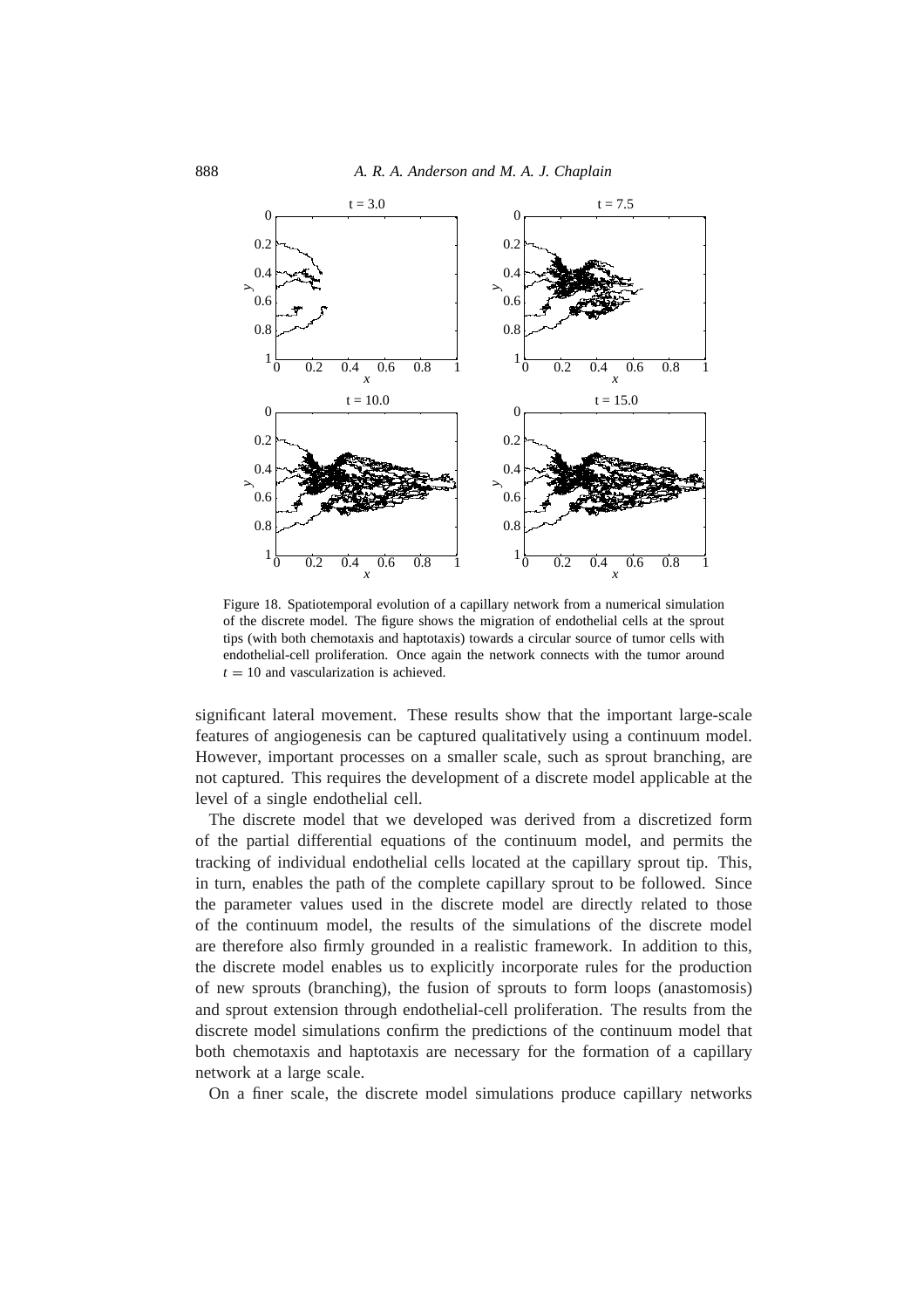with a very realistic structure and morphology, capturing the early formation of loops (anastomosis), the essential dendritic structure of a capillary network and the formation of the experimentally observed 'brush border'. The discrete model also incorporates a realistic method of modeling mitosis and its effect on the sprouts, i.e., actual extension in the length of the sprout due to cell division.

Owing to the manner in which the discrete model is derived [finite difference approximation of equation (8)] and subsequently developed (the inclusion of branching, anastomosis and sprout extension via cell proliferation) and then simulated [using the coefficients of equation  $(14)$  as probabilities of cell movement], it shares some similarities with previous discrete models (Weimer *et al*[., 1992a,](#page-42-0) [b\),](#page-42-0) previous stochastic differential equation models [\(Stokes and Lauffenburger,](#page-42-0) [1991\)](#page-42-0) and, most closely, with reinforced (or biased) random-walk models [\(Oth](#page-40-0)[mer and Stevens, 1997\)](#page-40-0). While reinforced random-walk models have not as yet been applied to modeling angiogenesis, the probabilities governing endothelialcell movement in our discrete model are very similar to the transition probabilities for cell movement in the gradient models of [Othmer and Stevens \(1997\)](#page-40-0) where such transition probabilities are taken as the basis for deriving a continuum approximation. If we apply this same procedure to the movement probabilities of equation (15), we obtain a more general equation describing cell movement, with arbitrary functional forms for  $\chi(c)$  and  $\rho(f)$ . The equation for endothelial-cell density in equation (8) can then be recovered by taking  $\chi(c)$  to have the form of equation (1) and choosing  $\rho(f) = \rho$ . This procedure demonstrates, in a rigorous manner, the link between the individual cell level and the population level.

Our discrete modeling techniques are therefore different to the discrete model of angiogenesis of [Stokes and Lauffenburger \(1991\),](#page-42-0) which is the closest comparable model of angiogenesis at the individual cell level. Moreover, the inclusion of fibronectin production and uptake by the endothelial cells, cell–matrix interactions via haptotaxis, TAF uptake by the endothelial cells, and a more realistic approach to the effects of cell proliferation on the extension of the sprouts, significantly extends the work of [Stokes and Lauffenburger \(1991\).](#page-42-0)

The results of the discrete model simulations emphasize the importance of cell–matrix interactions in producing lateral motion of the sprouts. Subsequent loop formation is, therefore, also dependent upon cell–matrix interactions. By increasing the cell random motility coefficient by a factor of 10, therefore bringing this parameter value in line with that used by [Stokes and Lauffenburger](#page-42-0) [\(1991\)](#page-42-0), we generated capillary networks which were rather more disorganized and lacking in structure. Experimental observations [\(Paweletz and Knierim,](#page-41-0) [1989;](#page-41-0) [Paku and Paweletz, 1991\)](#page-40-0) indicate that there this is very little random motility of endothelial cells at the sprout tips, which is in line with the assumptions and results of our model. These findings are in contrast with the results of [Stokes and Lauffenburger \(1991\)](#page-42-0) where cell random motility played a crucial role in determining the anastomosis of sprouts—without a sufficiently strong cell random motility response, there was little loop formation. Finally, in the discrete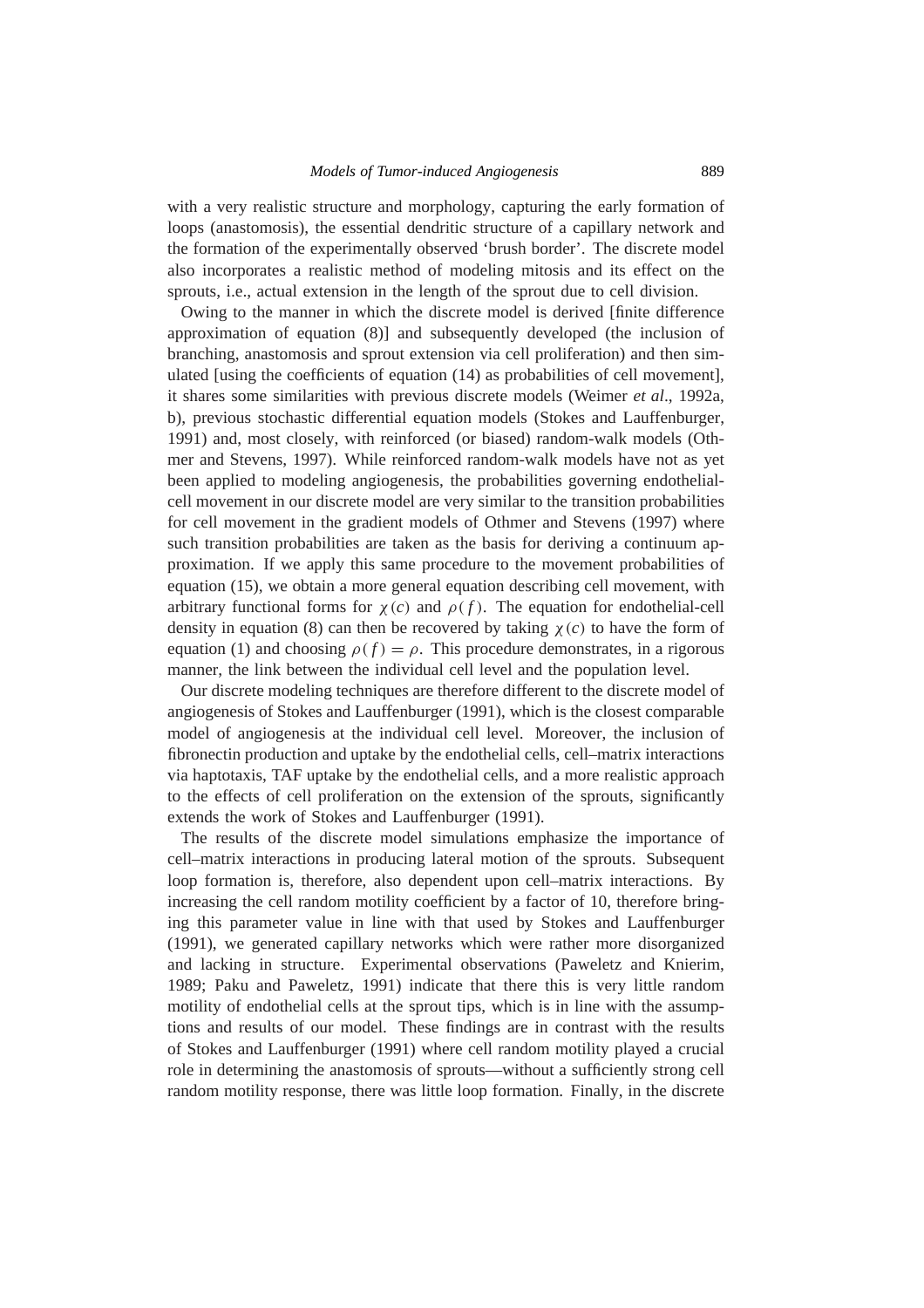# 890 *A. R. A. Anderson and M. A. J. Chaplain*

model simulations, the timescale on which the capillary network formed (between 10 and 21 days in real time) correlates very well with experimental observations ([Gimbrone](#page-38-0) *et al.*, 1974; [Ausprunk and Folkman, 1977;](#page-36-0) [Muthukkaruppan](#page-40-0) *et al.*, [1982\)](#page-40-0).

We have also carried out simulations with an increased value for the chemotactic coefficient  $\chi$ , keeping  $\rho$  fixed. This leads to the capillary network reaching the tumor in a shorter time and having a structure similar to those of the chemotaxisonly results in Fig. 11, i.e., there was not as much lateral movement of the sprouts and not as much branching of the sprouts. Other simulations using alternative initial distributions of fibronectin (e.g., constant concentration throughout the domain, cf. Fig. 15; less steep initial gradients) lead to capillary network structures having very similar overall morphology to the results presented in Figs 13 and 14. However, the presence of fibronectin in the matrix and a haptotactic response from the endothelial cells is essential for realistic structures to be generated. These results would seem to imply an optimal chemotactic–haptotactic response for the formation of a sufficiently well-connected vasculature. Finally, simulations involving a range of different values of the parameters  $\beta$ ,  $\gamma$  and  $\eta$ between 0 and 1, indicated that the system is not particularly sensitive to changes in these parameters.

Although the model has incorporated many of the important mechanisms involved in the angiogenic process, some extensions of the model are still possible. There is now clear experimental evidence that disrupting the transmembrane receptor tyrosine kinases (RTKs) has a direct effect on the structural morphogenesis of the capillary network. Results show that disrupting the RTK Tie2 receptor of endothelial cells leads to a poorly formed capillary network which lacks a full branching structure [\(Dumont](#page-37-0) *et al.*, 1994; Sato *et al.*[, 1995;](#page-41-0) [Hanahan, 1997\)](#page-38-0). Therefore, the number of active receptors on the cell surface can have a direct influence on the outcome of network structure. One way to extend the model further would therefore be to consider the chemotactic function  $\chi(c)$  as an explicit function of the number of active TAF receptors, i.e., we could include an extra equation for the receptor kinetics and couple this directly into the chemotactic function (cf. Sherratt *et al.*[, 1993; Sherratt, 1994;](#page-41-0) Höfer *et al.*, 1996). Experimental studies have also shown that angiogenic cytokines such as VEGF, aFGF, bFGF and angiogenin have a marked affinity for heparin and that these cytokines are likely to exist in bound form, as well as soluble form, in the extracellular matrix ([D'Amore and Klagsbrun, 1984;](#page-37-0) [Gospodarowicz](#page-38-0) *et al.*, 1984; [Lobb and Fett,](#page-39-0) [1984;](#page-39-0) Maciag *et al.*[, 1984;](#page-40-0) [Sullivan and Klagsbrun, 1985\)](#page-42-0). Taking these observations into account would involve modeling the distribution of heparin within the matrix and the subsequent binding of TAF to the heparin.

The technique of using partial differential equations as the basis for discrete models is clearly very useful, with the ability to generate movements of individual cells based on a continuum model of a population of cells. Indeed, this technique provides a powerful means of linking microscale events to macroscale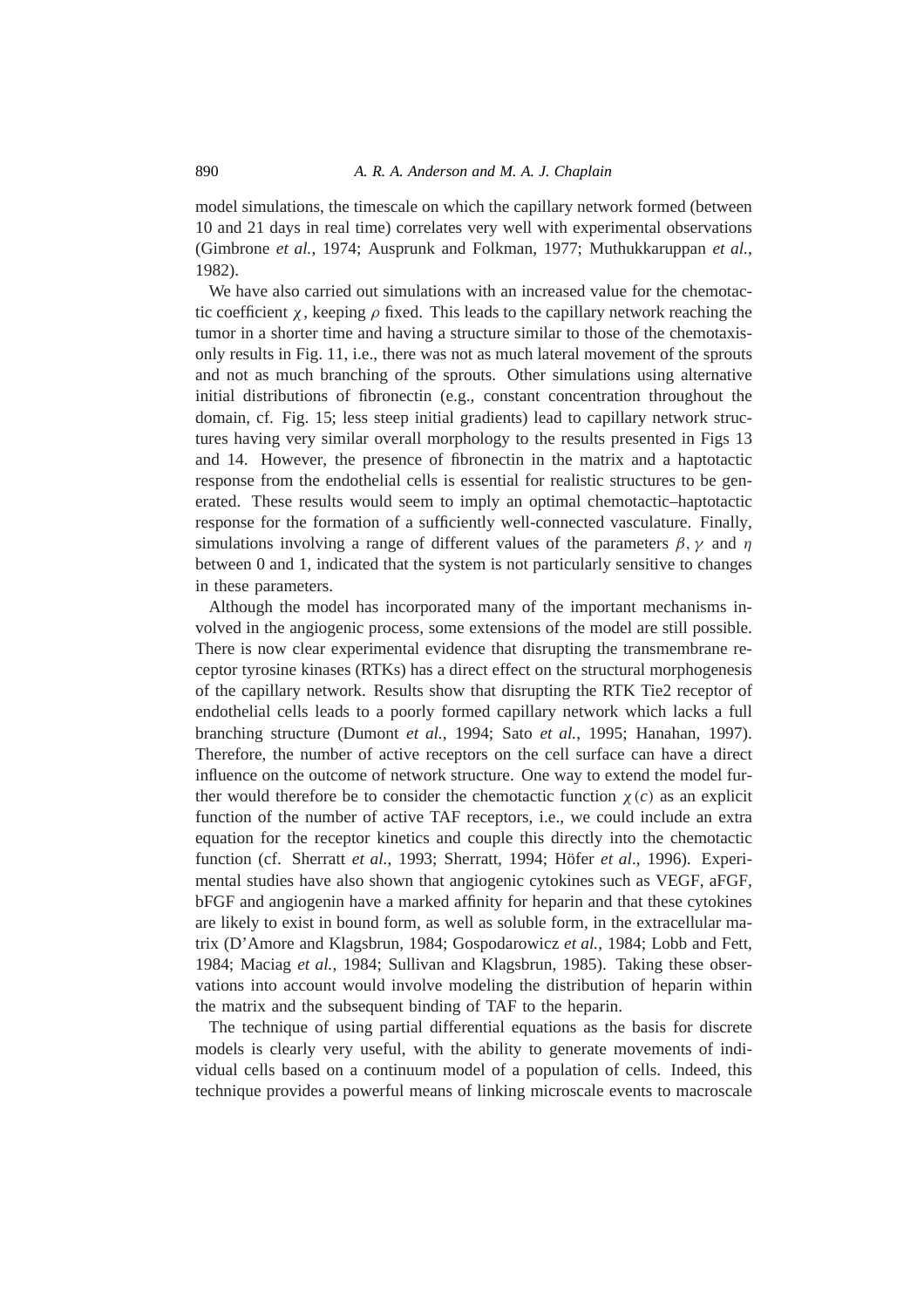events and individual behaviour to population behaviour, with potential application to a wide range of problems in mathematical biology. Another advantage of using this technique is the possibility of manipulating the underlying spatial environment. For example, with respect to angiogenesis, the inclusion of an obstruction, such as a piece of cartilage, to block endothelial cell migration could easily be incorporated or the inclusion of an underlying spatially heterogeneous medium, which more faithfully reflects the make-up of an extracellular matrix, could also be incorporated. Such theoretical experiments are already in progress. The discrete model also offers a useful alternative to stochastic partial differential equations (cf. [Stokes and Lauffenburger, 1991\)](#page-42-0), combining, in an elegant and efficient way, the strengths of continuum models with the element of randomness.

Other important aspects of angiogenesis which can be added to the model in the future include incorporating blood flow through the capillary network [\(Muthukkarupann](#page-40-0) *et al.*, 1982), the role of oxygen gradients and oxygen concentration [\(Knighton](#page-39-0) *et al.*, 1981) and the role of macrophages [\(Polverini](#page-41-0) *et al.*, [1977;](#page-41-0) [Knighton](#page-39-0) *et al.*, 1983; Lewis *et al.*[, 1995\)](#page-39-0). These aspects are also very important to angiogenesis in wound healing.

Finally, we note that antiangiogenesis strategies, such as the preferential killing of endothelial cells [\(Brooks](#page-36-0) *et al.*, 1994), the inhibition of endothelial-cell proliferation via a chemical such as angiostatin [\(O'Reilly](#page-40-0) *et al.*, 1994), the development of antichemotactic drugs ([Bussolino](#page-36-0) *et al.*, 1992) and the development of antihaptotactic drugs ([Yamada and Olden, 1978\),](#page-42-0) are now clinically recognized as having enormous potential and promise in the treatment of patients with cancer [\(Harris, 1997\).](#page-38-0) In particular, their use as an adjuvant chemotherapy is being recognized as a very effective way to treat secondary tumors (metastases), and mathematical models of angiogenesis may have an increasingly important role to play in the development and testing of these therapies.

# **ACKNOWLEDGEMENTS**

MC thanks Professor Sean McElwain for helpful preliminary discussion concerning discrete modeling during a visit to Queensland University of Technology, August/September 1995, and thanks QUT and CiSSaIM for financial support. The authors thank Professor Seth Schor (Cell Biology) for a critical reading of the manuscript. This work was partly supported by BBSRC Grant MMI09008.

# **APPENDIX**

To discretize the continuous system (8) we use Euler finite difference approximations [\(Mitchell and Griffiths, 1980\),](#page-40-0) which leads to the system,

$$
n_{l,m}^{q+1} = n_{l,m}^q P_0 + n_{l+1,m}^q P_1 + n_{l-1,m}^q P_2 + n_{l,m+1}^q P_3 + n_{l,m-1}^q P_4,
$$
  
\n
$$
f_{l,m}^{q+1} = f_{l,m}^q \left[ 1 - k \gamma n_{l,m}^q \right] + k \beta n_{l,m}^q,
$$
  
\n
$$
c_{l,m}^{q+1} = c_{l,m}^q \left[ 1 - k \eta n_{l,m}^q \right],
$$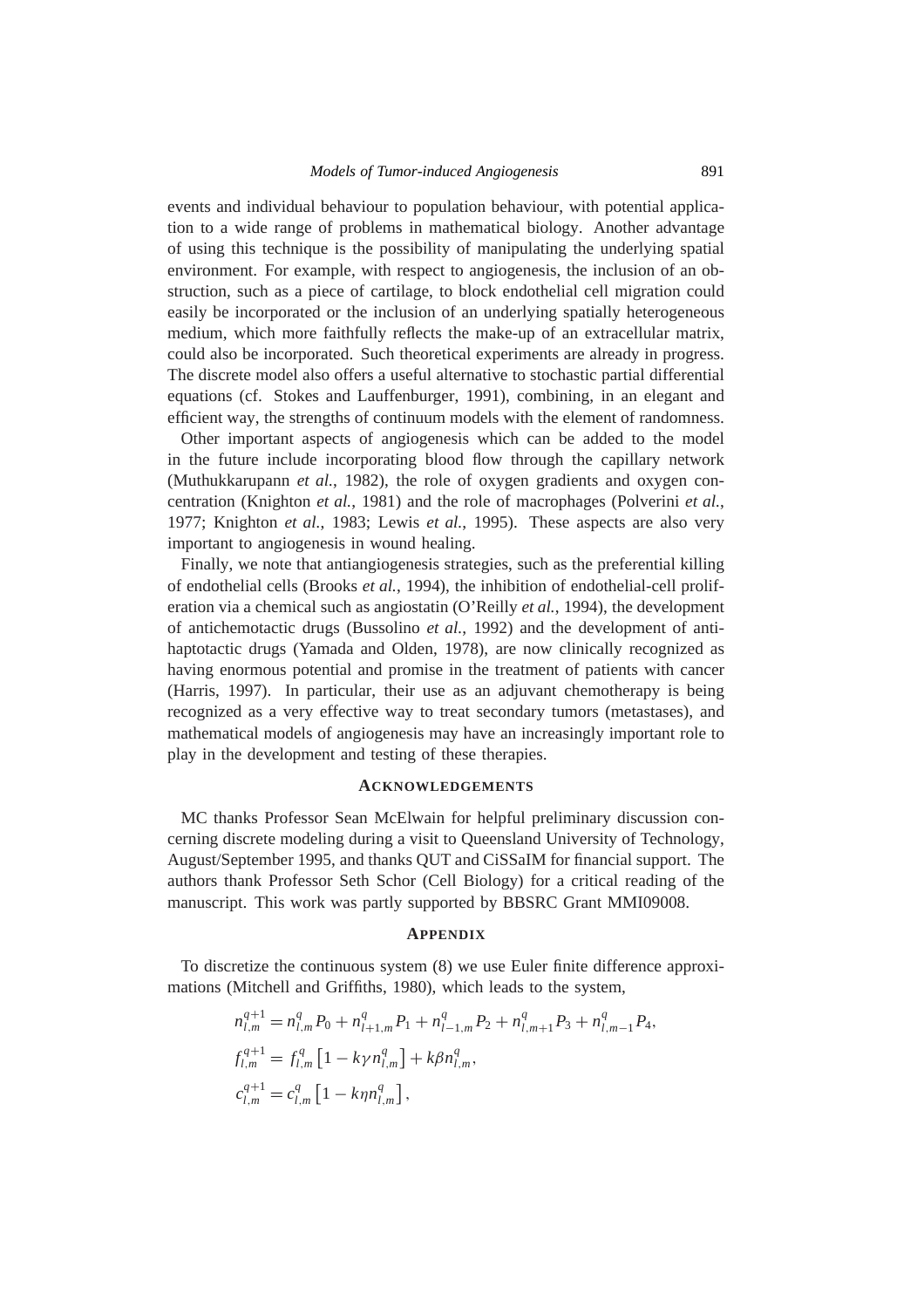with  $x = lh$ ,  $y = mh$  and  $t = pk$ .

The coefficient  $P_0$ , which is proportional to the probability of no movement, has the form,

$$
P_0 = 1 \quad -\frac{4kD}{h^2} + \frac{k\alpha \chi(c_{l,m}^q)}{4h^2(1 + \alpha c_{l,m}^q)} \left[ \left( c_{l+1,m}^q - c_{l-1,m}^q \right)^2 + \left( c_{l,m+1}^q - c_{l,m-1}^q \right)^2 \right] - \frac{k\chi(c_{l,m}^q)}{h^2} \left( c_{l+1,m}^q + c_{l-1,m}^q - 4c_{l,m}^q + c_{l,m+1}^q + c_{l,m-1}^q \right) - \frac{k\rho}{h^2} \left( f_{l+1,m}^q + f_{l-1,m}^q - 4f_{l,m}^q + f_{l,m+1}^q + f_{l,m-1}^q \right),
$$

and the coefficients  $P_1$ ,  $P_2$ ,  $P_3$  and  $P_4$ , which are proportional to the probabilities of moving left, right, up and down respectively, have the forms,

$$
P_{1} = \frac{kD}{h^{2}} - \frac{k}{4h^{2}} \left[ \chi(c_{l,m}^{q}) \left( c_{l+1,m}^{q} - c_{l-1,m}^{q} \right) + \rho \left( f_{l+1,m}^{q} - f_{l-1,m}^{q} \right) \right],
$$
  
\n
$$
P_{2} = \frac{kD}{h^{2}} + \frac{k}{4h^{2}} \left[ \chi(c_{l,m}^{q}) \left( c_{l+1,m}^{q} - c_{l-1,m}^{q} \right) + \rho \left( f_{l+1,m}^{q} - f_{l-1,m}^{q} \right) \right],
$$
  
\n
$$
P_{3} = \frac{kD}{h^{2}} - \frac{k}{4h^{2}} \left[ \chi(c_{l,m}^{q}) \left( c_{l,m+1}^{q} - c_{l,m-1}^{q} \right) + \rho \left( f_{l,m+1}^{q} - f_{l,m-1}^{q} \right) \right],
$$
  
\n
$$
P_{4} = \frac{kD}{h^{2}} + \frac{k}{4h^{2}} \left[ \chi(c_{l,m}^{q}) \left( c_{l,m+1}^{q} - c_{l,m-1}^{q} \right) + \rho \left( f_{l,m+1}^{q} - f_{l,m-1}^{q} \right) \right].
$$

When there is no TAF or fibronectin in the same region as an endothelial cell,  $P_1-P_4$  are equal since the values of *c* and *f* are 0. Also when there is an equal amount of TAF and fibronectin on either side of an endothelial cell (i.e., no gradient), the values  $(c, f)_{l,m-1}$  and  $(c, f)_{l,m+1}$  cancel each other out as do  $(c, f)_{l-1,m}$ and  $(c, f)_{l+1,m}$  and thus  $P_1-P_4$  are equal. Therefore, in both these circumstances unbiased random movements will be produced. However, if there is more TAF (fibronectin) on one side of the endothelial cell than the other, the probabilities  $(P_1-P_4)$  will no longer be equal and hence directed movement towards the higher concentration of TAF (fibronectin), will result. If both TAF and fibronectin gradients exist then the probabilities will be biased by both gradients, depending on the coefficients  $\chi$  and  $\rho$ .

## **REFERENCES**

- —Alberts, B., D. Bray, J. Lewis, M. Raff, K. Roberts and J. D. Watson (1994). *The Molecular Biology of the Cell*, 3rd edn, New York: Garland Publishing.
- —Albini, A., G. Allavena, A. Melchiori, F. Giancotti, H. Richter, P. M. Comoglio, S. Parodi, G. R. Martin and G. Tarone (1987). Chemotaxis of 3T3 and SV3T3 cells to fibronectin is mediated through the cell-attachment site in fibronectin and fibronectin cell surface receptor. *J. Cell Biol.* **105**, 1867–1872.
- —Alessandri, G., K. S. Raju and P. M. Gullino (1986). Interaction of gangliosides with fibronectin in the mobilization of capillary endothelium. Possible influence on the growth of metastasis. *Invasion Metastasis* **6**, 145–165.

<span id="page-35-0"></span>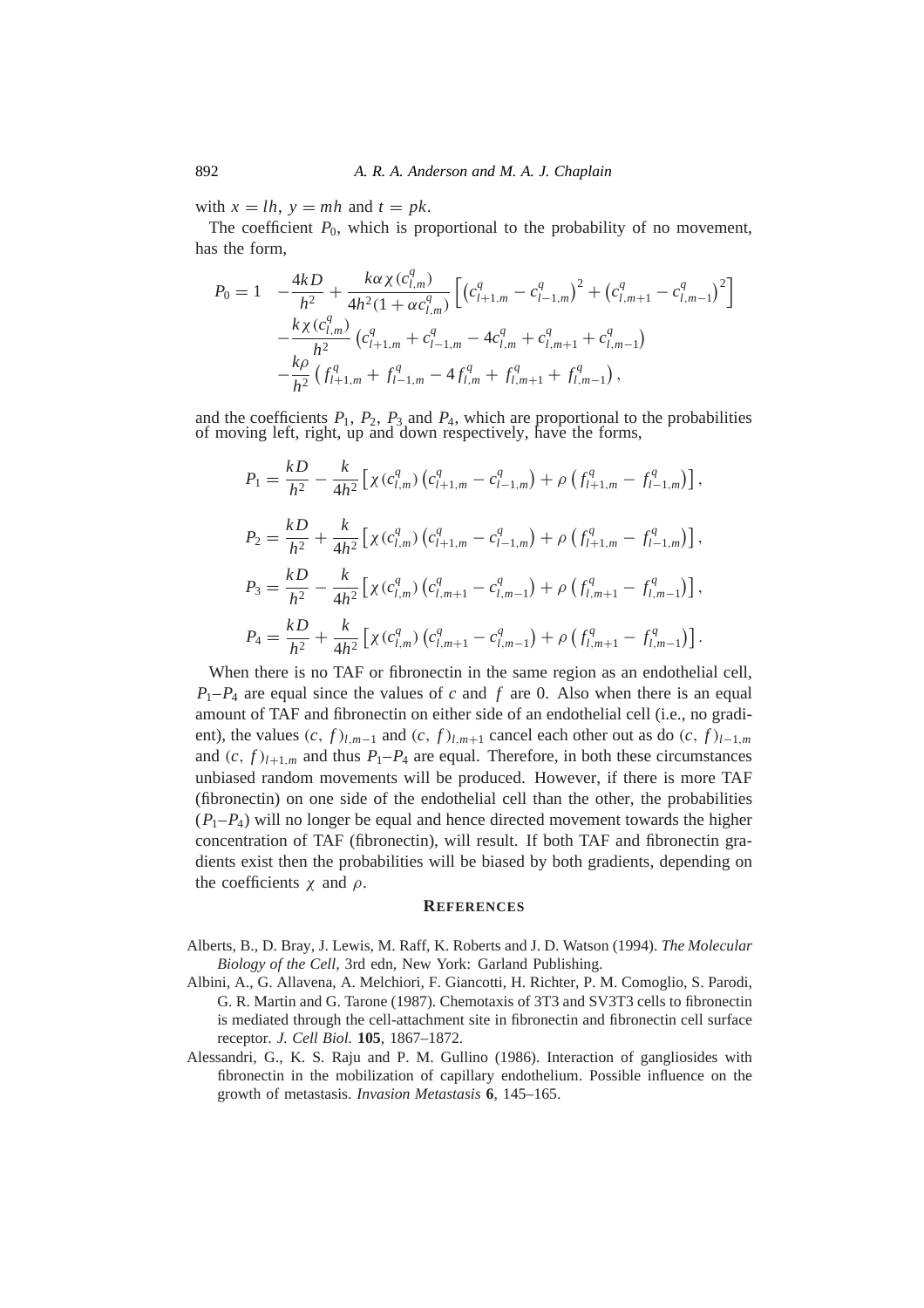- <span id="page-36-0"></span>—Alt, W. (1980). Biased random walk models for chemotaxis and related diffusion approximations. *J. Math. Biol.* **9**, 147–177.
- —Anderson, A. R. A. and M. A. J. Chaplain (1998). A mathematical model for capillary network formation in the absence of endothelial cell proliferation. *App. Math. Lett.* **11** (to appear).
- —Anderson, A. R. A., B. D. S. Sleeman, I. M. Young and B. S. Griffiths (1997). Nematode movement along a chemical gradient in a structurally heterogeneous environment: II. Theory. *Fundam. Appl. Nematol.* **20**, 165–172.
- —Arnold, F. and D. C. West (1991). Angiogenesis in wound healing. *Pharmac. Ther.* **52**, 407–422.
- —Ausprunk, D. H. and J. Folkman (1977). Migration and proliferation of endothelial cells in preformed and newly formed blood vessels during tumour angiogenesis. *Microvasc. Res.* **14**, 53–65.
- —Balding, D. and D. L. S. McElwain (1985). A mathematical model of tumour-induced capillary growth. *J. Theor. Biol.* **114**, 53–73.
- —Bell, A. D. (1986). The simulation of branching patterns in modular organisms. *Phil. Trans. Roy. Soc. Lond.* **B313**, 143–159.
- —Bell, A. D., D. Roberts and A. Smith (1979). Branching patterns: the simulation of plant architecture. *J. Theor. Biol.* **81**.
- —Ben-Zvi, A., M. M. Rodrigues, J. H. Krachmer and L. S. Fujikawa (1986). Immunohistochemical characterisation of extracellular matrix in the developing human cornea. *Curr. Eye Res.* **5**, 105–117.
- —Bikfalvi, A. (1995). Significance of angiogenesis in tumour progression and metastasis. *Eur. J. Cancer* **31A**, 1101–1104.
- —Birdwell, C. R., A. R. Brasier and L. A. Taylor (1980). Two-dimensional peptide mapping of fibronectins from bovine aortic endothelial cells and bovine plasma. *Biochem. Biophys. Res. Commun.* **97**, 574–581.
- —Birdwell, C. R., D. Gospodarowicz and G. L. Nicolson (1978). Identification, localisation and role of fibronectin in cultured endothelial cells. *Proc. Natl. Acad. Sci. USA* **75**, 3273–3277.
- —Bowersox, J. C. and N. Sorgente (1982). Chemotaxis of aortic endothelial cells in response to fibronectin. *Cancer Res.* **42**, 2547–2551.
- —Bray, D. (1992). *Cell Movements*, New York: Garland Publishing.
- —Brooks, P. C., A. M. P. Montgomery, M. Rosenfeld, R. A. Reisfled, T. Hu, G. Klier and D. A. Cheresh (1994). Integrin  $\alpha_{\nu}\beta_3$  antagonists promote tumor regression by inducing apoptosis of angiogenic blood vessels. *Cell* **79**, 1157–1164.
- —Bussolino, F., M. F. Di Renzo, M. Ziche, E. Bocchietto, M. Olivero, L. Naldini, G. Gaudino, L. Tamagnone, A. Coffer and P. M. Comoglio (1992). Hepatocyte growth factor is a potent angiogenic factor which stimulates endothelial cell motility and growth. *J. Cell Biol.* **119**, 629–641.
- —Byrne, H. M. and M. A. J. Chaplain (1995). Mathematical models for tumour angiogenesis: numerical simulations and nonlinear wave solutions. *Bull. Math. Biol.* **57**, 461–486.
- —Carter, S. B. (1965). Principles of cell motility: the direction of cell movement and cancer invasion. *Nature* **208**, 1183–1187.
- —Carter, S. B. (1967). Haptotaxis and the mechanism of cell motility. *Nature* **213**, 256–260.
- —Chaplain, M. A. J. (1995). The mathematical modelling of tumour angiogenesis and invasion *Acta Biotheor.* **43**, 387–402.
- —Chaplain, M. A. J. (1996). Avascular growth, angiogenesis and vascular growth in solid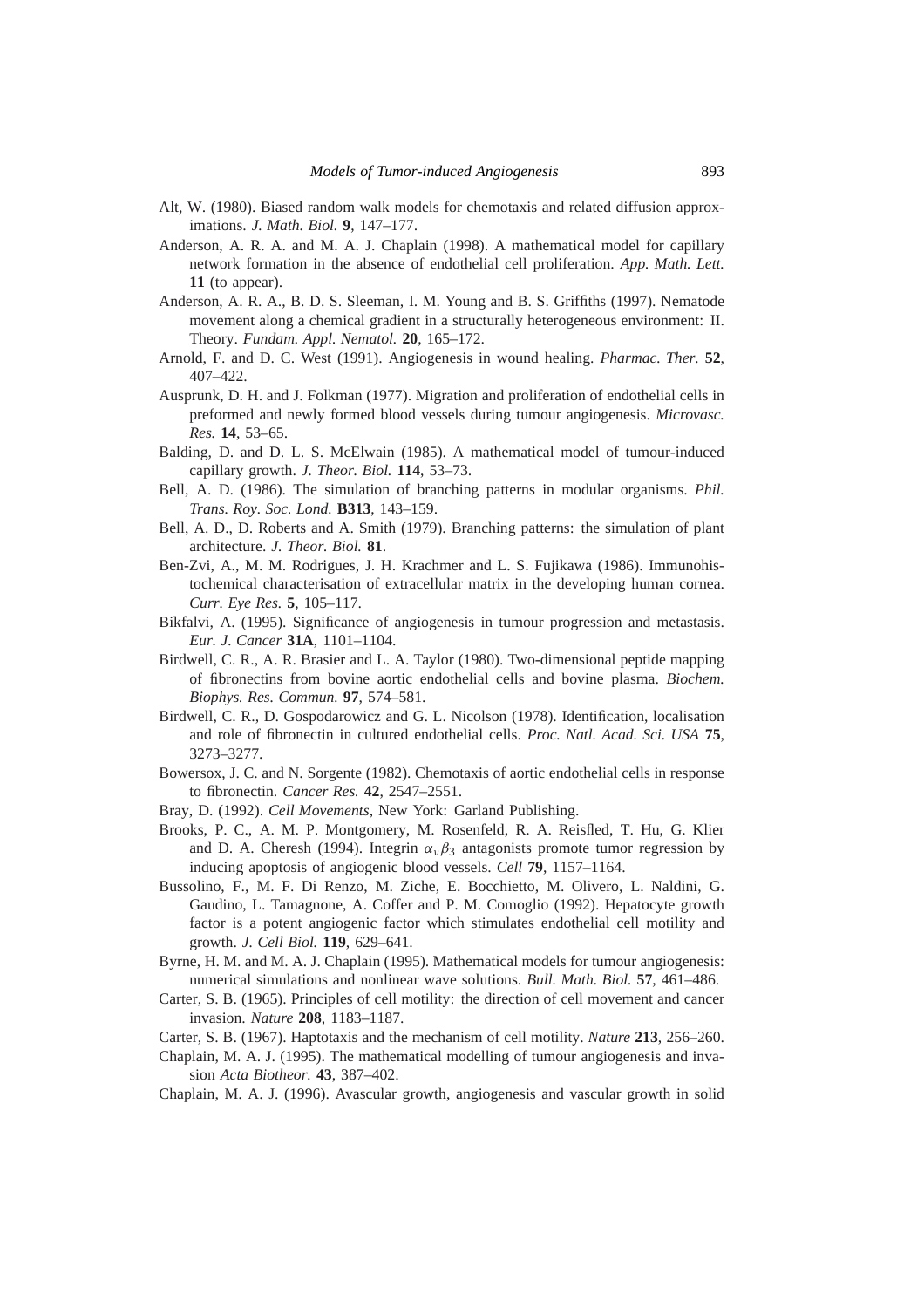<span id="page-37-0"></span>tumours: the mathematical modelling of the stages of tumour development. *Math. Comput. Model.* **23**, 47–87.

- —Chaplain, M. A. J. and A. M. Stuart (1993). A model mechanism for the chemotactic response of endothelial cells to tumour angiogenesis factor. *IMA J. Math. Appl. Med. Biol.* **10**, 149–168.
- —Clark, R. A. F., P. DellaPelle, E. Manseau, J. M. Lanigan, H. F. Dvorak and R. B. Colvin (1982). Blood vessel fibronectin increases in conjunction with endothelial cell proliferation and capillary ingrowth during wound healing. *J. Invest. Dermatol.* **79**, 269–276.
- —Clark, R. A. F, H. F. Dvorak and R. B. Colvin (1981). Fibronectin in delayed-type hypersensitivity skin reactions: associations with vessel permeability and endothelial cell activation. *J. Immunol.* **126**, 787–793.
- —Clark, R. A. F, H. J. Winn, H. F. Dvorak and R. B. Colvin (1983). Fibronectin beneath reepithelializing epidermis *in vivo*: sources and significance. *J. Invest. Dermatol.* **80**, 26–30.
- —Cliff, W. J. (1963). Observations on healing tissue: A combined light and electron microscopic investigation. *Trans. Roy. Soc. Lond.* **B246**, 305–325.
- —Dallon, J. C. and H. G. Othmer (1997). A discrete cell model with adaptive signalling for aggregation of *Dictyostelium discoideum*. *Phil. Trans. Roy. Soc. Lond.* **B352**, 391–417.
- —D'Amore, P. A. and M. Klagsbrun (1984). Endothelial cell mitogens derived from retina and hypothalamus—biochemical and biological similarities *J. Cell Biol.* **99**, 1545– 1549.
- —Davis, B. (1990). Reinforced random walk. *Probab. Th. Rel. Fields* **84**, 203–229.
- —Deno, D. C., T. M. Saba and E. P. Lewis (1983). Kinetics of endogenously labeled plasma fibronectin: Incorporation into tissues. *Am. J. Physiol.* **245**, R564–R575.
- —Duchting, W. (1990a). Tumor growth simulation. ¨ *Comput. Graph.* **14**, 505–508.
- —Duchting, W. (1990b). Computer simulation in cancer research, in ¨ *Advanced Simulation in Biomedicine*, D. P. F. Möller (Ed.), pp. 117-139. New York: Springer-Verlag.
- Düchting, W. (1992). Simulation of malignant cell growth, in *Fractal Geometry and Computer Graphics*, J. L. Encarnção, H. -O. Peitgen, G. Sakas and G. Englert (Eds), pp. 135–143. New York: Springer-Verlag.
- Düchting, W., W. Ulmer and T. Ginsberg (1996). Cancer: A challenge for control theory and computer modelling. *Eur. J. Cancer* **32A**, 1283–1292.
- —Duh, E. J., G. L. King and L. P. Aiello (1997). Identification of a VEGF receptor (KDR/FLK) promoter element which binds an endothelial cell-specific protein conferring endothelial selective expression. *Invest. Opthamol. Vis. Sci.* **38**, 1124–1125.
- —Dumont, D. J., G. Gradwohl, G. H. Fong, M. C. Puri, M. Gertsenstein, A. Auerbach and M. L. Breitman (1994). Dominant-negative and targeted null mutations in the endothelial receptor tyrosine kinase, TEK, reveal a critical role in vasculogenesis of the embryo. *Genes Dev.* **8**, 1897–1909.
- —Edelstein-Keshet, L. and G. B Ermentrout (1989). Models for branching networks in two dimensions. *SIAM J. Appl. Math.* **49**, 1136–1157.
- —Ellis, L. E. and I. J. Fidler (1995). Angiogenesis and breast cancer metastasis. *Lancet* **346**, 388–389.
- —Ermentrout, G. B. and L. Edelstein-Keshet (1993). Cellular automata approaches to biological modelling. *J. Theor. Biol.* **160**, 97–133.
- —Folkman, J. (1985). Tumor angiogenesis. *Adv. Cancer Res.* **43**, 175–203.
- —Folkman, J. (1995). Angiogenesis in cancer, vascular, rheumatoid and other disease. *Nat.*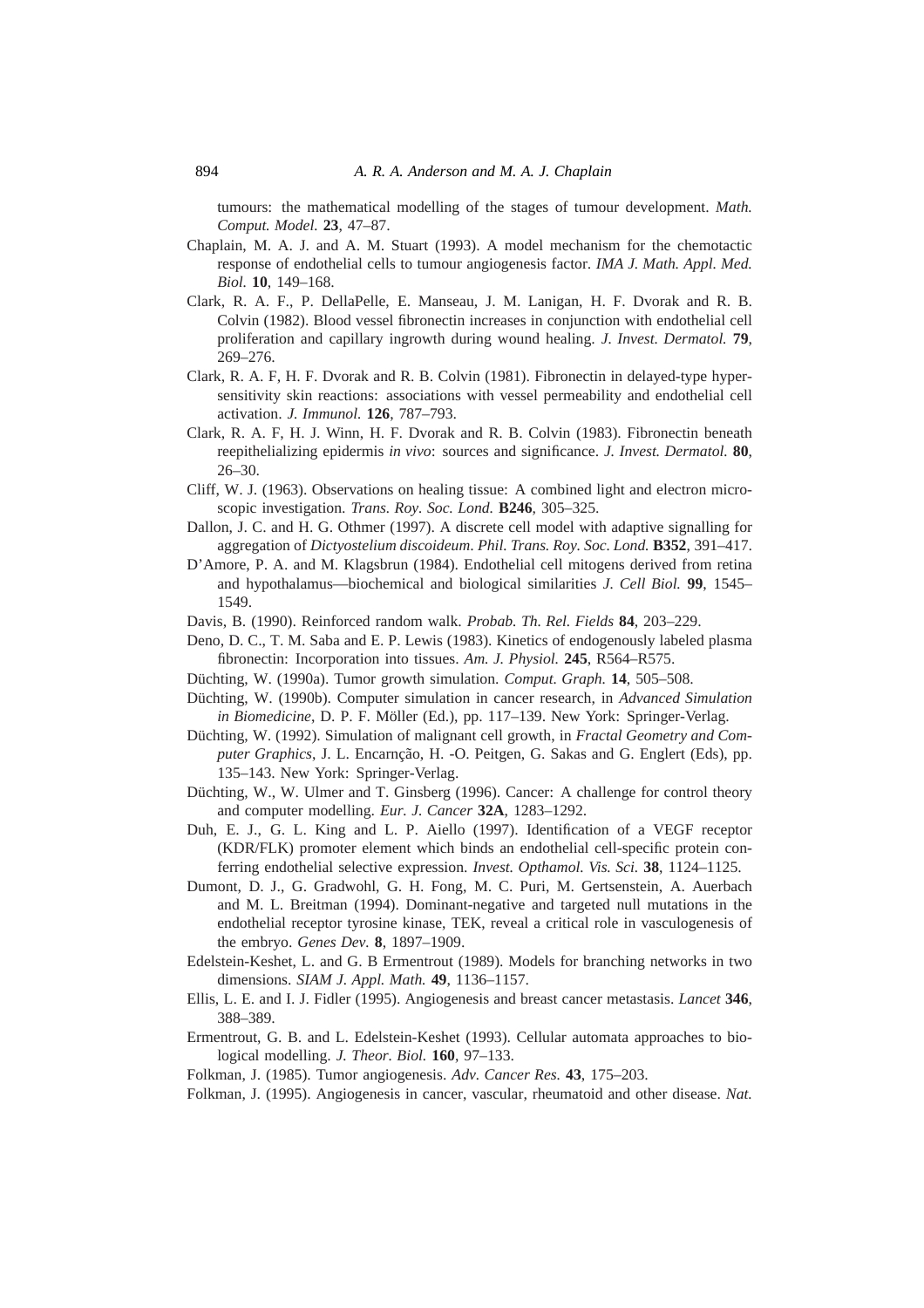*Med.* **1**, 21–31.

<span id="page-38-0"></span>—Folkman, J. and H. Brem (1992). Angiogenesis and inflammation, in *Inflammation: Basic Principles and Clinical Correlates*, J. I. Gallin, I. M. Goldstein and R. Snyderman (Eds), 2nd edn, New York: Raven Press.

—Folkman, J. and C. Haudenschild (1980). Angiogenesis *in vitro*. *Nature* **288**, 551–556.

—Folkman, J. and M. Klagsbrun (1987). Angiogenic factors. *Science* **235**, 442–447.

- —Fong, G. H., J. Rossant, M. Gertsenstein and M. L. Breitman (1995). Role of the FLT-1 receptor tyrosine kinase in regulating the assembly of vascular endothelium. *Nature* **376**, 66–70.
- —Gasparini, G. (1995). Tumour angiogenesis as a prognostic assay for invasive ductal breastcarcinoma. *J. Natl. Cancer Inst.* **87**, 1799–1801.
- —Gasparini, G. and A. L. Harris (1995). Clinical importance of the determination of tumour angiogenesis in breast-cancer—much more than a new prognostic tool. *J. Clin. Oncol.* **13**, 765–782.
- —Gimbrone, M. A., R. S. Cotran, S. B. Leapman and J. Folkman (1974). Tumor growth and neovascularization: an experimental model using the rabbit cornea. *J. Natln. Cancer Inst.* **52**, 413–427.
- —Goodman, S. L. and D. Newgreen (1985). Do cells show an inverse locomotory response to fibronectin and laminin substrates? *EMBO J.* **4**, 2769–2771.
- —Gospodarowicz, D., J. Cheng, G. M. Lui, A. Baird and P. Bohlen (1984). Isolation of brain fibroblast growth-factor by heparin- sepharose affinity-chromatography—identity with pituitary fibroblast growth-factor. *Proc. Natl. Acad. Sci. USA* **81**, 6963–6967.
- —Gottlieb, M. E. (1990). Modelling blood vessels: a deterministic method with fractal structure based on physiological rules, in *Proc. 12th International Conference of IEEE EMBS*, pp. 1386–1387. New York: IEEE Press.
- —Gottlieb, M. E. (1991a). The VT model: a deterministic model of angiogenesis and biofractals based on physiological rules, in *Proc. IEEE 17th Annual Northeast Bioengineering Conference*, pp. 38–39. New York: IEEE Press.
- —Gottlieb, M. E. (1991b). Vascular networks: fractal anatomies from non-linear physiologies. *IEEE Eng. Med. Bio. Mag.* **13**, 2196–2197.
- —Graham, C. H. and P. K. Lala (1992). Mechanisms of placental invasion of the uterus and their control. *Biochem. Cell Biol.* **70**, 867–874.
- —Greenberg, J. H., S. Seppa, H. Seppa and A. T. Hewitt (1981). Role of collagen and fibronectin in neural crest cell adhesion and migration. *Dev. Biol.* **87**, 259–266.
- —Hanahan, D. (1997). Signaling vascular morphogenesis and maintenance. *Science* **227**, 48–50.
- —Harris, A. L. (1997). Antiangiogenesis for cancer therapy. *Lancet* **349** (suppl. II), 13–15.
- —Harris, A. L., S. Fox, R. Bicknell, R. Leek and K. Gatter (1994). Tumour angiogenesis in breast-cancer—prognostic factor and therapeutic target. *J. Cellular Biochem.* **S18D SID**, 225.
- —Harris, A. L., H. T. Zhang, A. Moghaddam, S. Fox, P. Scott, A. Pattison, K. Gatter, I. Stratford and R. Bicknell (1996). Breast cancer angiogenesis—new approaches to therapy via anti- angiogenesis, hypoxic activated drugs, and vascular targeting. *Breast Cancer Res. Treat.* **38**, 97–108.
- —Hatva, E., A. Kaipainen, P. Mentula, J. Jaaskelainen, A. Paetau, M. Haltia and K. Alitalo (1995). Expression of endothelial cell-specific receptor tyrosine kinases and growthfactors in human brain-tumors. *Am. J. Pathol.* **146**, 368–378.
- —Herblin, W. F. and J. L. Gross (1994). Inhibition of angiogenesis as a strategy for tumour-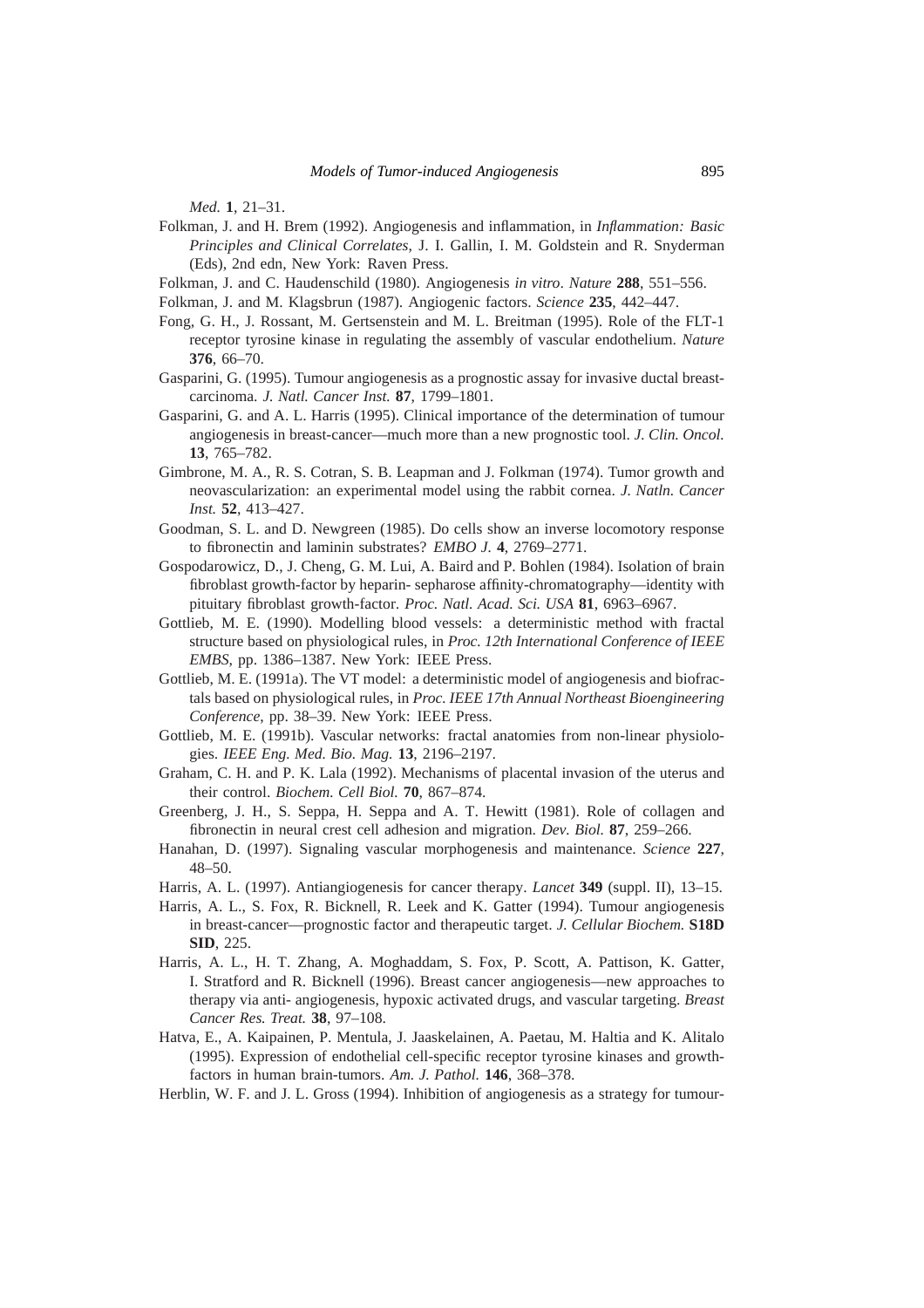growth control. *Mol. Chem. Neuropath.* **21**, 329–336.

- <span id="page-39-0"></span>—Hewett, P. W. and J. C. Murray (1996). Coexpression of FLT-1, FLT-4 and KDR in freshly isolated and cultured human endothelial-cells. *Biochem. Biophys. Res. Commun.* **221**, 697–702.
- Höfer, T., J. A. Sherratt and P. K. Maini (1995). Cellular pattern formation during *Dictyostelium* aggregation. *Physica* **D85**, 425–444.
- —Hynes, R. O. (1990). *Fibronectins*, Springer-Verlag: New York.
- Indermitte, C., Th. M. Liebling and H. Clémoncon (1994). Culture analysis and external interaction models of mycelial growth. *Bull. Math. Biol.* **56**, 633–664.
- —Jaffee, E. A. and D. F. Mosher (1978). Synthesis of fibronectin by cultured endothelial cells. *J. Exp. Med.* **147**, 1779–1791.
- —Johansson, S., S. Gustafson and H. Pertoft (1987). Identification of a fibronectin receptor specific for rat liver endothelial cells. *Exp. Cell Res.* **172**, 425–431.
- —Kiani, M. and A. Hudetz (1991). Computer simulation of growth of anastomosing microvascular networks. *J. Theor. Biol.* **150**, 547–560.
- —Knighton, D. M., T. K. Hunt, H. Scheuenstuhl and B. J. Halliday (1983). Oxygen tension regulates the expression of angiogenesis factor by macrophages. *Science* **221**, 1283– 1285.
- —Knighton, D. M., I. A. Silver and T. K. Hunt (1981). Regulation of wound-healing angiogenesis—effect of oxygen gradients and inspired oxygen concentration. *Surgery* **90**, 262–270.
- —Kohno, T., N. Sorgente, T. Ishibashi, R. Goodnight and S. J. Ryan (1987). Immunofluorescent studies of fibronectin and laminin in the human eye. *Invest. Opthamol. Vis. Sci.* **28**, 506–514.
- —Kohno, T., N. Sorgente, R. Patterson and S. J. Ryan (1983). Fibronectin and laminin distribution in bovine eye. *Jpn. J. Opthamol.* **27**, 496–505.
- —Lacovara, J., E. B. Cramer and J. P. Quigley (1984). Fibronectin enhancement of directed migration of B16 melanoma cells. *Cancer Res.* **44**, 1657–1663.
- —Landini, G. and G. Misson (1993). Simulation of corneal neo–vascularization by inverted diffusion limited aggregation. *Invest. Opthamol. Visual Sci.* **34**, 1872–1875.
- —Lapidus, I. R. and R. Schiller (1976). Model for the chemotactic response of a bacterial population. *Biophys. J.* **16**, 779–789.
- —Lauffenburger, D., R. Aris and C. R. Kennedy (1984). Travelling bands of chemotactic bacteria in the context of population growth. *Bull. Math. Biol.* **46**, 19–40.
- —Lewis, C. E., R. Leek, A. Harris and J. O. D. McGee (1995). Cytokine regulation of angiogenesis in breast-cancer—the role of tumour-associated macrophages. *J. Leukocyte Biol.* **57**, 747–751.
- —Lewis, J., J. M. W. Slack and L. Wolpert (1977). Thresholds in development. *J. Theor. Biol.* **65**, 579–590.
- —Liotta, L. A., C. N. Rao and S. H. Barsky (1983). Tumour invasion and the extracellular matrix. *Lab. Invest.* **49**, 636–649.
- —Liotta, L. A., G. M. Saidel and J. Kleinerman (1977). Diffusion model of tumor vascularization. *Bull. Math. Biol.* **39**, 117–128.
- —Lobb, R. R. and J. W. Fett (1984). Purification of two distinct growth-factors from bovine neural tissue by heparin affinity-chromatography. *Biochemistry* **23**, 6295–6299.
- —McCarthy, J. B. and L. T. Furcht (1984). Laminin and fibronectin promote the directed migration of B16 melanoma cells *in vitro*. *J. Cell Biol.* **98**, 1474–1480.
- —Macarak, E. J., E. Kirby, T. Kirk and N. A. Kefalides (1978). Synthesis of cold-insoluble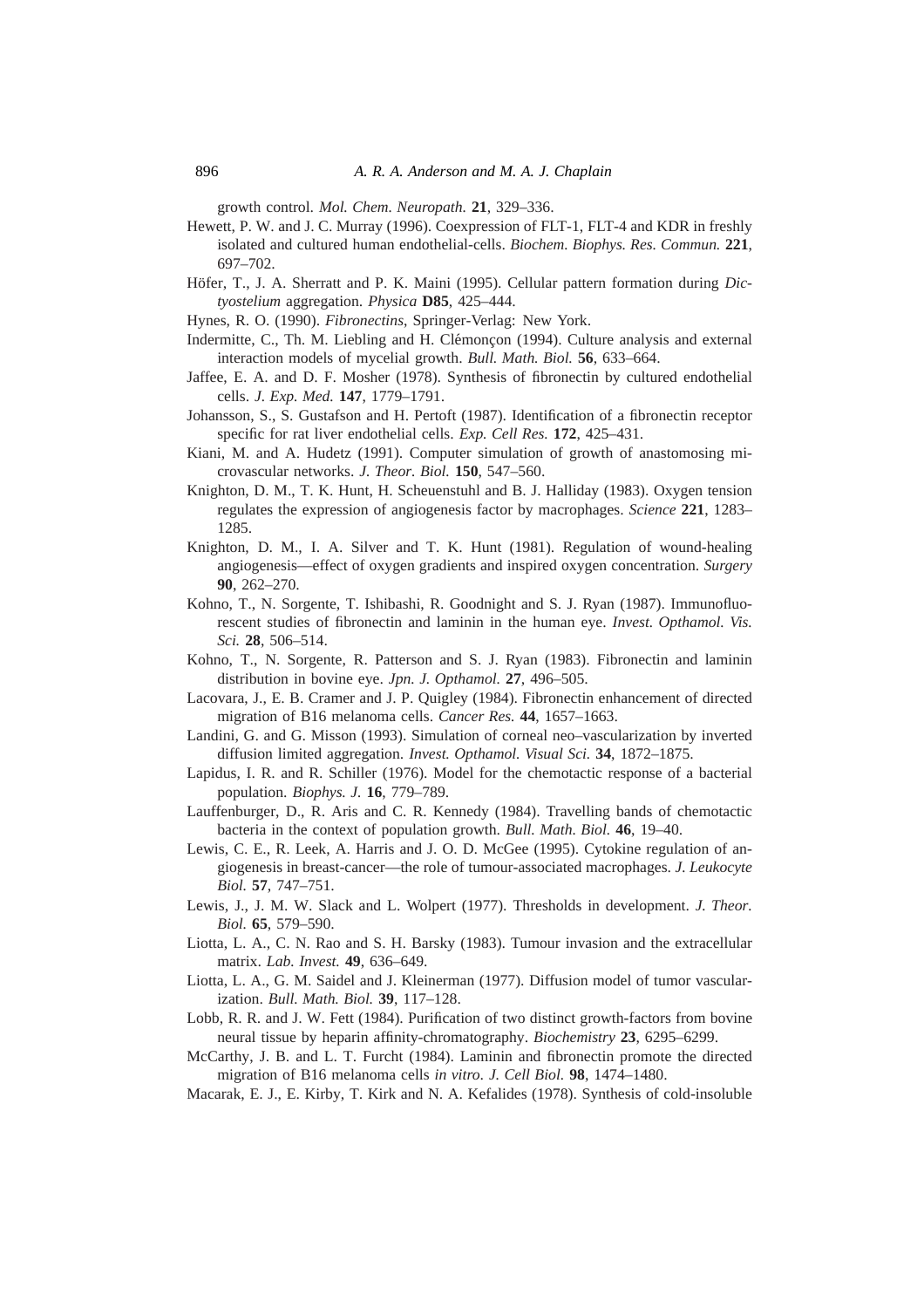globulin cultured by calf endothelial cells. *Proc. Natl. Acad. Sci. USA* **75**, 2621–2625.

- <span id="page-40-0"></span>—Maciag, T., T. Mehlman, R. Friesel and A. B. Schreiber (1984). Heparin binds endothelial cell-growth factor, the principal endothelial cell mitogen in bovine brain. *Science* **225**, 932–935.
- —Madri, J. A. and B. M. Pratt (1986). Endothelial cell-matrix interactions: *in vitro* models of angiogenesis. *J. Histochem. Cytochem.* **34**, 85–91.
- —Mandriota, S. J., G. Seghezzi, J. D. Vassalli, N. Ferrara, S. Wasi, R. Mazzieri, P. Mignatti and M. S. Pepper (1995). Vascular endothelial growth-factor increases urokinase receptor expression in vascular endothelial-cells. *J. Biol. Chem.* **270**, 9709–9716.
- —Meinhardt, H. (1976). Morphogenesis of lines and nets. *Differentiation* **6**, 117–123.
- —Meinhardt, H. (1982). *Models of Biological Pattern Formation*, London: Academic Press.
- Millauer, B., Wizigman-Voos, H. Schnürch, R. Martinez, N. P. H. Müller, W. Risau and A. Ullrich (1993). High-affinity VEGF binding and developmental expression suggest FLK-1 as a major regulator of vasculogenesis and angiogenesis. *Cell* **72**, 835–846.
- —Mitchell, A. R. and D. F. Griffiths (1980). *The Finite Difference Method in Partial Differential Equations*, Chichester: Wiley.
- —Monaghan, P., M. J. Warburton, N. Perusinghe and P. S. Rutland (1983). Topographical arrangement of basement membrane proteins in lactating rat mammary gland: comparison of the distribution of Type IV collagen, laminin, fibronectin and Thy-1 at the ultrasructural level. *Proc. Natl. Acad. Sci.* **80**, 3344–3348.
- —Muthukkaruppan, V. R., L. Kubai and R. Auerbach (1982). Tumor-induced neovascularization in the mouse eye. *J. Natl. Cancer Inst.* **69**, 699–705.
- —Nekka, F., S. Kyriacos, C. Kerrigan and L. Cartilier (1996). A model of growing vascular structures. *Bull. Math. Biol.* **58**, 409–424.
- —Norton, J. A. (1995). Tumor angiogenesis: the future is now. *Ann. Surg.* **222**, 693–694.
- —Oh, E., M. Pierschbacher and E. Ruoslahti (1981). Deposition of plasma fibronectin in tissues. *Proc. Natl. Acad. Sci. USA* **78**, 3218–3221.
- —Olsen, L., J. A. Sherratt, P. K. Maini and F. Arnold (1997). A mathematical model for the capillary endothelial cell-extracellular matrix interactions in wound-healing angiogenesis. *IMA J. Math. Appl. Med. Biol.* **14**, 261–281.
- —O'Reilly, M. S., L. Holmgren, Y. Shing, C. Chen, R. A. Rosenthal, M. Moses, W. S. Lane, Y. Cao, E. Helene Sage and J. Folkman (1994). Angiostatin: a novel angiogenesis inhibitor that mediates the suppression of metastases by a Lewis lung carcinoma. *Cell* **79**, 315–328.
- —Orme, M. E. and M. A. J. Chaplain (1996). A mathematical model of the first steps of tumour-related angiogenesis: capillary sprout formation and secondary branching. *IMA J. Math. App. Med. and Biol.* **13**, 73–98.
- —Orme, M. E. and M. A. J. Chaplain (1997). Two-dimensional models of tumour angiogenesis and anti-angiogenesis strategies. *IMA J. Math. App. Med. and Biol.* **14**, 189–205.
- —Ortega, N., D. Dossantos and J. Plouet (1996). Activation of the VEGF receptor FLT-1 mediates corneal endothelial-cell migration permeability. *Invest. Optham. Vis. Sci.* **37**, 417–418.
- —Ortega, N. and J. Plouet (1995). Constitutive expression of the VEGF receptor KDR/FLK-1 in corneal endothelial-cell mediates their proliferation. *Vis. Res.* **35**, 4217–4218.
- —Othmer, H. and A. Stevens (1997). Aggregation, blowup and collapse: The ABCs of taxis and reinforced random walks. *SIAM J. Appl. Math.* **57** 1044–1081.
- —Paku, S. and N. Paweletz (1991). First steps of tumor-related angiogenesis. *Lab. Invest.* **65**, 334–346.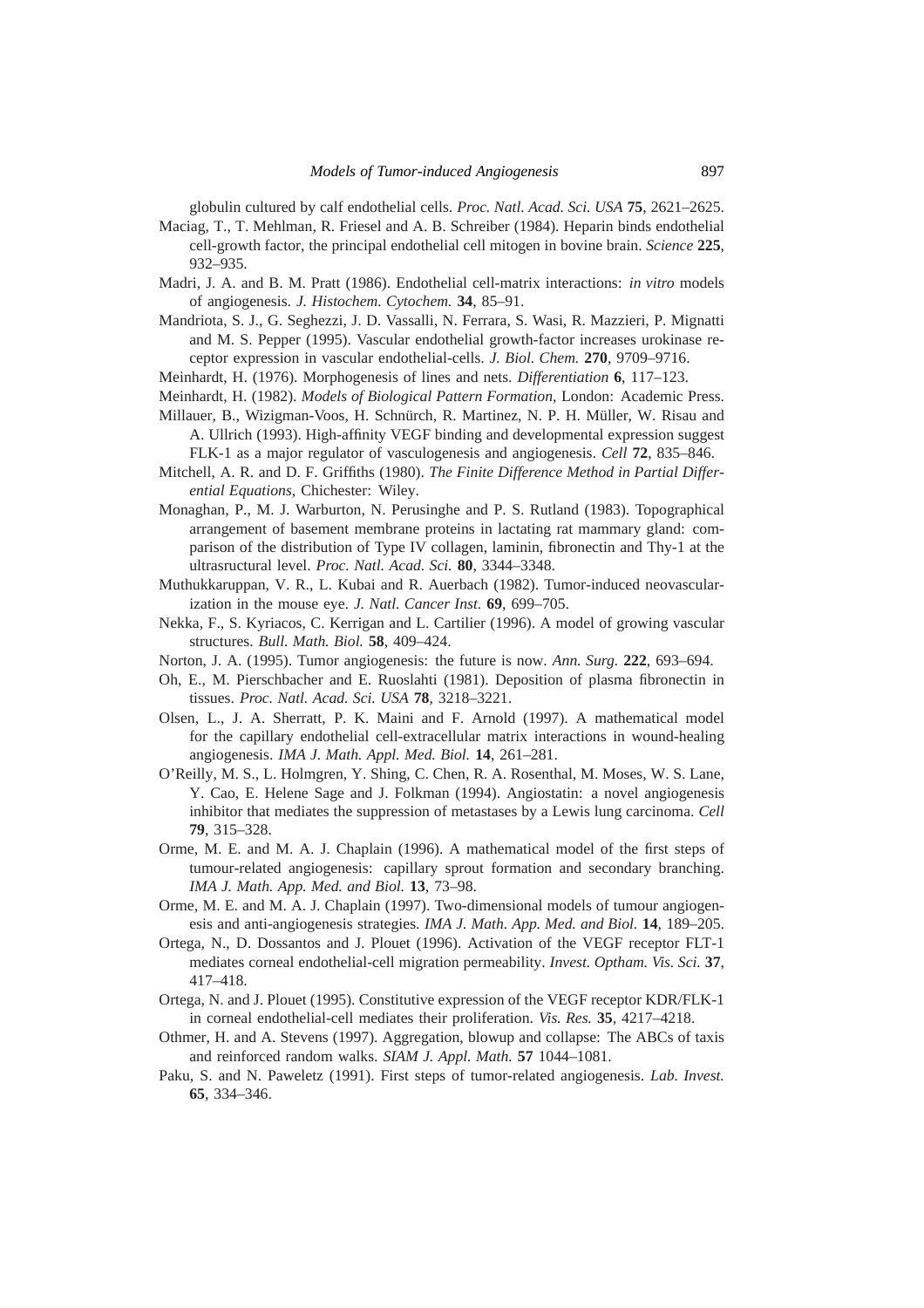- <span id="page-41-0"></span>—Patterson, C., M. A. Perrella, W. O. Endege, M. Yoshizumi, M. E. Lee and E. Haber (1996). Down-regulation of vascular endothelial growth- factor receptors by tumornecrosis-factor-alpha in cultured human vascular endothelial-cells. *J. Clin. Invest.* **98**, 490–496.
- —Paweletz, N. and M. Knierim (1989). Tumor-related angiogenesis. *Crit. Rev. Oncol. Hematol.* **9**, 197–242.
- —Pettet, G., M. A. J. Chaplain, D. L. S. McElwain and H. M. Byrne (1996). On the role of angiogenesis in wound healing. *Proc. Roy. Soc. Lond.* **B263**, 1487–1493.
- —Polverini, P. J., R. S. Cotran, M. A. Gimbrone Jr. and E. R. Unanue (1977). Activated macrophages induce vascular proliferation. *Nature* **269**, 804–806.
- —Prusinkiewicz, P. and A. Lindenmayer (1990). *The Algorithmic Beauty of Plants*, New York: Springer-Verlag.
- —Quigley, J. P., J. Lacovara and E. B. Cramer (1983). The directed migration of B-16 melanoma-cells in response to a haptotactic chemotactic gradient of fibronectin. *J. Cell Biol.* **97**, A450–451.
- —Relf, M., S. Lejeune, P. A. E. Scott, S. Fox, K. Smith, R. Leek, A. Mogaddam, R. Whitehouse, R. Bicknell and A. L. Harris (1997). Expression of the angiogenic factors vascular endothelial cell growth factor, acidic and basic fibroblast growth factor, tumour growth factor beta-1, platelet-derived endothelial cell growth factor, placenta growth factor and pleiotrophin in human primary breast cancer and its relation to angiogenesis. *Cancer Res.* **57**, 963–969.
- —Rieder, H., G. Ramadori, H. P. Dienes and K. H. Meyer zum Buschenfelde (1987). Sinusoidal endothelial cells from guinea pig liver synthesize and secrete cellular fibronectin *in vitro*. *Hepatology* **7**, 856–864.
- —Rocco, M., E. Infusini, M. G. Daga, L. Gogioso and C. Cuniberti (1987). Models of fibronectin. *EMBO J.* **6**, 2343–2349.
- —Rupnick, M. A., C. L. Stokes, S. K. Williams and D. A. Lauffenburger (1988). Quantitative analysis of human microvessel endothelial cells using a linear under-agarose assay. *Lab. Invest.* **59**, 363–372.
- —Sato, T. N., Y. Tozawa, U. Deutsch, K. Wolburgbuchholz, Y. Fujiwara, M. Gendronmaguire, T. Gridley, H. Wolburg, W. Risau and Y. Qin (1995). Distinct roles of the receptor tyrosine kinases TIE-1 and TIE-2 in blood-vessel formation. *Nature* **376**, 70–74.
- —Sawada, H., H. Furthmayr, H. Konomi and Y. Nagai (1987). Immunoelectronmicroscopic localization of extracellular matrix components produced by bovine corneal endothelial cells *in vitro*. *Exp. Cell Res.* **171**, 94–109.
- —Schoefl, G. I. (1963). Studies on inflammation III. Growing capillaries: Their structure and permeability. *Virchows Arch. Pathol. Anat.* **337**, 97–141.
- —Schor, S. L., A. M. Schor and G. W. Brazill (1981). The effects of fibronectin on the migration of human foreskin fibroblasts and syrian hamster melanoma cells into threedimensional gels of lattice collagen fibres. *J. Cell Sci.* **48**, 301–314.
- —Sherratt, J. A. (1994). Chemotaxis and chemokinesis in eukaryotic cells: The Keller–Segel equations as an approximation to a detailed model. *Bull. Math. Biol.* **56**, 129–146.
- —Sherratt, J. A. and J. D. Murray (1990). Models of epidermal wound healing. *Proc. Roy. Soc. Lond.* **B241**, 29–36.
- —Sherratt, J. A., E. H. Sage and J. D. Murray (1993). Chemical control of eukaryotic cell movement: a new model. *J. Theor. Biol.* **162**, 23–40.
- —Sholley, M. M., G. P. Ferguson, H. R. Seibel, J. L. Montour and J. D. Wilson (1984).